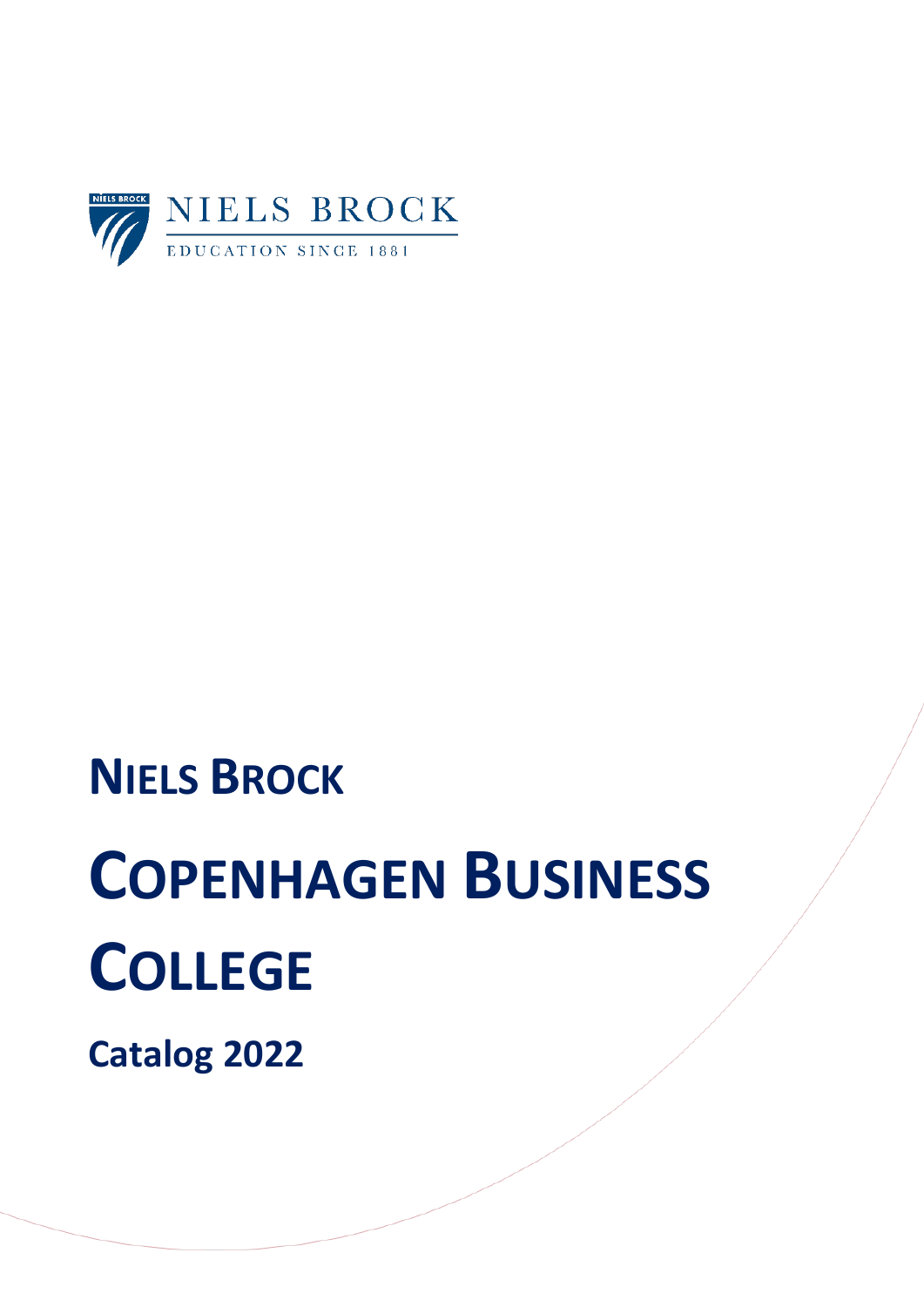# **Table of Contents**

| Business Administration (Concentration in Finance, Marketing, or Hospitality Management)  11 |  |
|----------------------------------------------------------------------------------------------|--|
|                                                                                              |  |
|                                                                                              |  |
|                                                                                              |  |
|                                                                                              |  |
|                                                                                              |  |
|                                                                                              |  |
|                                                                                              |  |
|                                                                                              |  |
|                                                                                              |  |
|                                                                                              |  |
|                                                                                              |  |
|                                                                                              |  |
|                                                                                              |  |
|                                                                                              |  |
|                                                                                              |  |
|                                                                                              |  |
|                                                                                              |  |
|                                                                                              |  |
|                                                                                              |  |
|                                                                                              |  |
|                                                                                              |  |
|                                                                                              |  |
|                                                                                              |  |
| CBC Research, Scholarly, and Creative Activities                                             |  |
|                                                                                              |  |
|                                                                                              |  |
|                                                                                              |  |
|                                                                                              |  |
|                                                                                              |  |
|                                                                                              |  |
|                                                                                              |  |
|                                                                                              |  |
|                                                                                              |  |
|                                                                                              |  |
|                                                                                              |  |
|                                                                                              |  |
|                                                                                              |  |
|                                                                                              |  |
|                                                                                              |  |
|                                                                                              |  |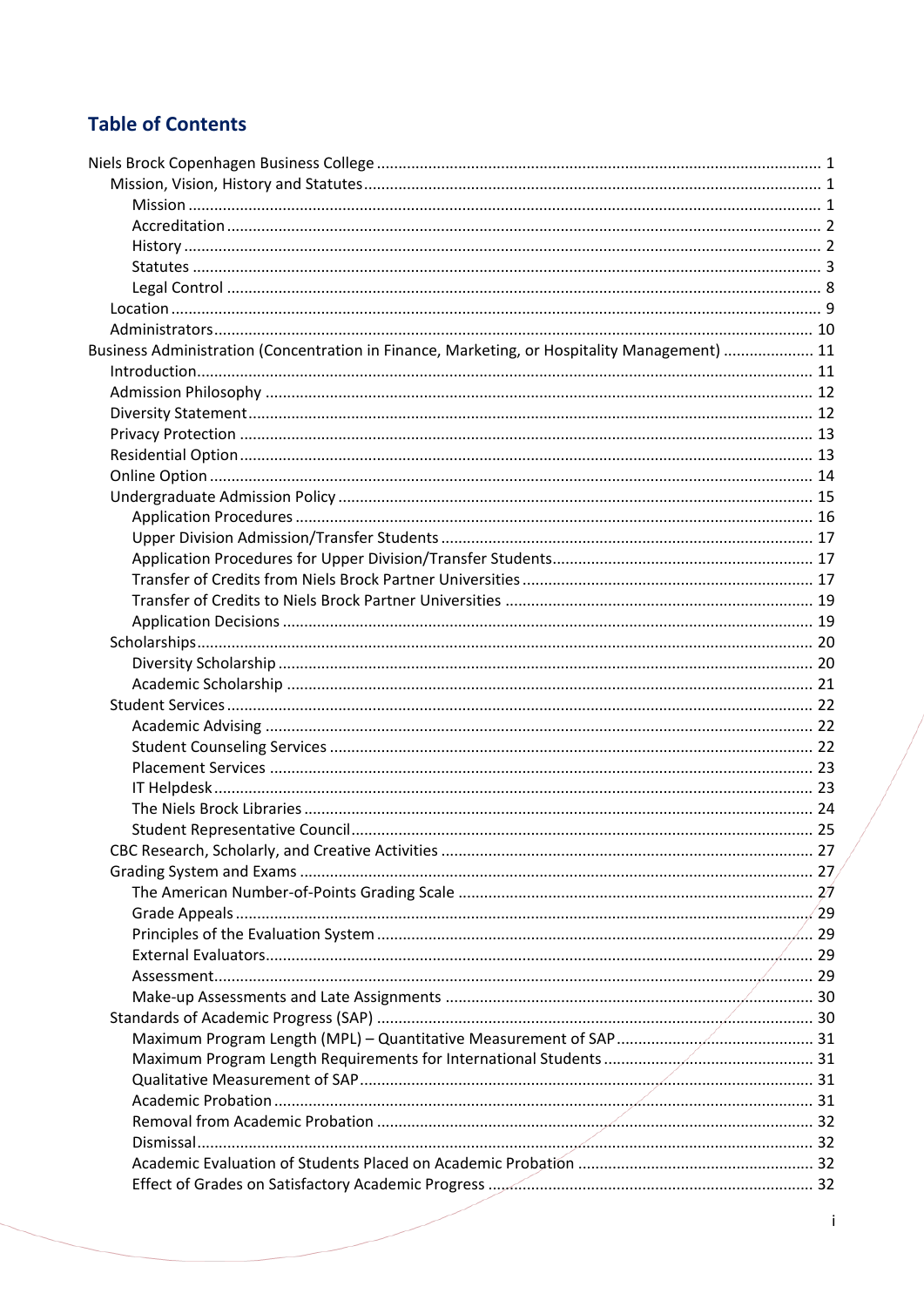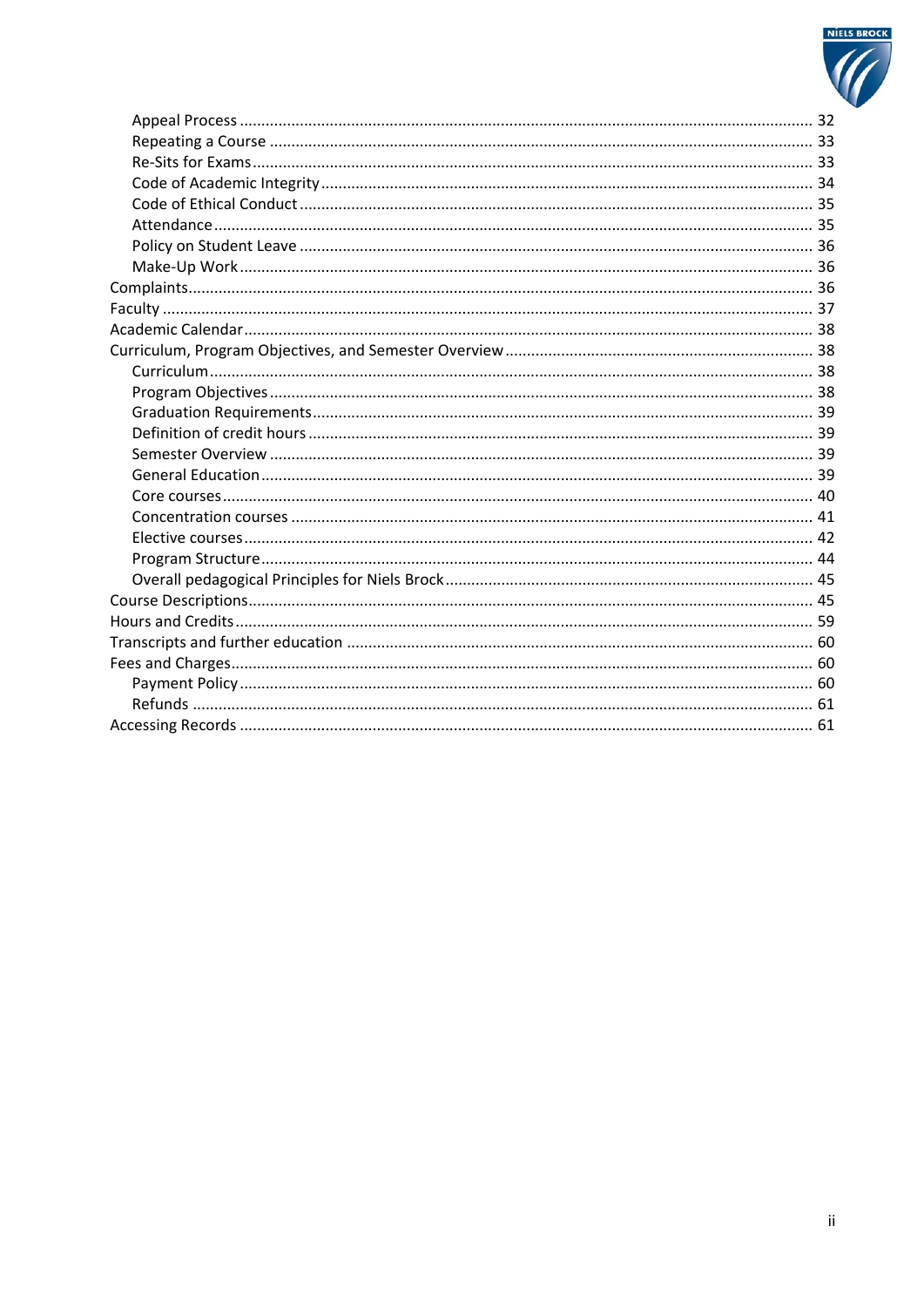

# **Niels Brock Copenhagen Business College**

# **Mission, Vision, History and Statutes**

# **Mission**

At Niels Brock, we are ambitiously and constantly dedicated to developing and offering relevant education programs that:

- Ensure that graduates have the right competences for the corporate world.
- Optimize the possibilities of the individual.

# **Vision**

It is the Niels Brock ambition to be the most international and innovative business college in Denmark – renowned for our faculty and staff to professionally optimize and facilitate the learning process of our students.

# **Strategy Tool**

Niels Brock applies a strategy tool "*På Vej*" ("On Our Way"), which enables us to update our strategy, to monitor development towards strategic objectives and operative actions plans, and to involve employees in the strategy process on an annual basis.

The college applies a 3-year strategy horizon, e.g. 2020-2023, a process illustrated by the figure below which we have titled the Niels Brock Planning Wheel.

# **Current Objectives and Action Plans**

Every February, strategic objectives are outlined on the basis of a range of empirical data in areas, such as retention and graduation rates, student satisfaction surveys, Niels Brock employee work satisfaction surveys, generic data concerning labor market conditions, etc. – as well as the CEO's strategic statement. Since 2013, we also included empirical data collected by Niels Brock on placement rates, graduate satisfaction and employer satisfaction.

For the present horizon, we have five overall objectives:

- World-class programs (qualitative growth)
- Attractive programs more students in programs (quantitative growth)
- The most preferred educational partner by companies
- An exciting, developing and attractive place to work
- Effective and sustainable operation of the institution

In order to meet the five objectives, each of them is supported by a strategy. Furthermore, concrete action plans are created for each educational area/program stating initiatives and timelines for the work needed to realize the objective.

The overall objectives and strategies - as well as specific goals and action plans for the individual areas – are published in the booklet "*På Vej*" ("On Our Way"), which is distributed to all Niels Brock employees at the annual employee meeting in August and on our intranet. This way every employee has an action plan which reflects specifically his/her work towards the strategic objectives.

All strategy-related materials are available to the employees on the Niels Brock intranet.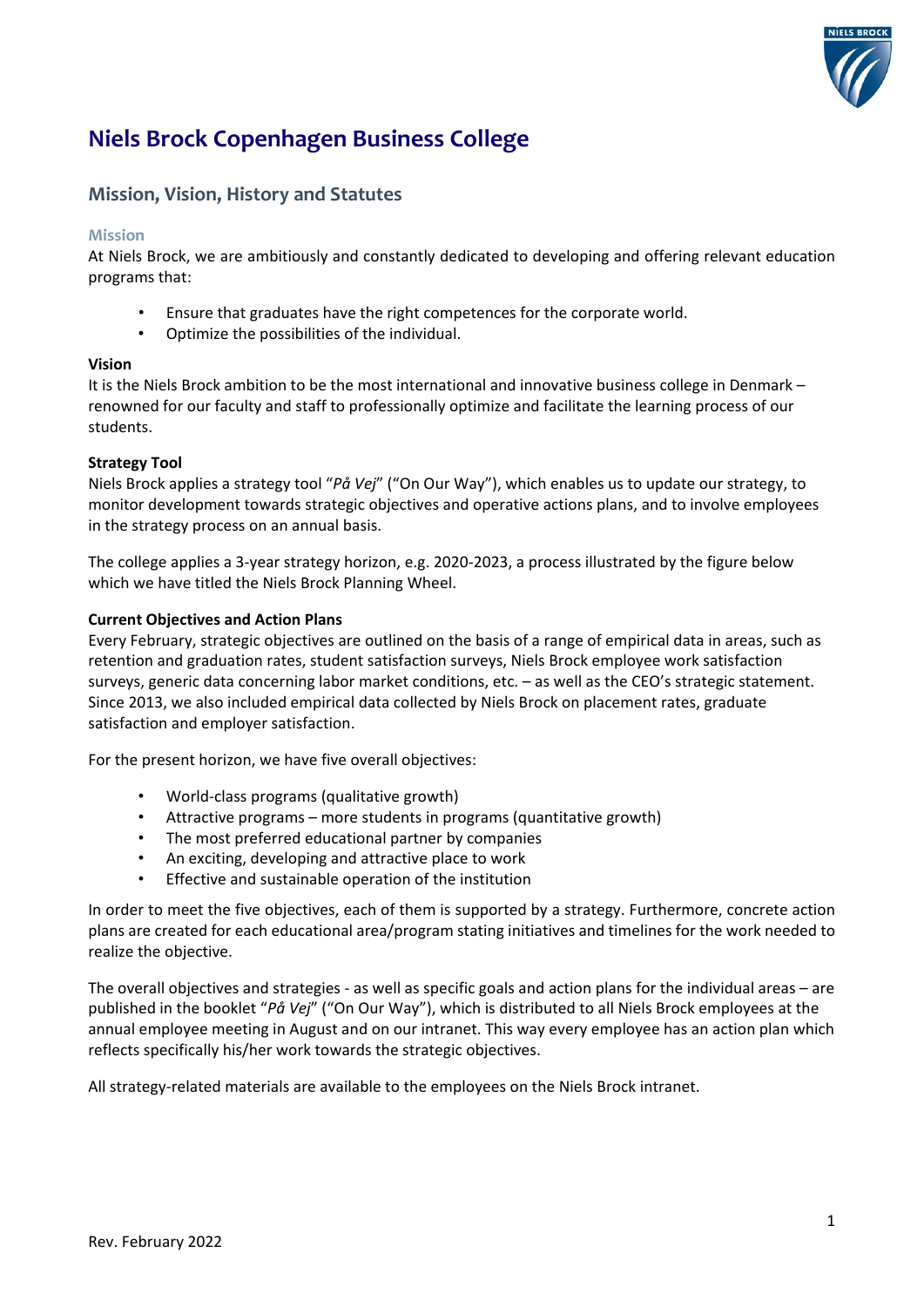

There is no doubt about the effectiveness of this strategy tool. Each year when we benchmark our employees' work satisfaction with a number of other large colleges, Niels Brock is number one when it comes to the employees' awareness of the overall goals and strategies of the college.



# **Accreditation**

Niels Brock Copenhagen Business College is accredited by the Accrediting Council for Independent Colleges and Schools to award bachelor's degrees. ACICS is recognized as a nationally recognized accrediting agency by the American Department of Education.

# **History**

# Niels Brock – The Start of Danish Business Education

Niels Brock is named after one of the greatest Danish merchants of all time.

Niels Brock himself was known as a humble and honest tradesman who created a very successful business through trading and exporting clothing fabrics and processed foods to countries such as Norway, Sweden, Poland, and Russia. Niels Brock was born in 1731 and passed away in 1802, leaving a sizeable amount of his great estate for the purpose of establishing a school of commerce that would provide education for young self-made businessmen. Niels Brock's business college was established in 1881 and quickly became a wellrespected institution of higher education. It is the oldest business college in Denmark and was the beginning of the Danish business education movement.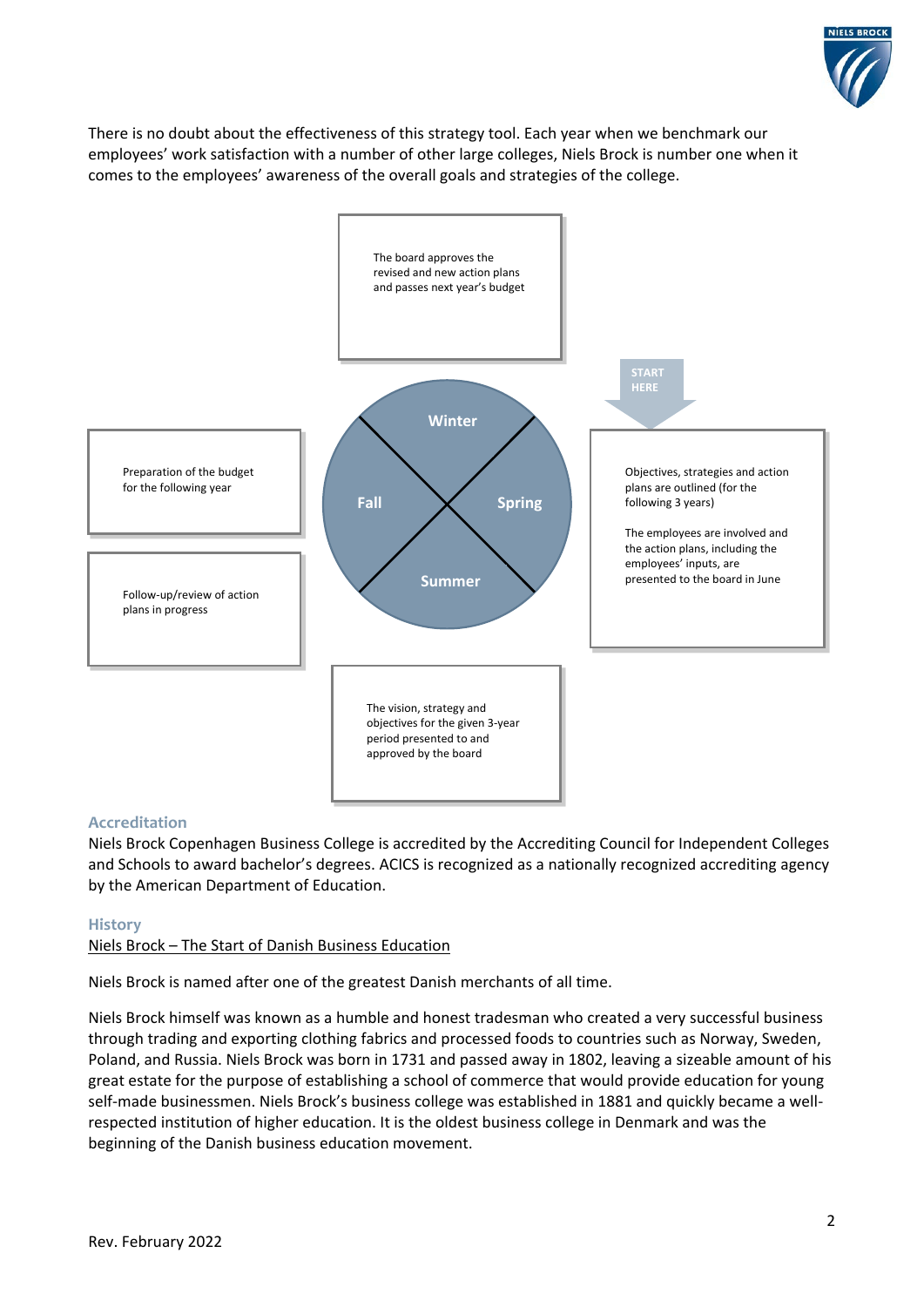

Today, Niels Brock is one of the largest educational institutions in Denmark with four specialist departments, approx. 25,000 full- and part-time students, and approx. 500 members of staff. Because of our great history, strong traditional values and our ability to continue developing our educational methods, we are able to attract the best and the most competent members of staff, which helps ensure the personal and professional growth of our students.

Our modern institution has a lot more in common with the old merchant and its namesake than one would think. What drove the old merchant were strong values and a passion for trade. He understood the significance of education both for the individual, and for society as a whole, and he had a strong international mindset.

Today, educating skilled and honest businessmen and women, home and abroad, is the paramount objective of our institution. We understand the importance of holding on to the good old values, and although Niels Brock develops constantly, we still hold the old merchant as an important role model for the modern institution.

- We are proud of our history and we know that with the name Niels Brock comes great responsibility
- We behave properly in all relations
- We are the preferred school of the corporate world, and we are professional
- We are global and enterprising.

At Niels Brock, we adhere to the rules and norms of society and conduct ourselves with respect for natural resources and sustainability. We take the massive responsibility of dealing with and shaping young people very seriously. As the preferred school of the business world, Niels Brock listens to the educational needs of the companies and of society.

We acknowledge our social responsibility and do our upmost to meet the rising demand for vocational skills. The name Niels Brock is associated with innovation and pioneering – a label we constantly seek to live up to as a business school by being on the forefront on so many levels, e.g. through our international activities. Long before anyone began talking about internationalization Niels Brock Business College began its international activities.

# **Statutes**

**For the self-governing institution Niels Brock Copenhagen Business College** (Translated from Danish)

# **Article 1. Name, Domicile and Object**

- Section 1. Niels Brock Copenhagen Business College is a self-governing institution domiciled in the Municipality of Copenhagen, the Capital Region of Denmark, and is regulated by the Act on Vocational Schools. The Institution's central business register number (CVR number) is 60798419. The name of the Institution and any change hereof shall be approved by the Danish Minister of Education.
	- a. The provisions of part 2 on Disqualification and part 8 on Professional Secrecy, etc. of the Danish Public Administration Act shall apply to the Board, the President and other staff members at the Institution.
- Section 2. The Institution was founded by the Danish Society for Education and Business (DSEB) in 1881. The Business College changed its name from Købmandsskolen to Niels Brock Copenhagen Business College in 1991. As of January 1, 2012, Niels Brock's academy profession degree programs were hived off to the Academy of Professional Higher Education, the Copenhagen Business Academy, cf. Consolidation Act no. 882 of August 8, 2011 and Ministerial Order no. 636 of June 29, 2009 on Academy Profession Degree Programs and Professional Bachelor's Degree Programs.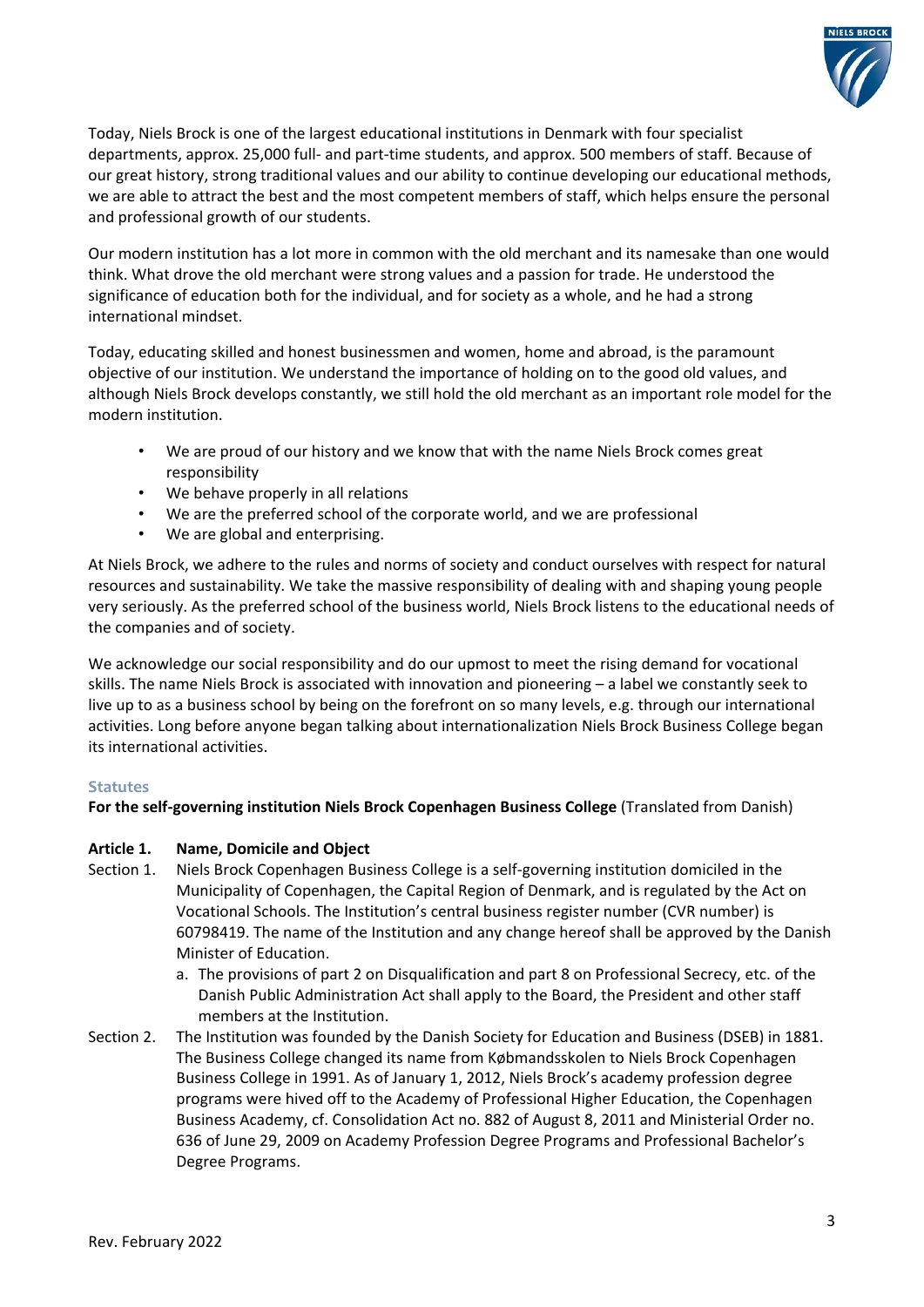

- Section 3. The object of the Business College is to offer primary, secondary and continuing vocational education and other education and training in accordance with current legislation.
	- a. In connection with the vocational education and other education and training, which the Institution is allowed to offer, cf. article 1., section 3., the Business College may carry out commercial services in accordance with the rules and stipulations of the Budget Guidelines applying to commercial services and in accordance with the rules and stipulations laid down by the Minister of Education on such matters.
	- b. In connection with the vocational education and other education and training, cf. article 1, section 3, the Business College may develop and execute labor market policy measures.
	- c. The object of the Business College is furthermore, in accordance with current legislation, to carry out education and training on behalf of and by agreement with an academy of professional higher education or a vocational university college merged with an academy of professional higher education.
	- d. The object of the Business College is also to carry out specified administrative tasks on behalf of other educational institutions following a written agreement between the parties to this effect, cf. section 33a of the Act on Vocational Schools.

# **Article 2. Composition of the Board**

- Section 1. The Business College is governed by a board consisting of eleven voting members. In addition, the Board has two members without voting rights. Voting members shall be persons of full legal capacity.
	- a. The Board shall consist of the following members:
		- 1) Ten external members:
			- A. Employer representatives
				- Three members shall be appointed by Confederation of Danish Industry, Confederation of Danish Enterprise and The Danish Bankers Association. Each association will appoint one member.
			- B. Employee representatives Three members shall be jointly appointed by the Union of Commercial and Clerical Employees in Denmark (HK) and the Confederation of Professionals in Denmark (FTF).
			- C. Member appointed by municipalities One member shall be jointly appointed by the municipal councils of the Municipality of Frederiksberg and the Municipality of Copenhagen.
			- D. Members appointed by co-option Three members shall be appointed by the Board following a proposal for candidates submitted to the Board by a committee consisting of the Chairman, the Vice-Chairman and two board members with equal representation.
		- 2) One voting member and one member without voting rights shall be appointed by the School Council among students enrolled in programs at the Business College. At the time of appointment, the School Council shall decide which member of full legal capacity shall have voting rights.
		- 3) One voting member and one member without voting rights shall be appointed by and among the Institution's employees. At the time of appointment, the employees shall decide which member shall have voting rights.
	- b. To the extent possible, the Board shall be gender balanced.
	- c. Employees and students enrolled in programs at the Business College cannot be appointed as external members of the Board under article 2, section 1, a., 1). This shall also apply to employees in management positions and administrative staff at other vocational schools.
	- d. The President, cf. article 5, section 1, is secretary to the Board and shall participate in board meetings with no voting rights.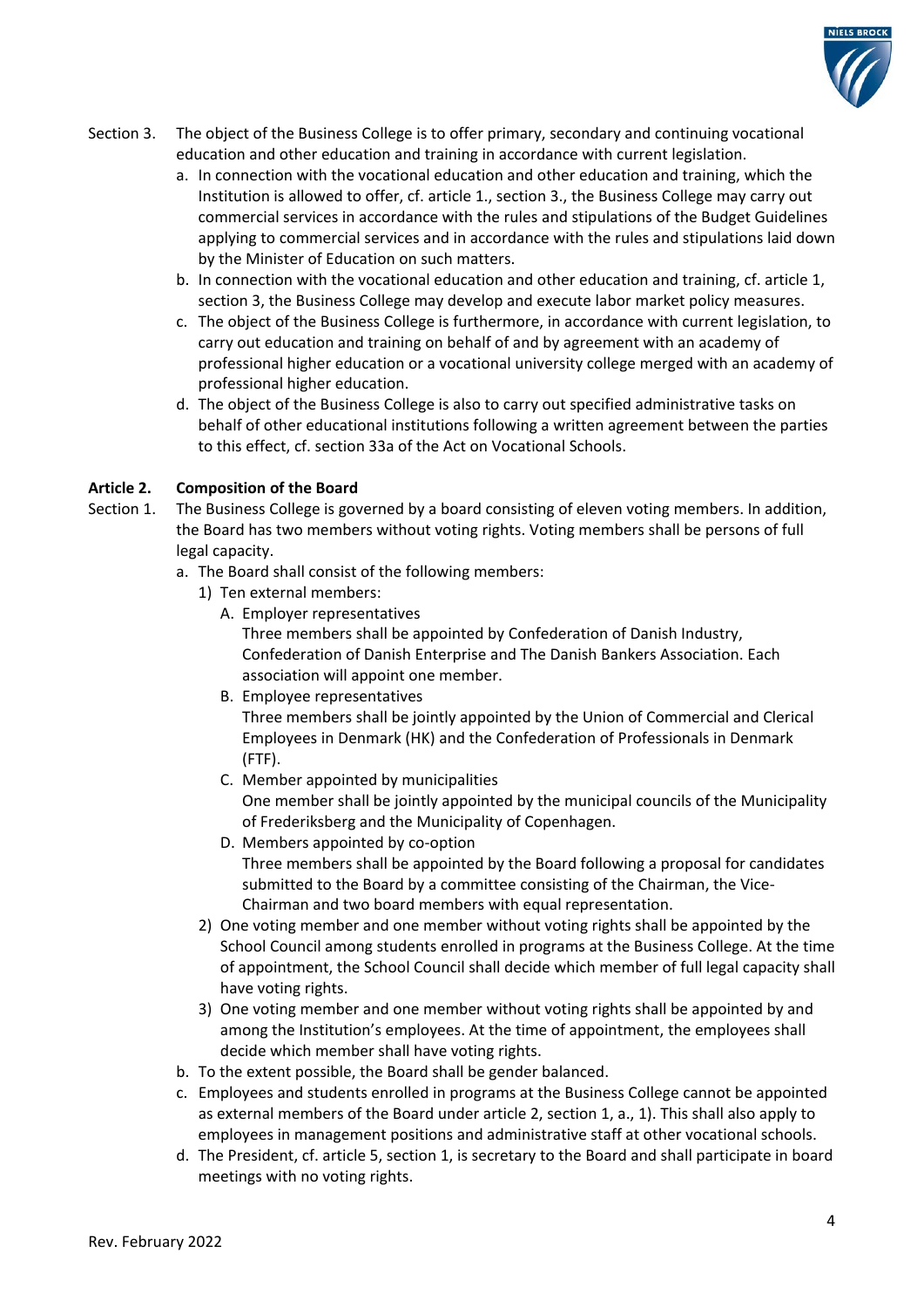

- Section 2. The Board Members shall jointly contribute to the promotion of the Institution's strategic activities with their experience and specialist knowledge of education and training and of labor market needs in relation to vocational education and training.
	- a. The external members shall be appointed on the basis of their personal qualifications and shall jointly have experience in education development, quality assurance, management, organization and finances including assessment of budgets and accounts and quality of education.
- Section 3. Members of the Board are appointed for four years, commencing on May 1, following elections for municipal councils.
	- a. Reappointments may take place. Members appointed by co-option can only be reappointed once. Appointment of co-opted members shall be made by the newly elected Board no later than one month into the four-year term.
	- b. Should a member no longer meet the membership conditions stipulated in section 5, subsections 7 and 8 of the Act on Vocational Schools, the member shall immediately withdraw from the Board. The appointing authorities shall fill the vacancy by appointment of a new member for the remaining part of the term as soon as possible.
	- c. Should an employee or student enrolled in programs at the Business College no longer meet the conditions of appointment to the Board, the membership shall cease immediately. The appointing authorities shall fill the vacancy by appointment of a new member for the remaining part of the term as soon as possible.

# **Article 3. Tasks and Responsibilities of the Board**

Section 1. The overall management of the Business College is in the hands of the Board.

- a. Upon recommendation by the President, the Board sets the short and long-term goals and strategies for the educations and associated activities at the Business College, the annual activities program at the Business College and approves the budget and the accounts.
- b. The Board shall be instrumental in having the Business College engage in educational, advisory and other service activities enabling students and companies to have their needs and requirements met for primary, secondary and continuing vocational education to the greatest extent possible. Upon recommendation by the President, the Board decides on the selection of qualifying education programs and on the implementation of other educational activities by way of commercial services and other relevant activities, cf. article 1, section 3.
- c. The Board shall draw up the Statutes of the Business College.
- Section 2. The Board shall be held liable by the Minister of Education for its management of the Business College, including the management of the government subsidies given.
	- a. The Board Members shall not be held personally liable for the financial obligations of the Business College. The general law of tort shall apply to Board Members under Danish law.
- Section 3. The Board shall administer the Business College funds in the manner most beneficial to the object of the Business College. Within this object and the conditions set in legislation or thereto pursuant, the Board shall freely manage government subsidies and other relevant income jointly.
	- a. The Business College funds shall with the exception of necessary cash in hand be placed under the provisions of section 11, subsections 3 and 4 of the Act on Vocational Schools.
	- b. All securities of the Business College shall be registered in the name of the Business College.
- Section 4. The Board appoints and dismisses the President of the Business College. Other employees of the Business College are appointed and dismissed by the Board upon the recommendation of the President, cf., however, article 4, section 3, b.
	- a. The Board shall observe the provisions laid down or agreed upon by the Minister of Finance on salaries and employment conditions, including pension and retirement matters, for the staff employed at the Business College.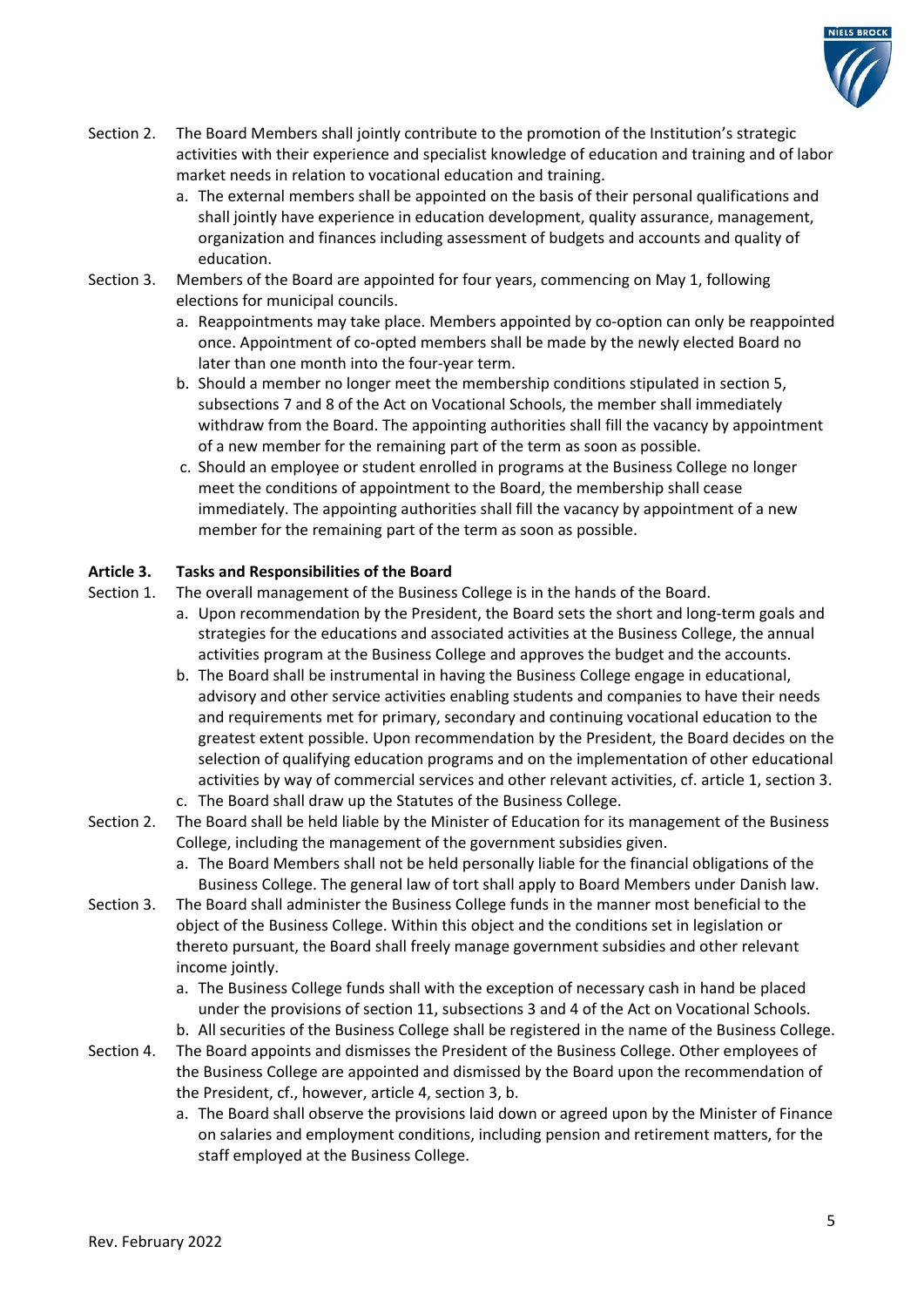

- Section 5. Appointment of the Business College internal auditor and change of auditor shall be made by the Board in accordance with section 26, subsection 3, second sentence and section 27 of the Act on Vocational Schools.
	- a. The Board shall notify the Ministry of Education and the auditor general of the internal auditor appointed and of any change of internal auditor.

# **Article 4. Work of the Board**

- Section 1. The Board shall select its Chairman and Vice-Chairman among its external members, cf. article 2, section 1, a., 1).
	- a. The Chairman or, in the absence of the Chairman, the Vice-Chairman shall convene and preside over the board meetings. The meetings shall be held no less than four times annually. Moreover, a meeting shall be convened when requested by a least two board members.
	- b. The Board forms a decisive forum when at least half of the voting board members are present. Decisions are carried by simple majority, cf., however, article 4, section 1, c. In case of parity of votes, the vote of the Chairman or, in the absence of the Chairman, the vote of the Vice-Chairman shall be decisive.
	- c. When altering the statutes, purchasing, selling or mortgaging real estate, or when pursuing mergers or hiving off activities as well as when pursuing a liquidation of the Business College, a majority vote of at least two thirds of the voting members is needed.
	- d. The board decisions shall be recorded in the board minutes signed by all members of the Board. Should a board member differ in opinion, he or she is entitled to have this added to the board minutes.
- Section 2. Board members may be given separate remuneration in accordance with the rules set down by the Ministry of Education.
	- a. Travel expenses and other expenses related to the Board tasks shall be carried by the Business College according to the rules applying to reimbursement of expenses incurred on official business by Danish civil servants.
- Section 3. The Board shall lay down rules of procedure and guidelines on its work. As a minimum, the procedures and guidelines shall include:
	- 1) The laying down of guidelines on task division between the Board and the President of the Business College, including possibilities of delegation.
	- 2) Rules of procedures for the Board to decide on the Business College management, including the auditing function, internal control, IT, organization and budgeting as well as the salary and staff policies for the Business College.
	- 3) Rules of procedure for the Board to acquire the information necessary for the Board to carry out its tasks and for Board discussions on the competence profile of the Board.
	- 4) Rules of procedure for the Board to follow up on its plans, internal and external evaluations, reports on the Business College educational results, budgets, reports on the Business College liquidity, activity development, financial conditions and cash flows, etc.
	- 5) Rules of procedure for and content of auditor's records, etc.
	- 6) Rules of procedure for the Board to audit the interim accounts and the like in the course of the accounting year, and hereunder evaluate the budgets and any deviations from the budgets.
	- 7) Rules of procedure for the Board to secure the presence of the needed basis for auditing.
	- a. Should the Board set up an executive committee, the framework of its establishment, its composition and function shall be laid down in the rules of procedure. The executive committee cannot be granted decision-making powers in matters that fall within the authority of the Board.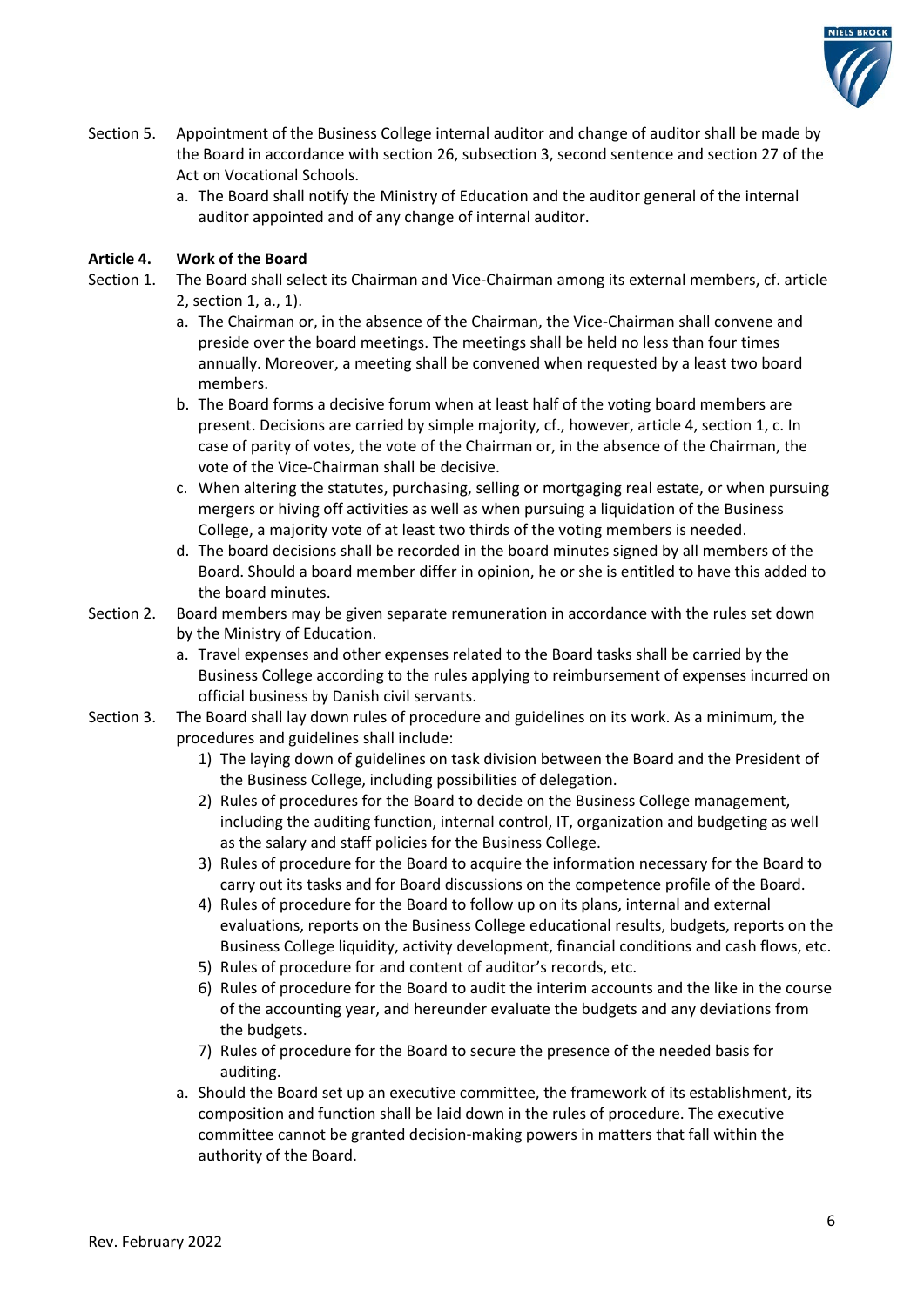

b. The Board may mandate the President to exercise powers conferred to the Board within specified limits and within the responsibilities of the Board unless in case of a duty to act or the like by the Board.

# **Article 5. Daily Management of the Business College**

- Section 1. The daily management of the Business College is the hands of the President who is accountable to the Board.
	- a. According to the guidelines established by the Board, the President shall annually submit a written report to the Board on the activities of the Business College during the year passed, budget proposals for the coming year and planning of educational programs and associated activities.

# **Article 6. Authority to Sign**

Section 1. The authority to sign for the Business College befalls the Chairman of the Board and the President jointly or one of the two persons jointly with the Vice-Chairman of the Board.

# **Article 7. Accounts and Auditing**

- Section 1. The accounting year of the Business College is the financial year.
	- a. The Business College accounts shall be audited by the National Auditors (Rigsrevisionen) under section 2, subsection 1 of the Act on the Audit of Government Accounts, etc. Under section 9 of the Act on the Audit of Government Accounts, etc., the Minister of Education and the auditor general may arrange for audits to be undertaken jointly by the auditor general and the internal auditor mentioned in article 3., section 5.
	- b. At the end of the financial year, the Business College shall prepare annual accounts in accordance with the rules set by the Minister of Education. The auditing shall be carried out following the rules set by the Minister of Education and shall comply with the auditing instructions approved by the Board.
	- c. The annual accounts shall be signed by all board members and by the President of the Business College. When submitting the annual accounts, the board members shall give a solemn declaration that they fulfill the requirements for membership of the Board, cf. section 5, subsections 7 and 8 of the Act on Vocational Schools.

# **Article 8. Assets and Liquidation**

- Section 1. Should the Ministry of Education revoke its approval of the self-governing Business College under section 2 of the Act on Vocational Schools, the Business College will be liquidated.
	- a. Decisions to liquidate the Business College for any other reason than stipulated in article 8., section 1., can only be made following a majority vote of at least two thirds of the voting members and the approval of the Minister of Education, cf. section 2, subsection 3 of the Act on Vocational Schools.
	- b. Upon liquidation of the Business College, the Board shall form a liquidation committee of three members to conduct the liquidation. The Board shall remain operational until the liquidation committee has been established.
- Section 2. The net worth of Niels Brock Copenhagen Business College is assessed at DKK 54,961,622 as of December 31, 1990.
	- a. Separate registration of gifts given as chattels, real estate or subsidies for initial expenditures of real estate shall be made continuing. Chattels shall include furniture and equipment, objects of art and the like.
	- b. The net worth assessed at the time of liquidation is to be used as follows:
		- 1) Net assets assessed in accordance with article 8, section 2, as well as gifts in the form of chattels, real estate or subsidies for initial expenditures of real estate given on or after January 1, 1991 shall be used for educational activities following the approval of the Minister of Education and after consultation with the Municipality of Copenhagen.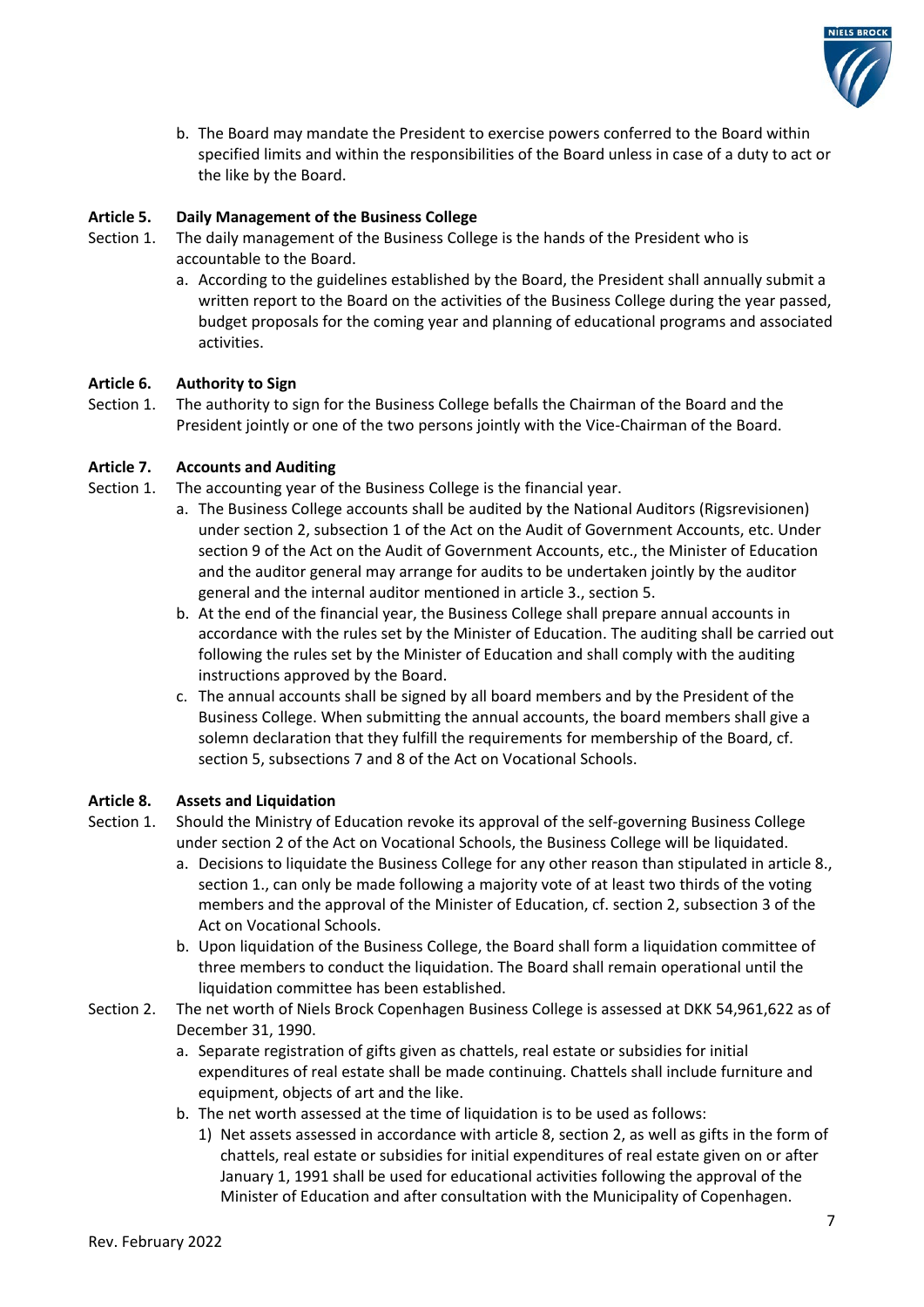

- 2) The residual part of the net assets shall be used for education and training purposes under the provisions laid down by the Minister of Education.
- c. Net assets donated as gifts shall be assessed at their current commercial value less increase in value due to publicly financed improvements in the form of rebuilding or extensions or the like. If the donor has set specific conditions as to the donation, these must be respected to the extent possible.

# **Article 9. Effective Date, etc.**

Section 1. These statutes shall be effective on April 19, 2016.

The present Board shall continue to serve until the end of its term, cf. the rules to this effect in the current statutes approved by the Minister of Education on April 28, 2014, whereupon a new Board shall be appointed in accordance with article 2. of these present statutes. Thus adopted at the 240<sup>th</sup> board meeting on March 31, 2016 in accordance with the rules on statute alteration in the current statutes.

| (signed)                       | (signed)                        |
|--------------------------------|---------------------------------|
| Ernst Lykke Nielsen (Chairman) | Rene Knudsen (Vice-Chairman)    |
| (signed)                       | (signed)                        |
| Michael Tøttrup                | Mette Høgh                      |
| (signed)                       | (signed)                        |
| John Lykke Nielsen             | Tina Thomsen                    |
| (signed)                       | (signed)                        |
| Anders Jensen                  | Nicklas Kany                    |
| (signed)                       | (signed)                        |
| Frederik Kortbæk               | Cecilie Goll Knudsen            |
| (signed)<br>Margit Ørsted      |                                 |
| Copenhagen, March 31, 2016     | The ahove statutes are annrover |

The above statutes are approved by the Ministry of Education.

## **Legal Control**

# Article 1. Name, Domicile and Object

As stated in current Niels Brock Statutes adopted at the 230<sup>th</sup> meeting of the Board of Governors on March. 24, 2014 in compliance with approval of the Ministry of Education per April 28, 2014, cf. the below extract from the Niels Brock Statutes:

Subsection 1.

Niels Brock, Copenhagen Business College is a self-governing institution domiciled in Copenhagen, approved by the Minister of Education in accordance with the Act on Vocational Schools. Niels Brock Business College was founded by the Danish Society for the Advancement of Business Education in 1880 (and started operation January 1881). The Business College changed its name from *Købmandsskolen* to Niels Brock in 1991.

Subsection 2.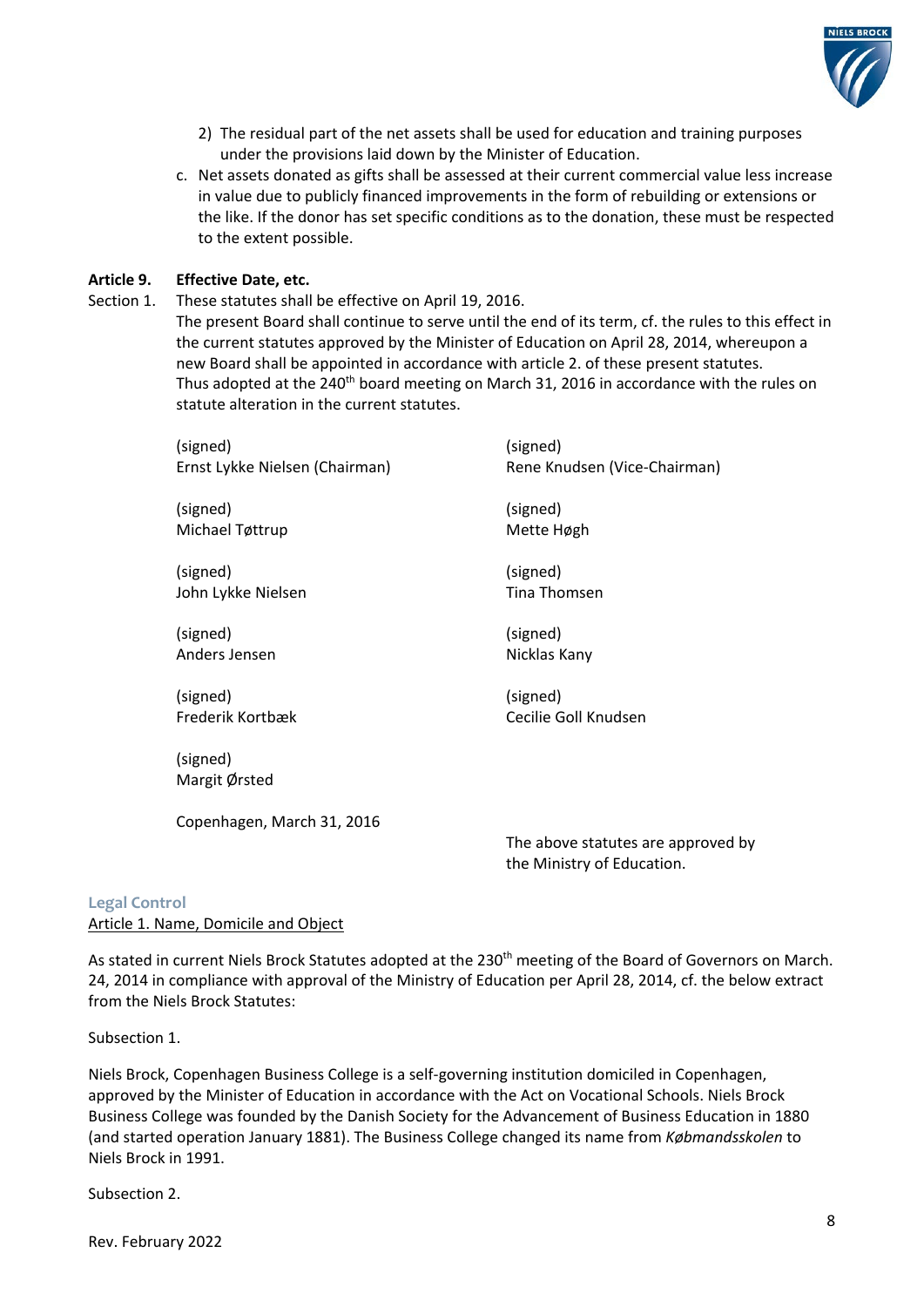

The object of the Business College is to offer primary, secondary, post-secondary and further vocational education.

Subsection 3.

The object of the Business College is further to carry out an advisory function and other services related to education following the rules applying to income related education e.g. systems export and participation in educational planning in companies.

Subsection 4.

The Business College may develop and execute measures based in industrial relations policy.

Names of Trustees, Directors and Officers:

Board:

|                                                                        | <b>Chamber of Commerce)</b>                                                                                              |
|------------------------------------------------------------------------|--------------------------------------------------------------------------------------------------------------------------|
|                                                                        |                                                                                                                          |
|                                                                        | Employee Representatives (Unions):  Michael Tøttrup, Professional Consultant<br>Mette Høgh, Member of Union Center Board |
| Representatives Elected by Region and Municipality:                    | Margit Ørsted, Member of City Council, Frederiksberg                                                                     |
| Representatives Elected by Danish Industries:                          | Anders Jensen (Group President, Nykredit)<br>John Lykke Nielsen, General Manager FLSmidth A/S                            |
| Representatives elected by employees:  Cecilie Goll Knudsen, Lecturer  | Dina Rosenberg Asmussen, Lecturer                                                                                        |
| Student representatives Anna Xian Hansen, Student                      | Mikkel Lind, Student                                                                                                     |
| Members elected by self-appointment:  Nicklas Kany (CEO MentorDanmark) | Tina Thomsen, People & Culture Director, synoptik<br>Frederik Kortbæk, CEO CJ Holm 2013                                  |
|                                                                        |                                                                                                                          |
|                                                                        |                                                                                                                          |

Further information on the Composition, Responsibilities, Tasks and Liabilities of the Board as well as Daily Management, Authorization to Sign, Danish Act on Administrative Procedures, Accounts and Auditing, Assets and Properties will appear in the complete Niels Brock Statutes.

# **Location**

The Business Administration (Concentration in Finance, Marketing, or Hospitality Management) bachelor program is located at Niels Brock's Campus Bispetorvet Learning Center.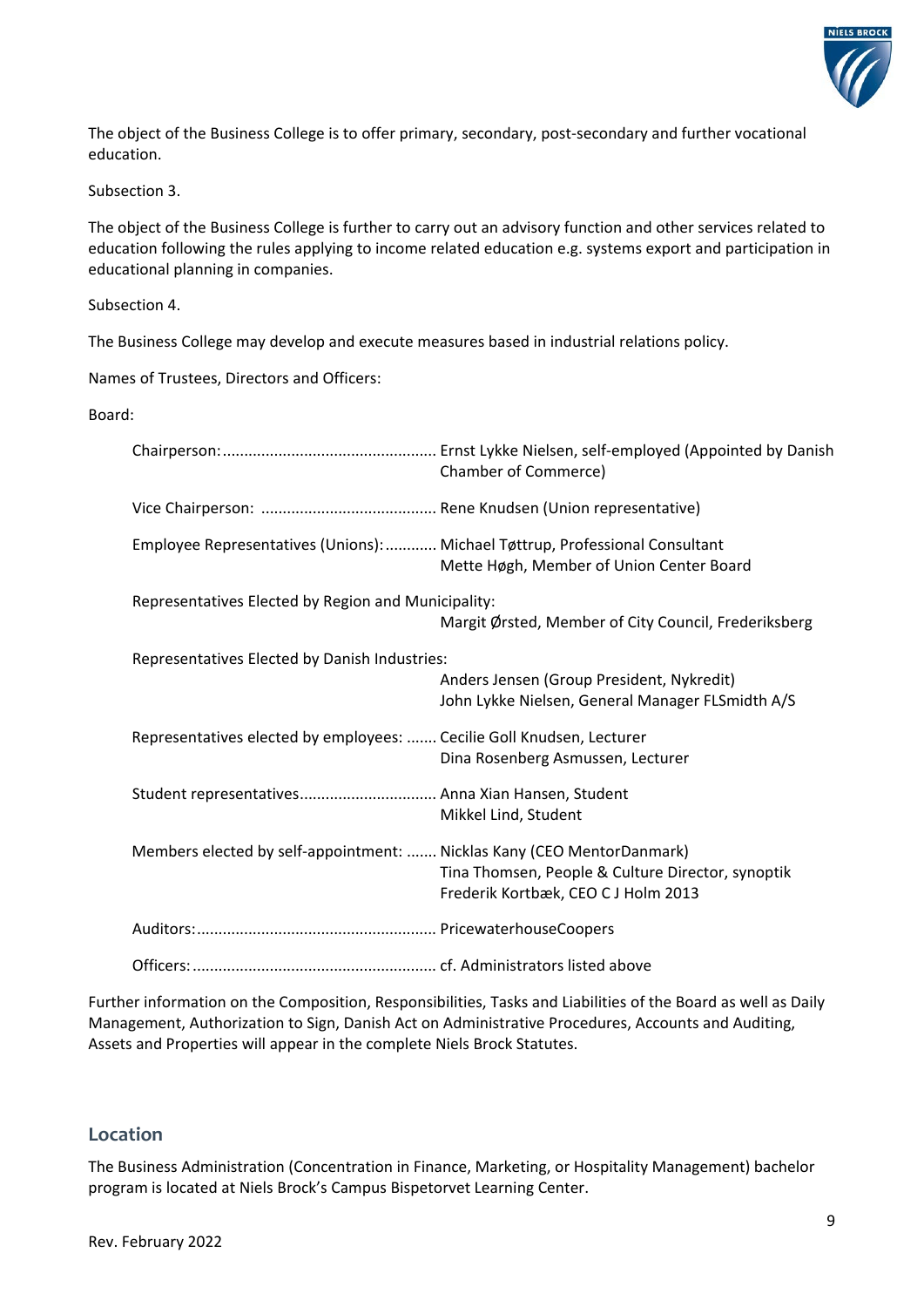

This site is in the Copenhagen City Center, overlooking Vor Frue Kirke (Copenhagen Dome), 200 meters from the Nørreport Station, providing local, regional and metro train access for students and staff.

The Bispetorvet site also serves as the location for the central managerial and administrative functions of Niels Brock.



# **Administrators**

- Anya Eskildsen................... President
- Anne Hyrup Madsen,.........Vice President and CFO

## **Support**

- Thomas Stummann ...........Head of Finance Department
- Christian Rasmussen .........Head of IT and CIO
- Gitte Vestergaard ..............CDO Digital Business Development Manager
- Christina Hansen ...............Administration Manager

**Business Administration (Concentration in Finance, Marketing, or Hospitality Management) bachelor program** 

- Charlotte Forsberg ............Executive Vice President
- Kathrine Lassen .................Dean of Academic Affairs
- Lisbeth Sivertsen ...............Student Affairs Coordinator
- Charlie Davey Mpengula ...Program Manager Asia
- Raquel Lopez.....................Academic Counselor and Distance Education
- Paul Davies........................Compliance Officer
- Gaby Lewin........................ Librarian
- Lykke Kyllesbech Holm ..... Librarian
- Malene B. Linares..............Administration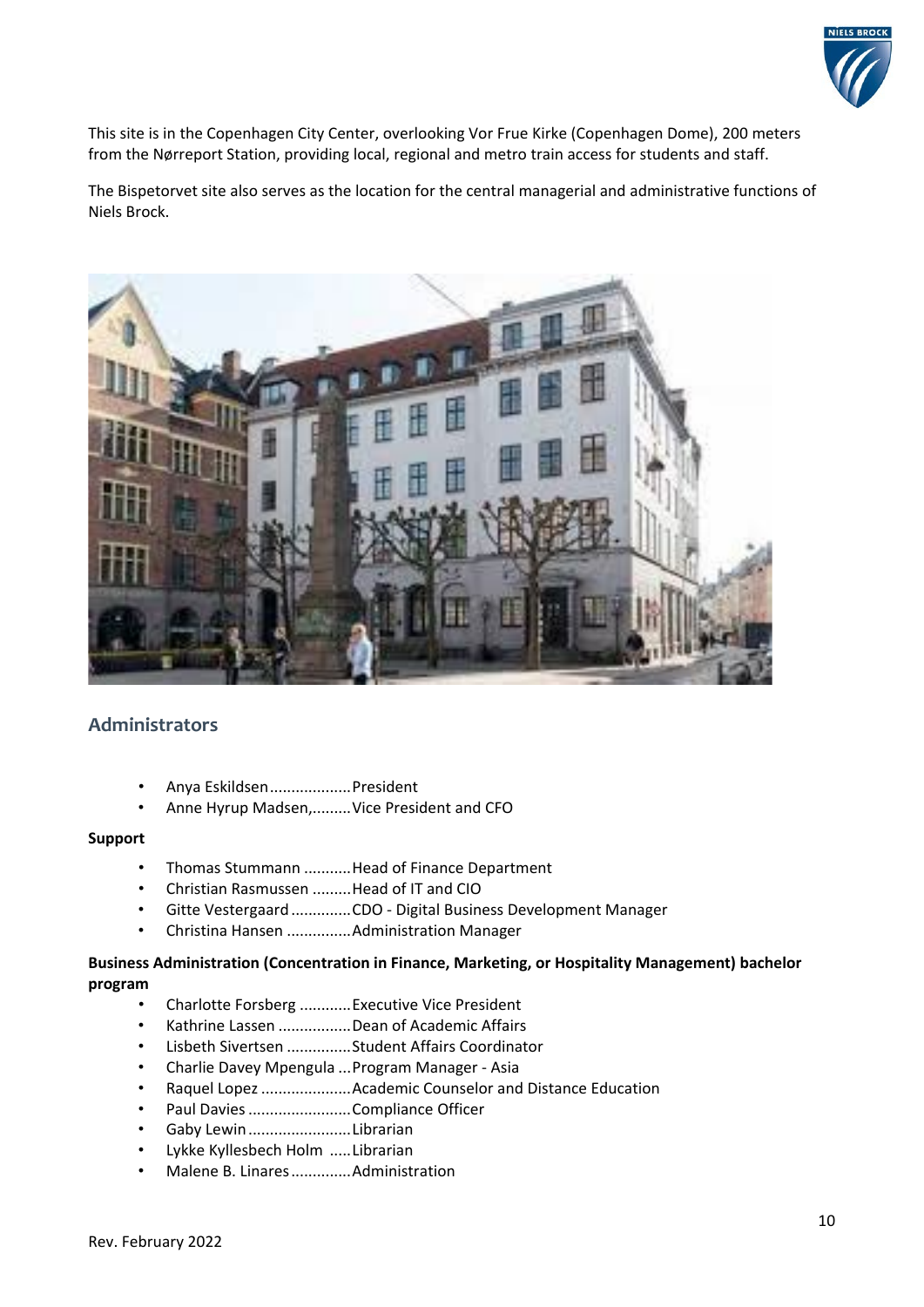

# **Business Administration (Concentration in Finance, Marketing, or Hospitality Management)**

# **Introduction**

The Business Administration (Concentration in Finance, Marketing, or Hospitality Management) bachelor program is – like all Niels Brock programs – career-oriented and based on strong ties to trade and industry and to the international marketplace. Niels Brock has a commitment to being at the forefront of the current and evolving practice of business and thereby facilitating education programs that reflect the realities of the marketplace.

With an exciting combination of Danish pedagogical methodology and the well-known systems thinking, liberal arts structure of a bachelor's degree, the four-year undergraduate program at Niels Brock is a decidedly new contribution to the world of business studies. The level of this degree is between the level of a professional bachelor's degree and academic bachelor's degree in the ordinary educational system in Denmark.

Case studies replicate actual business situations and are taught so that students must work together to make difficult decisions under typical management conditions, including a lack of complete information, complex tradeoff situations, and time pressure. There are no obligatory periods of work placement/ internships in the program, but students are encouraged to complete the final semester as "Senior Thesis" in cooperation with an organization or business enterprise. Likewise, all business-related courses have strong practice-oriented elements.

The 4-year Business Administration (Concentration in Finance, Marketing, or Hospitality Management) bachelor program is indeed a broad career-oriented international business economics program based on strong ties to the international market place – with the option of choosing a concentration in the final two years in either finance, marketing, or hospitality management. The program also offers a transfer option for students who have completed equivalent core coursework at another accredited or governmentrecognized institution of higher learning. They must declare their concentration before enrollment and present satisfactory or higher completion of concentration-relevant coursework. The three areas of concentration to date are "Marketing," "Finance," and "Hospitality Management." If, however, there are not a sufficient number of transfer students to complete a class, then courses in the affected concentration will not be offered.

The purpose of the Finance Concentration of the Business Administration (Concentration in Finance, Marketing, or Hospitality Management) bachelor program is to educate graduates who can understand financial practices, apply theories and methodologies within international business and finance, and perform advisory and administrative functions including customer-oriented tasks in specific financial markets, as well as in the finance departments of enterprises in general.

The purpose of the Marketing Concentration in the Business Administration (Concentration in Finance, Marketing, or Hospitality Management) bachelor program is to educate graduates who can understand distribution practices, apply theories and methodologies within international business and marketing, and independently and professionally perform duties related to international business and marketing in the international market place – in small- and medium-sized enterprises, as well as in large international organizations.

The purpose of the Hospitality Management Concentration of the Business Administration (Concentration in Finance, Marketing, or Hospitality Management) bachelor program is to educate graduates who can understand practices, apply theories and methodologies within international business and hospitality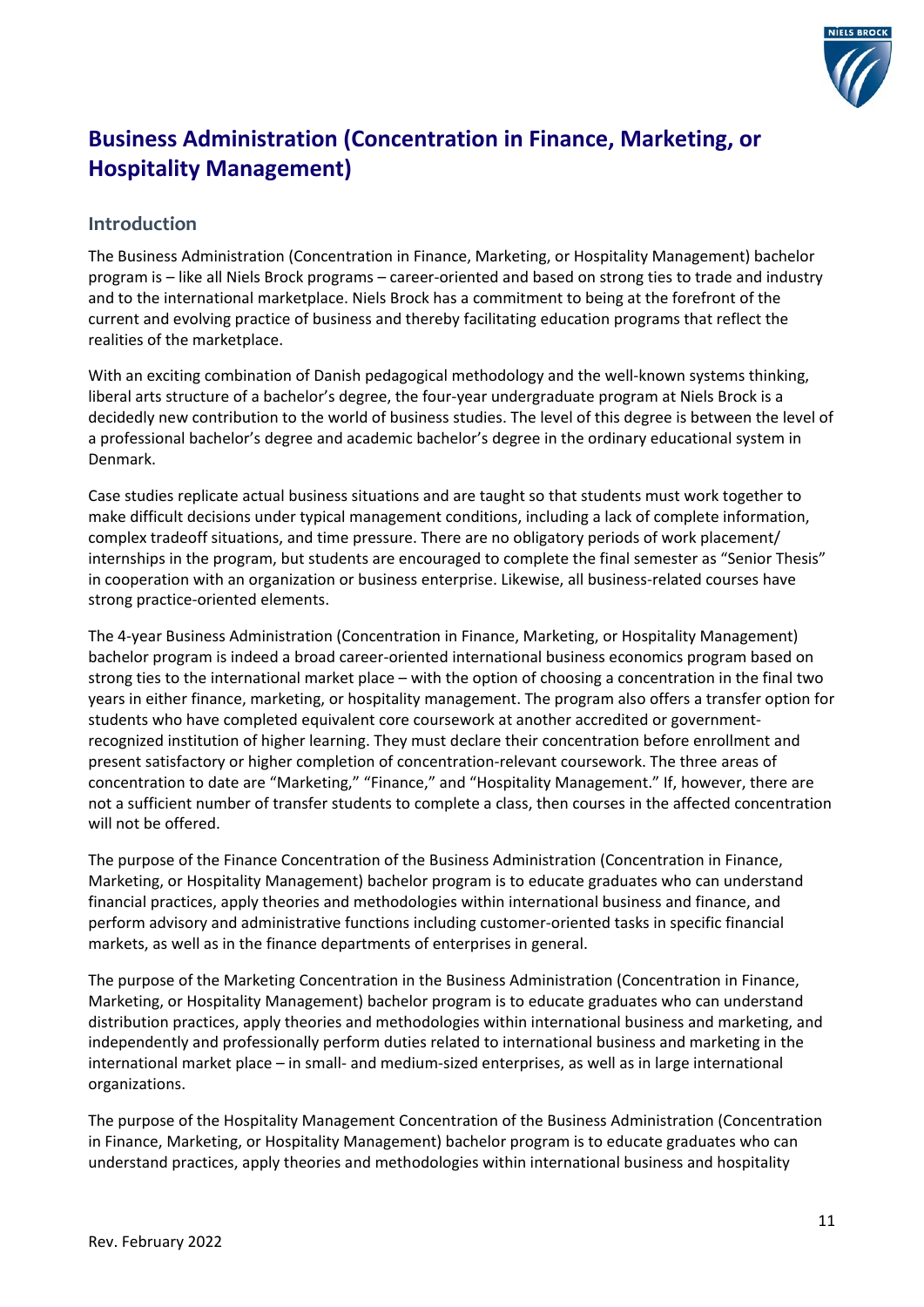

management, and perform advisory and administrative functions including customer-oriented tasks in specific hospitality markets, as well as larger hospitality and tourism enterprises in general.

The core business program combines first-rate business education with a broad-based liberal arts foundation to provide the student with the skills, expertise, and intellectual sophistication needed to advance in today's dynamic business environment.

Our program emphasizes global perspectives, fosters a sense of social responsibility, and develops leadership skills – while offering students flexibility to pursue their individual interests.

Students benefit by being able to:

- Choose a specialized study area;
- Study a career-oriented program in either finance, marketing, or hospitality management;
- Have access to respected business and thought leaders in Copenhagen and beyond;
- Explore the social and ethical dimensions of business and professional responsibility;
- Gain international experience through local and international experience.

# **Admission Philosophy**

Niels Brock International Admissions and Recruitment Department seeks to enroll and retain an academically talented and diverse student body that enriches the learning community and is representative of the diverse society it serves. The following admission policies reflect this philosophy.

# **Diversity Statement**

At Niels Brock, we aim to create a climate for intellectual and scholarly growth. Diversity and inclusion are the keys to ensuring that we offer a business education of the highest caliber. Niels Brock is committed to diversity in all its dimensions, including a diverse representation at the university, a diverse community of viewpoints and backgrounds, and an acceptance of the complex identities within all individuals affiliated with the university.

Niels Brock believes that our institution will be stronger as a result of a diverse population of students, faculty, staff, and board members. Niels Brock values all individuals who seek to participate and improve on our higher education community regardless of national origin, gender, age, socioeconomic class, ethnicity, religious belief, sexual orientation, and disability.

Niels Brock cherishes the varying cultures and perspectives that arise out of a diverse community of educators and students. An important aspect of our focus on diversity is to allow for respect and understanding to occur in and out of our classroom for all individuals. To this end, our aim is to have no more than 25% of one country represented in each cohort, truly emphasizing the diversity that we strive for.

Niels Brock continually seeks to foster a community that is accepting and encouraging of the identities of individuals and of groups. Niels Brock supports associations at the university that focus on a specific affiliation, while also encouraging persons to understand their own individual place in our diverse world. In addition, Niels Brock will provide resources and space for distinctive projects that further our diversity goals and our shared interests and ideals.

Niels Brock must be focused on maintaining a diverse university in all respects. Niels Brock's mission is to ensure the right competences for the corporate world and to optimize the possibilities for the individual. In order for our students to have the right competences for the global marketplace, they must be familiar and accepting of different cultures, perspectives, and identities. Further, in order for the student to optimize the possibilities within themselves, they must be able to challenge their previous held beliefs and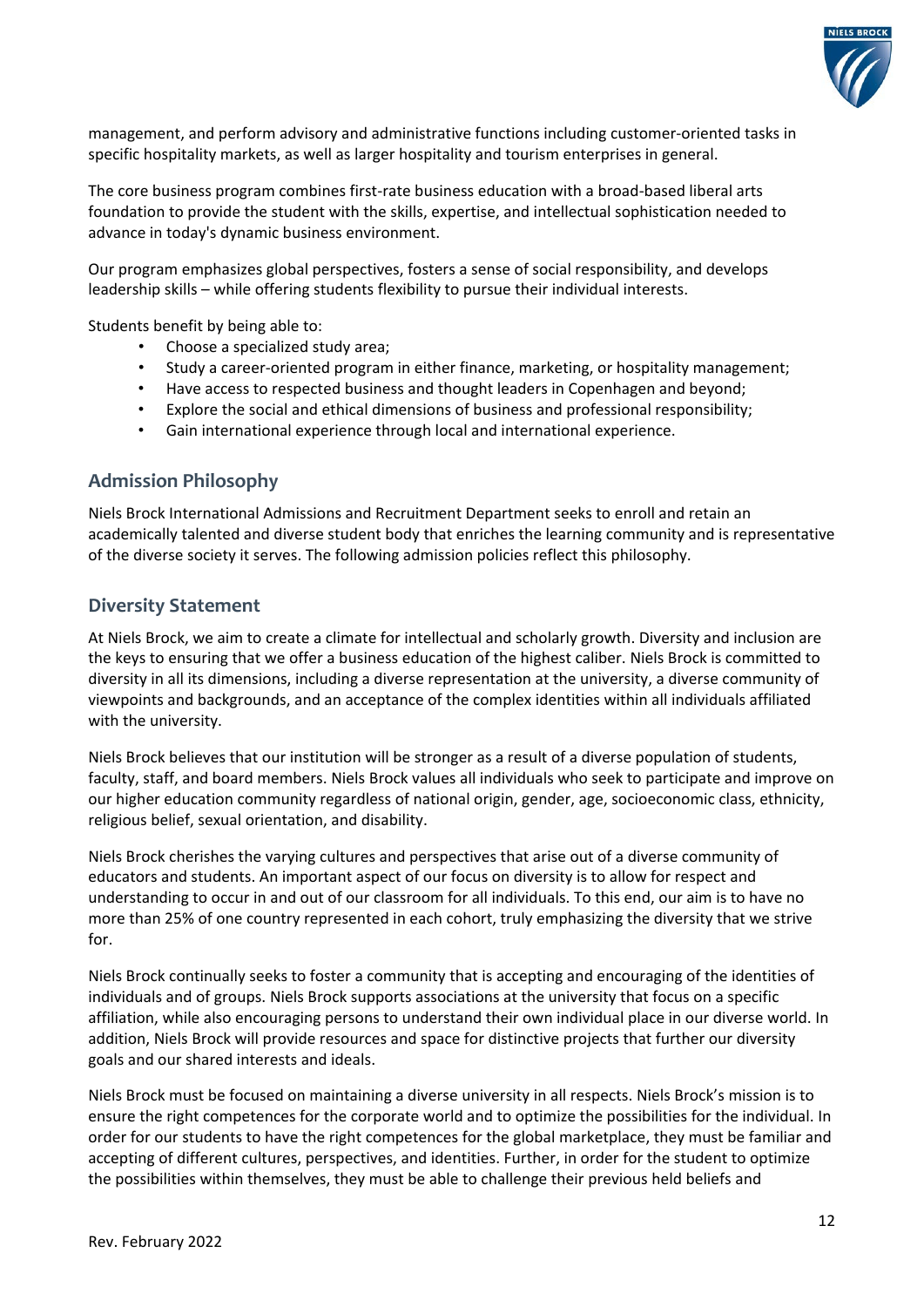

conceptions. It is this capability and character that will allow Niels Brock and its graduates to contribute to Danish and foreign competitiveness.

# **General Information**

The Admissions and Recruitment Officer authorizes the admission of all undergraduate students to the College. Students should direct all admissions inquiries to:

# **Niels Brock Copenhagen Business College International Department Admissions Office Bispetorvet 1-3 Copenhagen 1167 Denmark [international@brock.dk](mailto:international@brock.dk)**

Niels Brock provides educational opportunities to all qualified students regardless of economic or social status. The University does not discriminate on the basis of race, color, religion, sex, marital status, beliefs, age, national origin, sexual orientation or physical or mental disability.

The general University admission requirements and procedures for freshmen and transfer students are outlined below.

# **Privacy Protection**

The Niels Brock Copenhagen Business College policy describes:

- Which personal information is gathered and how it is used;
- How Niels Brock Copenhagen Business College handles, stores and protects personal data; and
- How you can access the personal data that NBCBC has registered concerning you.

The policy is in compliance with the European Union General Data Protection Act article 13 and 14.

Upon enrollment, students receive a unique login username and password. The very first step required for new students is to change their password. In addition, Niels Brock notes that the responsibility for one's account is personal and may not be transferred to anyone else. There are no additional charges for the verifications of student's identity.

Student identity will be verified using passport or photo identification during the induction process prior to commencement of classes.

The most up to date and comprehensive information regarding Niels Brock Copenhagen Business College's terms of use and privacy protection policy is available at [https://copenhagenbusinesscollege.com/about](https://copenhagenbusinesscollege.com/about-copenhagen-business-college/terms-of-use)[copenhagen-business-college/terms-of-use.](https://copenhagenbusinesscollege.com/about-copenhagen-business-college/terms-of-use) More detailed information is also available here: <https://nielsbrock.dk/anvendelse-af-cookies> (in Danish, however, can be easily translated into English using a variety of commonly available browser add-ons).

# <span id="page-15-0"></span>**Residential Option**

The full four-year Business Administration (Concentration in Finance, Marketing, or Hospitality Management) bachelor program is offered residentially.

The residential option is available for students who have been accepted into the program and are able to obtain a Danish residence permit for the purposes of studying.

Information specific to the residential program is outlined below: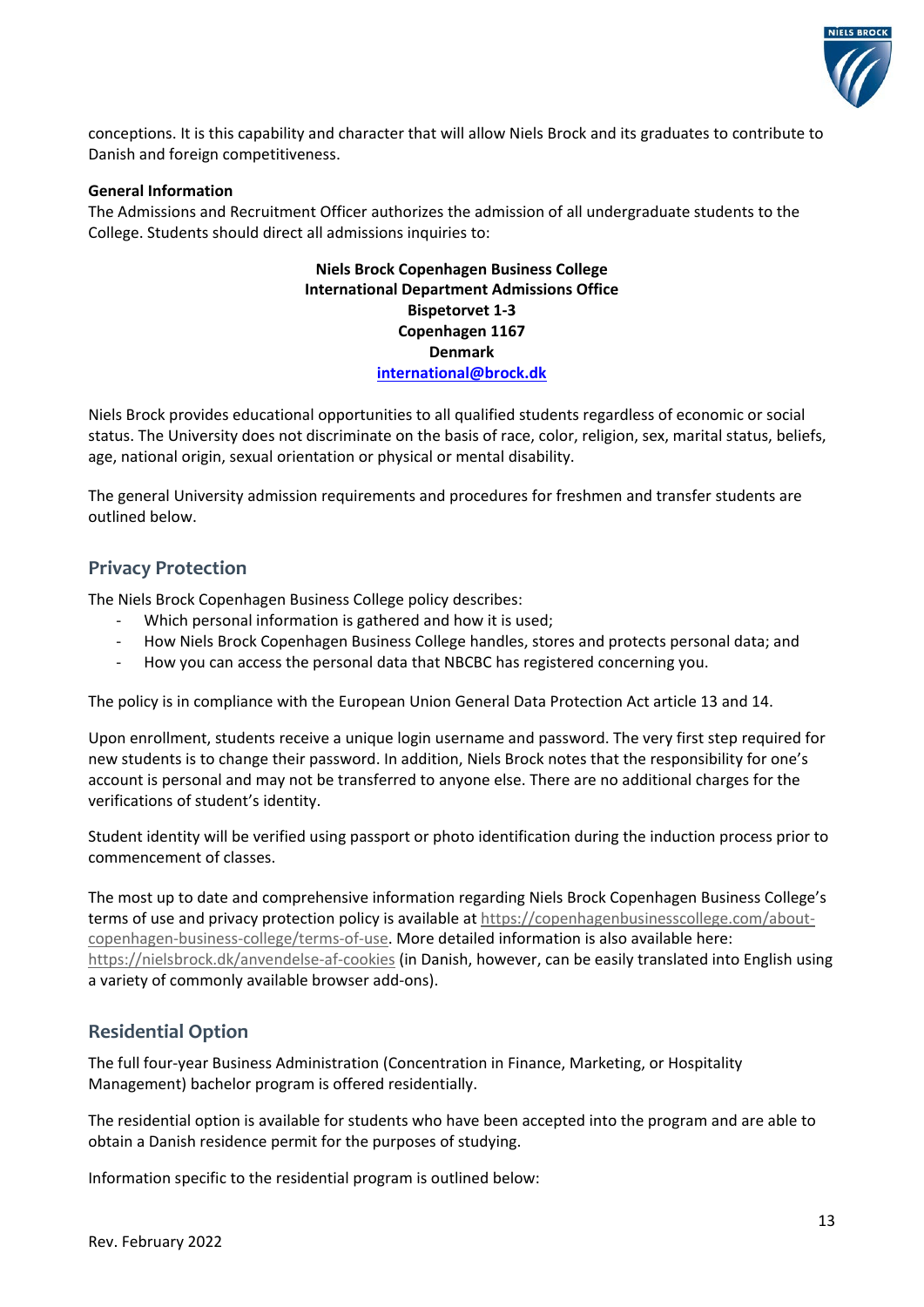

**Mode of Delivery** The program is offered fully residentially.

**Admission Requirements** Refer to [Undergraduate Admission Policy.](#page-15-0)

# **Admissions Test**

Refer to [Undergraduate Admission Policy.](#page-15-0)

# **Resources and Equipment Required**

Students must have a computer with internet access, webcam, and headset with microphone. All programs are available online via most common browsers. Students will have access to all materials provided for the equivalent on-campus course. All students are offered Office 365 for download, which is available throughout the entire course.

# **Special Costs**

There are no additional costs.

# **Curriculum**

See [Curriculum, Program objectives, and Semester Overview.](#page-40-0)

# **Online Option**

Students who have successfully completed the first three years of the Business Administration (Concentration in Finance, Marketing, or Hospitality Management) bachelor's program, or equivalent, have the option to complete the final year of the program online.

Information specific to this option is outlined below:

# **Mode of Delivery**

100% online. A variety of delivery methods are used, depending on the course content, including: online lectures and demonstrations; threaded discussions; collaborative learning; multimedia presentations; text presentations; online drill and practice; research; case studies; simulations; problem solving.

# **Admission Requirements**

All applicants must submit to the Admissions Office:

- 1. An application for admission
- 2. Official transcripts translated into English;
- 3. A GPA of approximately 2.0 on the US 4.0 scale;
- 4. Proof of at least two years of higher education in English; and
- 5. Copy/picture of passport or equivalent photo identification.

# **Admissions Test**

No Admissions test is required.

# **Resources and Equipment Required**

Students must have a computer capable of running MS Office or equivalent with internet access, webcam, and headset with microphone. All programs are available online via most common browsers. Students will have access to all materials provided for the equivalent on-campus course. All students are offered Office 365 for download, which is available throughout the entire course.

# **Tuition**

Tuition for the online option is USD4600 per year.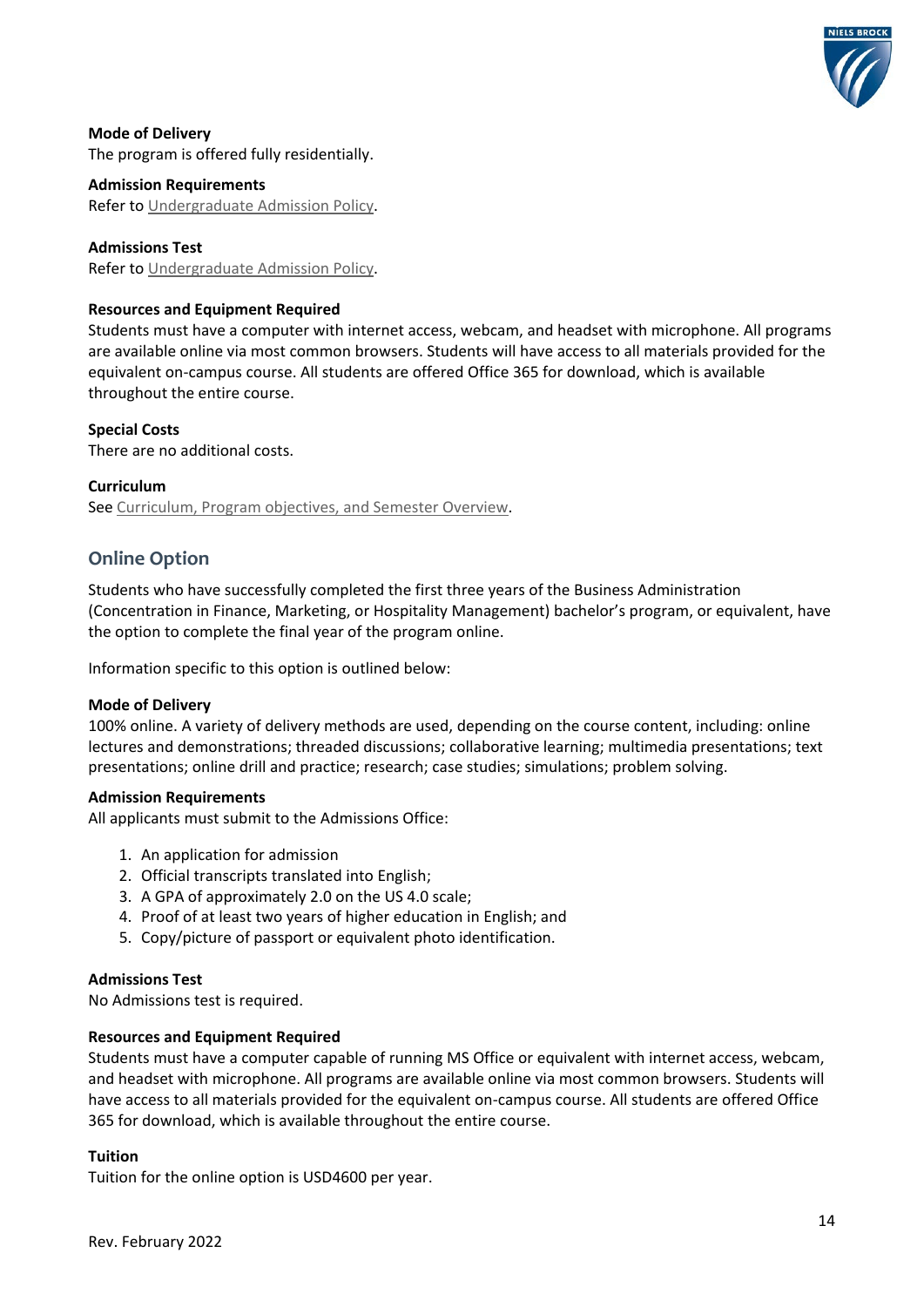

Students wishing to terminate their studies prior to commencement must notify the administration in writing to international@brock.dk 30 calendar days prior to the payment deadline date. lf no written notice is received by that date the student is liable for payment the full fee.

# **Special Costs**

Students are required to purchase their own textbooks, the price of books for each semester is approximately USD240.

# **Curriculum**

See [Curriculum, Program objectives, and Semester Overview.](#page-40-0)

# **Undergraduate Admission Policy**

This policy applies to students applying for the fully residential program.

Niels Brock subscribes to a selective admission policy. In order to be admitted, undergraduate applicants must submit the following:

- a) high school transcripts and diploma;
- b) verification form confirming the successful completion of the required pre-college curriculum;
- c) English proficiency test results; and
- c) a personal essay (max. 250 words) answering a question posed by the Dean of Academic Affairs.

In addition to the above required documents, applicants are highly encouraged to submit official scores from either the ACT Assessment or the SAT I: Reasoning Test or other equivalent national college admission tests. Official test scores must be sent directly from ACT or SAT testing headquarters.

We also recognize regional and national exams. Applicants will need to contact the International Admissions and Recruitment Department to learn if we recognize the results of their national test.

**Minimum Eligibility Requirement** – All students who have completed the pre-college curriculum (see below) as prescribed by the Council on Postsecondary Education and have a minimum 2.0 high school grade-point average are encouraged to apply to the undergraduate class. Enrollment in the undergraduate class is limited. Within the limits of space availability, the International Department Admissions Office will endeavor to accommodate all eligible applicants. However, the number of undergraduate applications far exceeds the number of spaces available in the entering class. For this reason, **the selective and competitive admission requirements often exceed the minimum eligibility requirement.**

Strength of record is a relative term and refers to an applicant's record in comparison with those of all other undergraduate applicants. Strength of record may be determined by a number of different factors beyond selective admission criteria. While grades and test scores are important in this assessment, course selection, senior year schedule, honors and Advanced Placement courses, extracurricular and leadership activities and a student's potential to benefit from or contribute to the learning community may also be considered. The overriding concern will always be for the student's potential to be successful in meeting the academic expectations at Niels Brock.

**Pre-College Curriculum** – Incoming freshmen should have the high school preparation necessary for academic success at the collegiate level. To be eligible for consideration under the policy outlined above, an applicant must have successfully completed the following high school courses as a minimum:

**Mathematics – 250 hours (from final years in high school, typically 3 or 4 years)**

Algebra I, Algebra II, Geometry, Business Economics or more rigorous courses in mathematics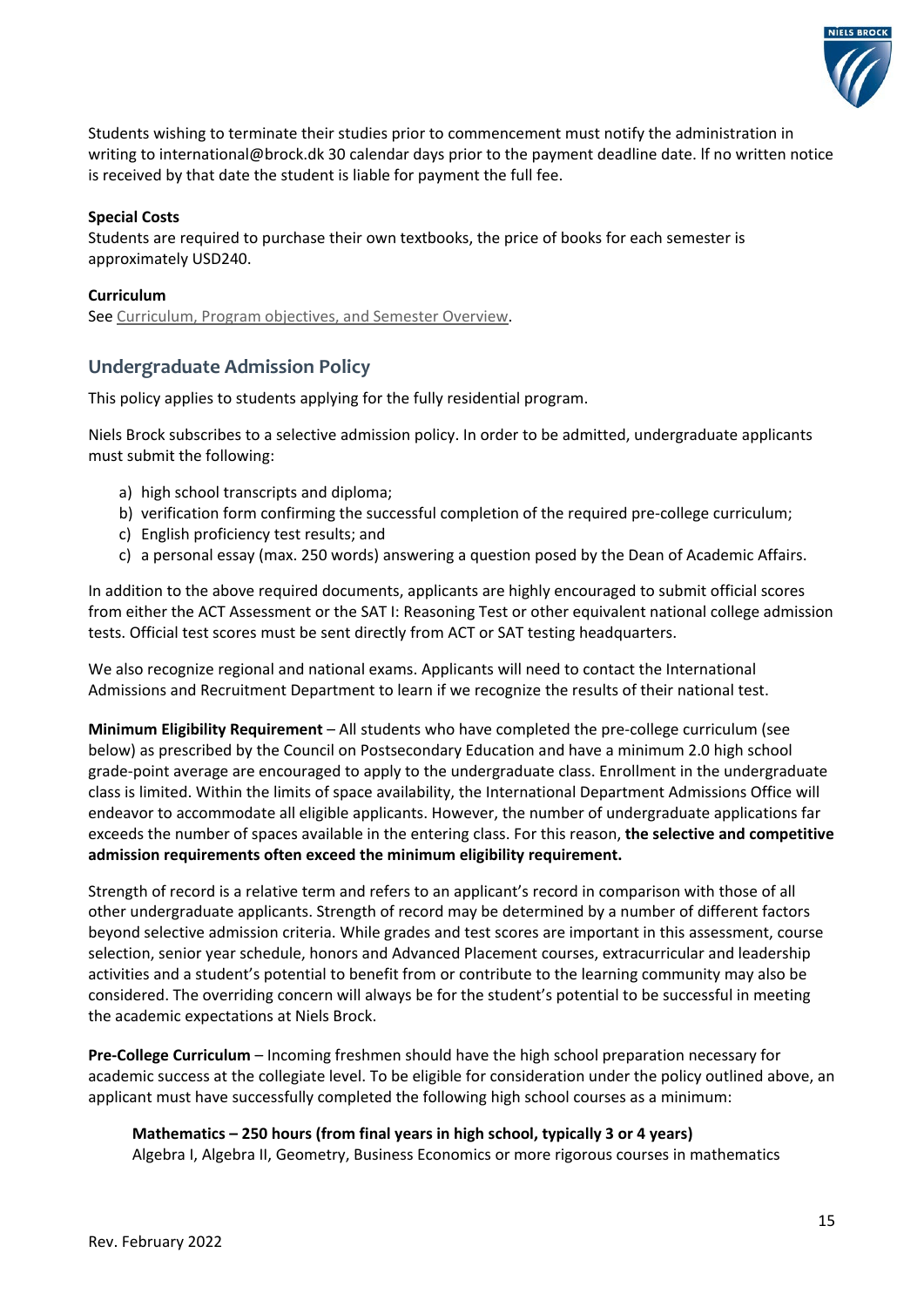

**Required Scores for English Proficiency** – Undergraduate applicants must meet our English proficiency requirement for admission by attaining the necessary score on any one of the following tests:

| <b>TEST</b>                                                            | <b>SCORE</b>           |
|------------------------------------------------------------------------|------------------------|
| International English Language Testing System (IELTS)                  | 6.5                    |
| TOEFL (internet-based test)                                            | 85                     |
| TOEFL (paper-based test)                                               | 565                    |
| PTE Academic                                                           | 61                     |
| SAT Critical Reading Section or SAT Evidence-Based Reading and Writing | 500                    |
| <b>ACT English section</b>                                             | 21                     |
| Cambridge English Certificate                                          | Minimum level C1       |
| British Ordinary Level English Language Exam (GCE/GCSE/IGCSE)          | Grade A or B in        |
|                                                                        | First Language English |

If you have not yet taken a test at the time of submitting your application, you must register for the first available test and upload the registration certificate for the test in question; otherwise your application will not be considered.

If you have already sat the language test, but have not received the results of your test at the time of submitting your application, you must upload your registration certificate for the test in question and as soon as you receive the result, you must email a copy of the test score to [international@brock.dk.](mailto:international@brock.dk)

The deadline for submitting documentary proof that your English language skills are adequate will be stated in an email sent to you once you submit your application.

**Exemptions** – You are exempted from submitting a language test if you:

• Are from a country with English as an official language and the language of instruction in higher education. Please refer t[o www.copenhagenbusinesscollege.com](http://www.copenhagenbusinesscollege.com/higher-education/american-bsc-in-business-administration/) to see the list of countries.

**Note:** The documentation must be uploaded under the section concerning language requirements.

# **Application Procedures**

Non-EU applicants should apply and submit all required documents by May 1 for Fall semester admission, October 1 for Winter semester admission.

EU applicants should apply and submit all required documents by June 15 for Fall semester admission, November 15 for Winter semester admission.

All applicants must submit to the Admissions Office:

- 1. An application for admission
- 2. Official high school transcripts and diploma translated into English\*
- 3. Verification form confirming Mathematics or Business Economics background
- 4. English proficiency test results
- 5. Personal essay (max. 250 words)

## **OPTIONAL DOCUMENTS:**

- 6. ACT/SAT test results (or regional/national standardized test from home country, please inquire as to which are taken)\*\*
	- Official transcript from each institution attended. Applicants from non-English speaking countries must provide an official literal English translation of their official school records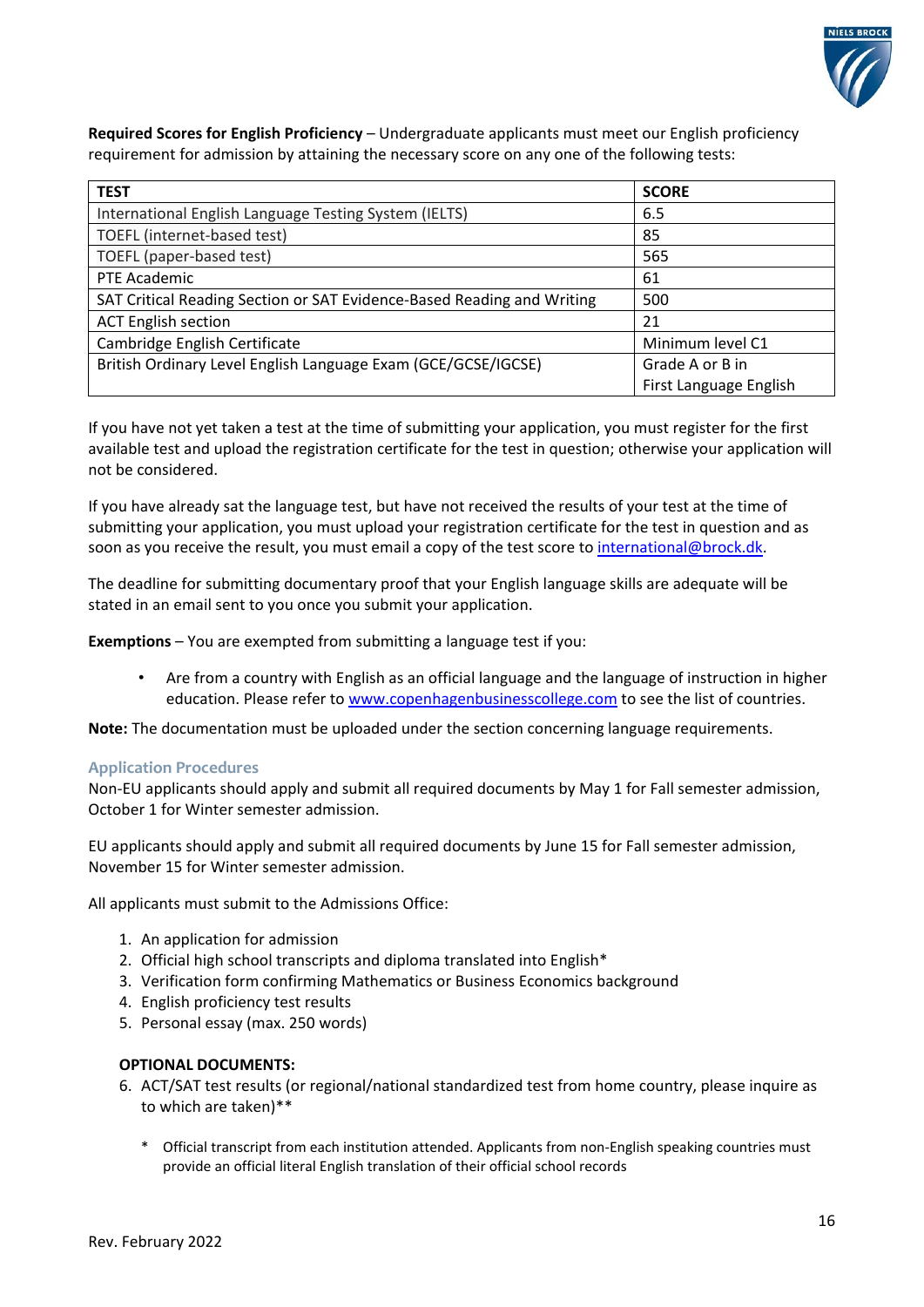

\*\* High school students are strongly encouraged to take the ACT or SAT I late in their junior year and again early in their senior year. When registering for the test, please request that scores be sent to Niels Brock. Please request scores from all test administrations so that the International Department Admissions Office can work with the complete test history.

**High School Equivalency Certificates** – Niels Brock also considers admission from undergraduate applicants who present a valid High School Equivalency Certificate or General Education Development (GED) test scores.

# **The International Department Admissions Office may require additional documents in order to process an application.**

# **Upper Division Admission/Transfer Students**

Niels Brock offers a transfer option for students who have completed, in whole or in part, education at an institution of higher learning that has been approved by a government recognized body from anywhere in the world. The Admissions Office, in consultation with the Dean of Academic Affairs, and using the regulations laid down by the Danish Ministry of Higher Education and Science examines official transcripts will determine whether students fulfill general education and core curriculum requirements. The transferred credits must be comparable in level and content to credits for courses in the Business Administration (Concentration in Finance, Marketing, or Hospitality Management) bachelor program.

The maximum amount of credit accepted into the Business Administration (Concentration in Finance, Marketing, or Hospitality Management) bachelor program is 75% of the total number of credits (180 ETCS or 96 US semester credits)

# **Application Procedures for Upper Division/Transfer Students**

Non-EU applicants should apply and submit all required documents by May 1 for Fall semester admission, October 1 for Winter semester admission.

EU applicants should apply and submit all required documents by June 15 for Fall semester admission, November 15 for Winter semester admission.

All applicants must submit to the Admissions Office:

- 1. An application for admission
- 2. Official high school transcripts and diploma translated into English\*
- 3. Official copy of all higher education transcripts translated into English\*
- 4. English proficiency test results\*\*
	- \* Official transcript from each institution attended. Applicants from non-English speaking countries must provide an official literal English translation of their official school records
	- \*\* **The English proficiency requirement may be waived if you have completed a minimum of 2 years of higher education in English.**

## **Transfer of Credits from Niels Brock Partner Universities**

Applicants who have passed Niels Brock's Business Administration (Concentration in Finance, Marketing, or Hospitality Management) bachelor program courses taken at one of our partner universities abroad which, to date, consists of Foreign Trade University in Hanoi, Vietnam. Students having completed and passed all requirements of the first 3 years of the Business Administration (Concentration in Finance, Marketing, or Hospitality Management) bachelor program—based on Niels Brock's syllabi—to the full satisfaction of NB will be given credits for this coursework. Niels Brock awards transfer credit only for full academic year(s). We do not issue transfer credit for single courses due to the interdisciplinary nature of the Business Administration (Concentration in Finance, Marketing, or Hospitality Management) bachelor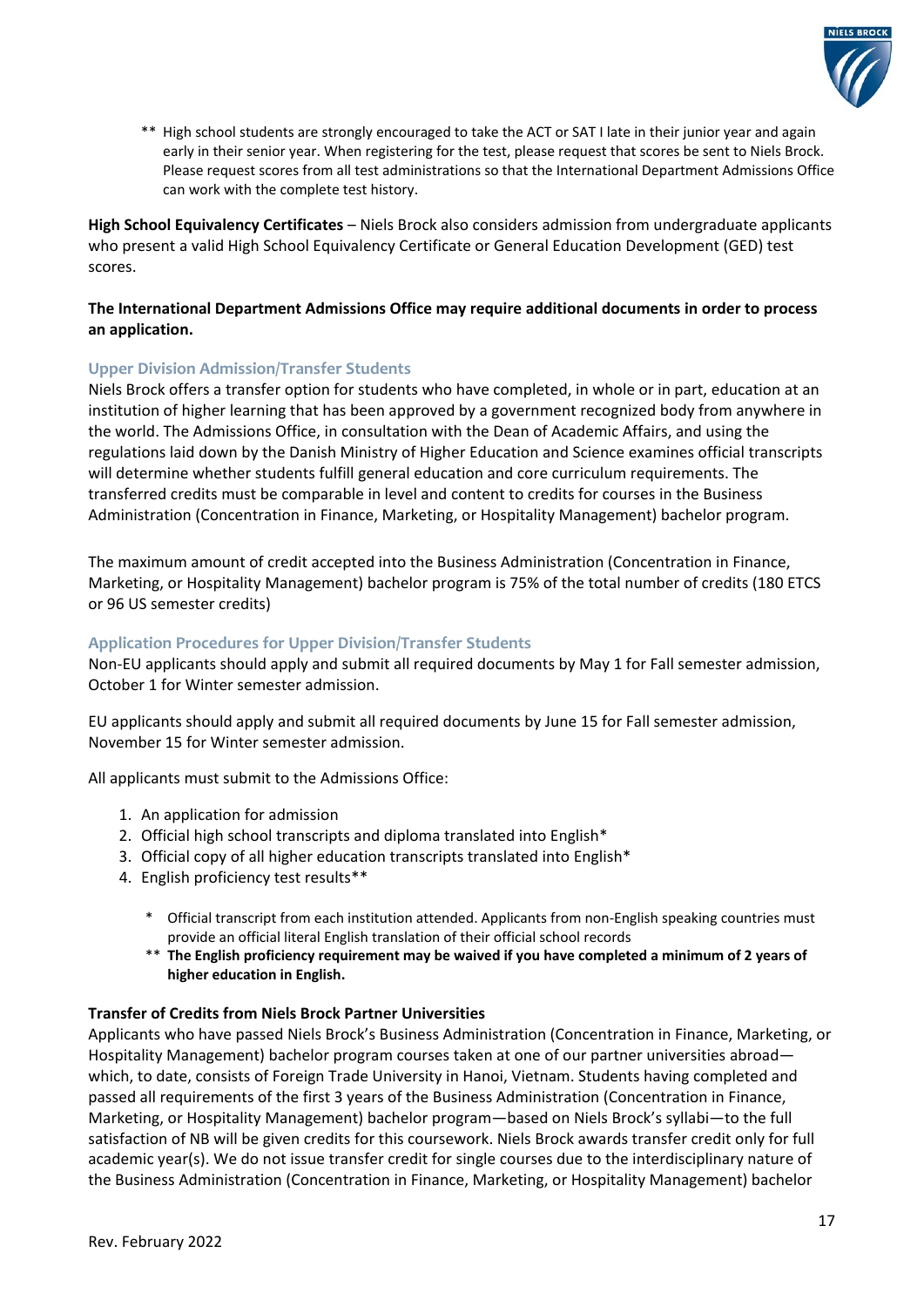

program curriculum. Students must declare their concentration before transferring to Niels Brock, if they have not already done so. To date, the three areas of concentration are Marketing, Finance, and Hospitality Management.

The final transcript issued by Niels Brock will include all courses and grades in the document, stating the university location(s) where the student took the coursework.

**Transferring with a Danish or European AP Degree in Marketing, Finance, or Hospitality Management** Recipients of the 2-year AP Degree in Denmark or other EU countries, who majored in either Marketing, Finance or Hospitality Management, will be exempt from taking the first 2-year business courses in these subjects at Niels Brock. This degree must come from a higher education institution that has been approved by a government-recognized body.

The transcripts of these transfer students will also be evaluated to determine whether their liberal arts and non-business general education background correspond to the general education requirements of the Business Administration (Concentration in Finance, Marketing, or Hospitality Management) bachelor program. This equivalency is determined based on the website-posted catalog at the time of student's application evaluation, and where necessary, our Admissions Office contacts the Dean of Academic Affairs for further clarification.

In addition, ECTS points, which are the European analog to U.S. credit hours, are tallied to determine whether they amount to 60, 120 or 180 ECTS points for transfer students who wish to enter the 2nd, 3rd or 4th year of the program, respectively.

The final Niels Brock Business Administration (Concentration in Finance, Marketing, or Hospitality Management) bachelor program transcript will include "Approval" of the transferred coursework, plus all courses and grades earned at Niels Brock.

# **Transferring with a Danish or European AP Degree in Other Subjects**

Recipients of the 2-year AP Degree in Denmark, who have not majored in Marketing, Finance, or Hospitality Management, along with recipients of degrees earned outside of Denmark, will have their full transcripts evaluated to determine if transfer credits for business and non-business general education courses may be given. The degree must come from a higher education institution that has been approved by a governmentrecognized body. Transfer students must possess a minimum of the equivalent of 60, 120, or 180 ECTS credits to transfer into the 2nd, 3rd, and 4th year, respectively, of the Business Administration (Concentration in Finance, Marketing, or Hospitality Management) bachelor program.

All courses on a student's transcript will be vetted to determine whether they correspond to the general education and concentration requirements of the Business Administration (Concentration in Finance, Marketing, or Hospitality Management) bachelor program. This equivalency is determined based on the current catalog at the time of student application evaluation, and where necessary, our Admissions Office contacts the Dean of Academic Affairs for further clarification.

The final Niels Brock Business Administration (Concentration in Finance, Marketing, or Hospitality Management) bachelor program transcript will include "Approval" of the transferred coursework, plus all courses and grades earned at Niels Brock.

## **Transferring from a Non-Partner, Non-European University**

University and college students who have earned passing grades, as determined by their home institutions, in courses that correspond to courses and credits at Niels Brock are transfer-eligible. All universities and colleges attended by transfer students must be approved by a government recognized body.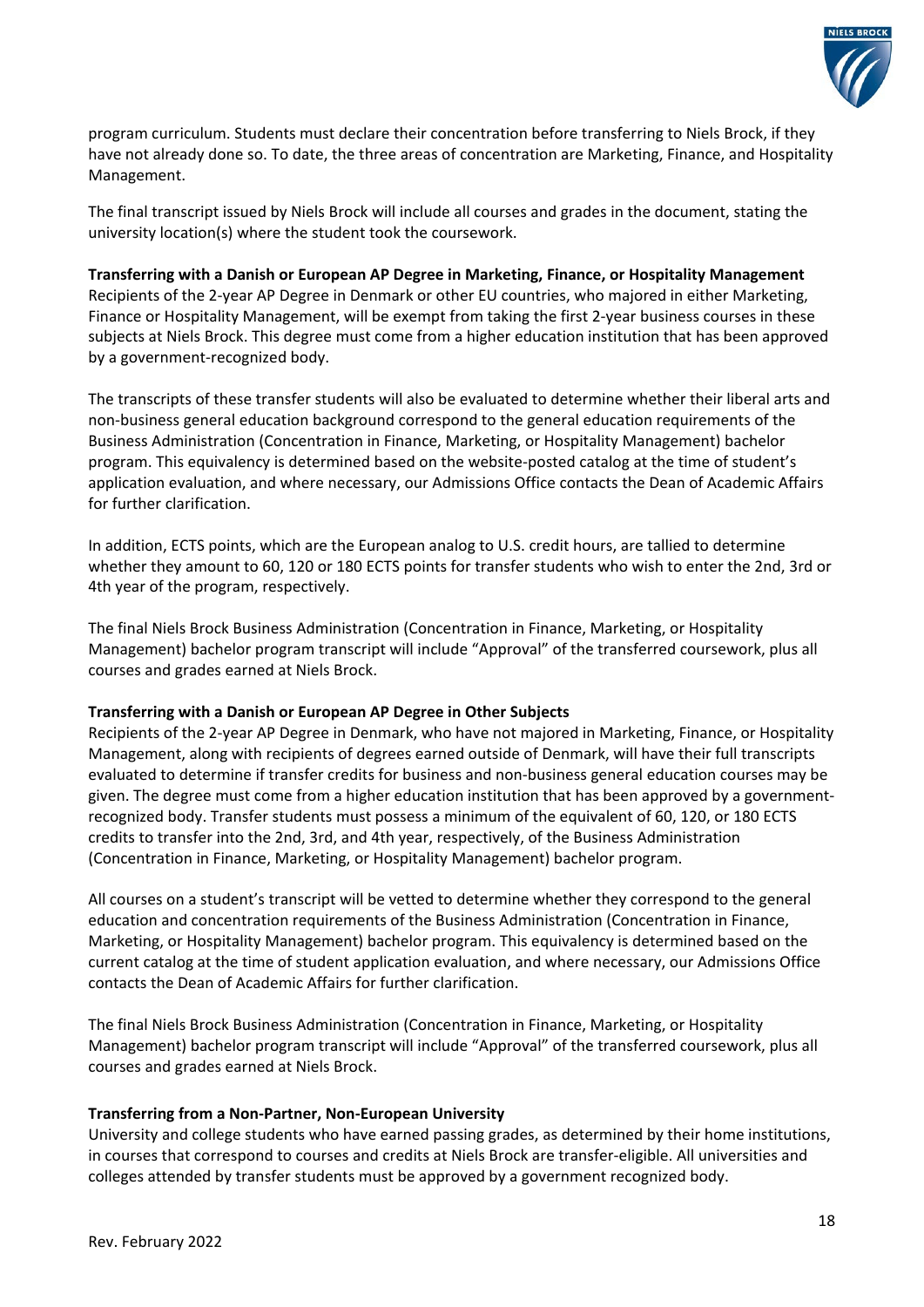

For students whose institutions use the credit system, transfer students must possess a minimum of the equivalent of 32, 64, or 96 credits to transfer into the 2nd, 3rd, and 4th year, respectively, of the Business Administration (Concentration in Finance, Marketing, or Hospitality Management) bachelor program. For institutions that use neither credits nor ECTS points, the Admissions Officer will count the number of courses, and then consult the institution's website and/or seek guidance about the number of contact hours and semester length. These metrics are then used to determine the number of credits awarded, and the Admissions Officer can then apply the abovementioned requirement for number of credits.

All courses on a student's transcript will be vetted to determine whether they correspond to the general education and concentration requirements of the Business Administration (Concentration in Finance, Marketing, or Hospitality Management) bachelor program. This equivalency is determined based on the current catalog at the time of student application evaluation, and where necessary, our Admissions Office contacts the Dean of Academic Affairs for further clarification.

# **Transfer of Credits to Niels Brock Partner Universities**

Applicants who have passed Niels Brock Business Administration (Concentration in Finance, Marketing, or Hospitality Management) bachelor program courses taken in Copenhagen may apply to take courses at any of our partner universities abroad. Students' applications will be accepted, subject to (1) enrollment limitations of the partner university and (2) student visa/immigration policy of the country in which the partner institution is located.

The Business Administration (Concentration in Finance, Marketing, or Hospitality Management) bachelor program will give students direct access to the M.Sc. in International Business Management delivered at Niels Brock in Copenhagen which is the same Master's program delivered at De Montfort University in Leicester, UK. Transfer of Credits to a Non-Partner University/College from Niels Brock

Applying credits earned at Niels Brock to an application for admission to another institution than mentioned above is a decision made exclusively by the university or college to which the student applies. Niels Brock makes no representation whatsoever concerning the transferability of credits earned in the Business Administration (Concentration in Finance, Marketing, or Hospitality Management) bachelor program.

# **Application Decisions**

Niels Brock uses rolling admission and continues to accept applications as long as space is still available and there is ample time to apply for a Danish residence permit. Admission decisions are typically made within 8 to 12 weeks after all application materials are received. A complete application includes the application for admission as well as official transcripts and diploma, Mathematics Verification Form, English proficiency test results and personal essay and proof if id.

Once an applicant has been accepted into the program, they will be required to submit the  $1<sup>st</sup>$  tuition payment within 1 month of receiving the Letter of Acceptance and Student Contract. If the applicant fails to make a payment within this timeframe, their status will be changed to conditional acceptance and they will be reconsidered at the end of application period if there is still room available in the program.

# **Accepting the Offer & Contract of Admission**

All offers for a place in the Business Administration (Concentration in Finance, Marketing, or Hospitality Management) bachelor program are transmitted via email by Niels Brock's International Department Admissions Office. Any offer of a place made by the College is made on the basis of the applicant's:

- Acceptance of the College's rules and regulations signified when signing the Student Contract
- Undertaking to pay the 1<sup>st</sup> tuition payment by the required deadline of 1 month from receipt of the Letter of Acceptance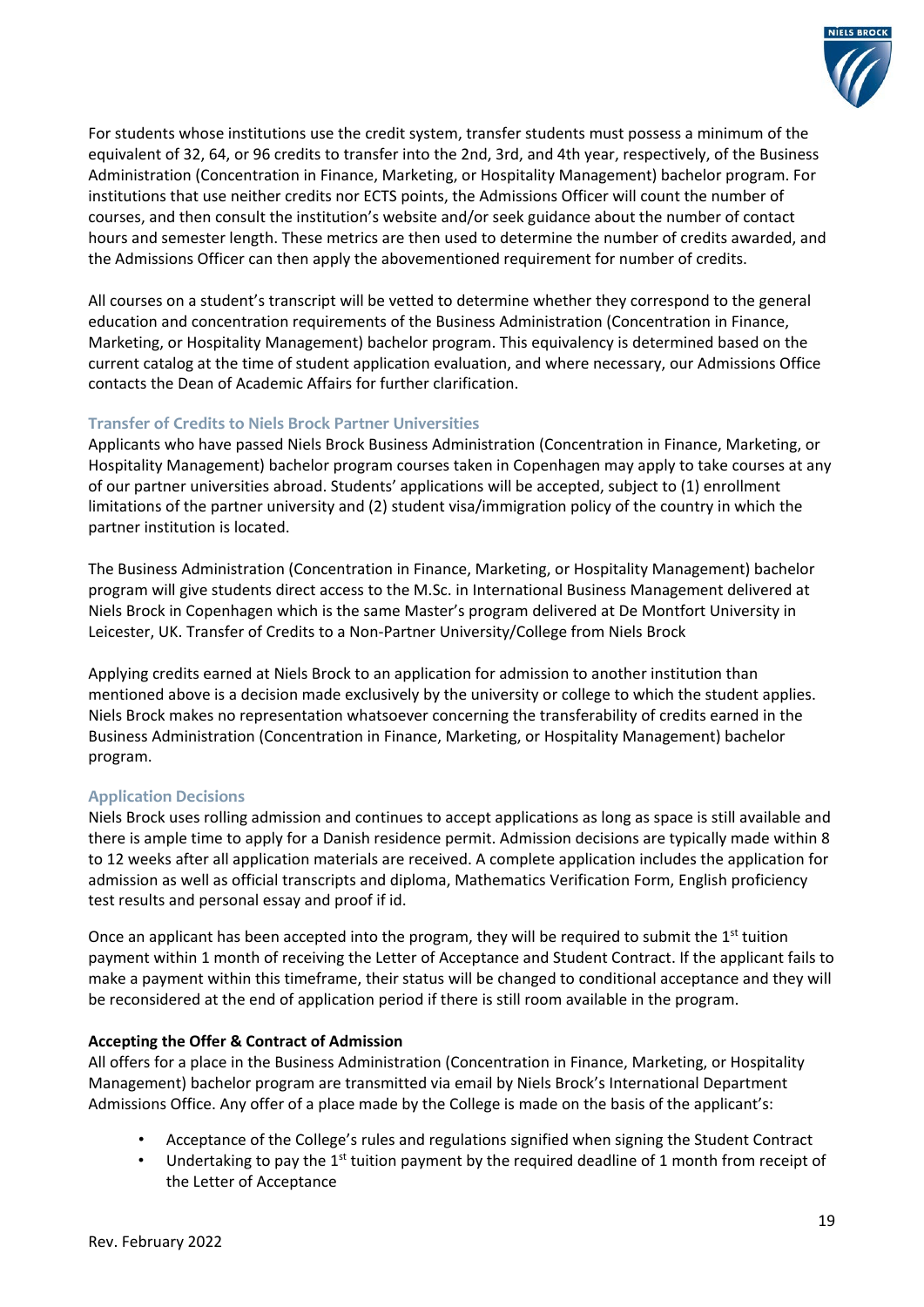

• Ensuring that statements made in applying for entry are accurate, as the discovery of false statements or omissions may lead to the offer being withdrawn (or in the case of students registered, to their registration being terminated)

# **Questions Concerning Admission Decisions**

All applicants to Niels Brock Copenhagen Business College have the right to question or appeal admission decisions. Applicants desiring to appeal a decision should contact the International Department Admissions Office to obtain information on the appeal process as well as deadlines. The contact information is as follows:

> **Niels Brock Copenhagen Business College International Department Admissions Office Bispetorvet 1-3 Copenhagen 1167 Denmark [international@brock.dk](mailto:international@brock.dk)**

# **Scholarships**

# **Diversity Scholarship**

# **Purpose**

The purpose of the Niels Brock Diversity Scholarship is to encourage individuals from diverse backgrounds to enroll and contribute their perspectives to the program. Niels Brock values diversity in all aspects of its institution, particularly in its student body, and seeks to bolster the experience of all students through cross-cultural communication and the exchange of ideas.

# **Awards**

Scholarship awards are available for a total of one (1) full year's tuition fee and will be granted at the beginning of the student's enrollment. The number of diversity scholarships awarded varies according to diversity balance.

# **Eligibility**

- 1. Applicants must be accepted into the program and have received their Letter of Acceptance and Student Contract.
- 2. An applicant must be a member of a group not well-represented within the Niels Brock community, including but not limited to: women, people with disabilities, LGBTQI+
- 3. An applicant must be interested in actively contributing to the mission and goals of Niels Brock.
- 4. The scholarship recipients will be selected based upon their academic merit, letter of motivation and letter of recommendation.

The institution reserves the right *not* to award scholarships in a given semester.

# **Selection Criteria**

- Admission application
- Letter of motivation
- Recommendation Letter from professor/teacher or counselor/advisor signed by the individual writing the letter

# **Application Requirements**

To be considered for a Niels Brock Diversity Scholarship, applicants must submit their documents within a month of being accepted into the program. The application must include: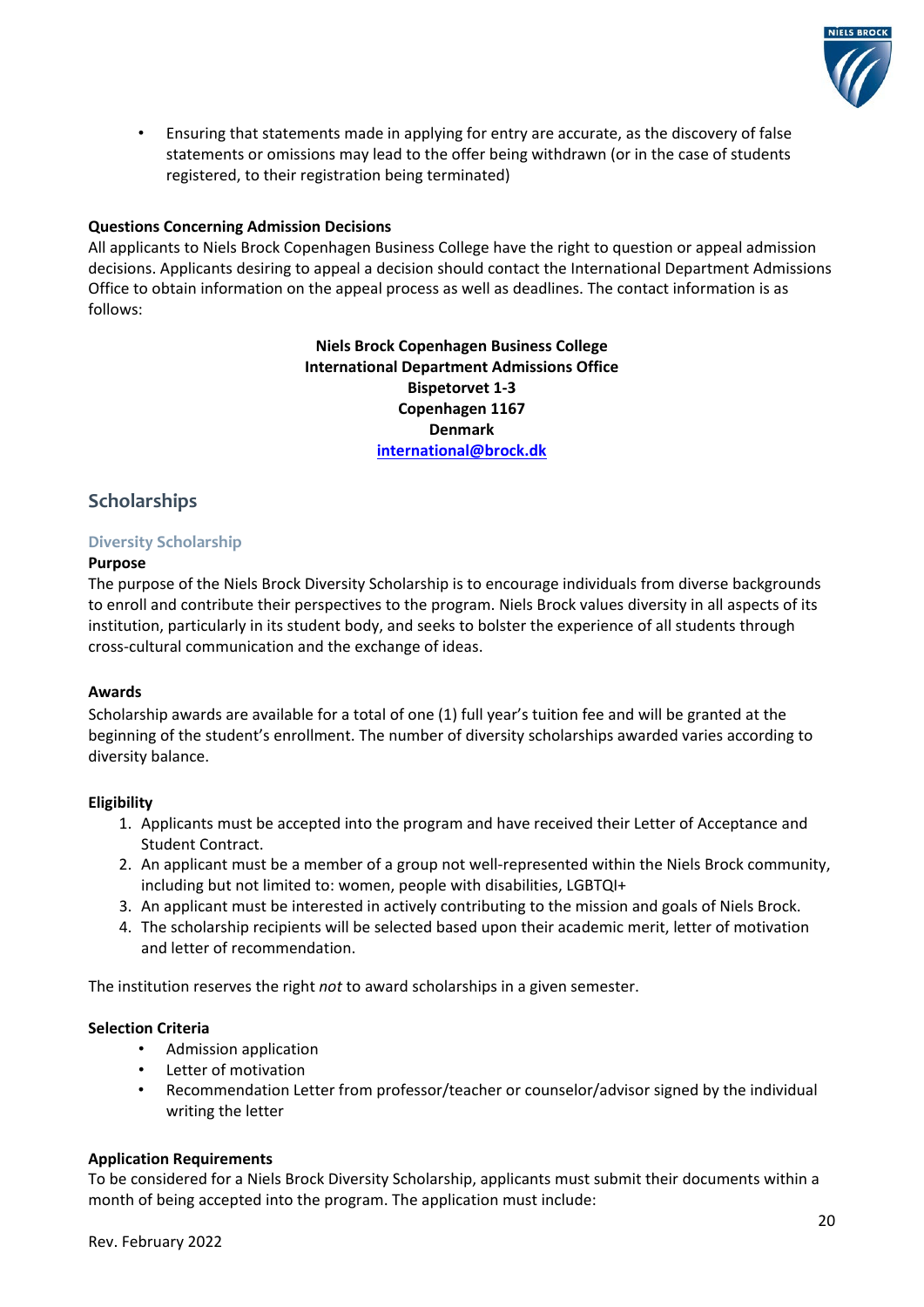

- Letter of Motivation
- Recommendation Letter

Both of the above items must be submitted before the application will be considered.

# **Submission of the Scholarship Documents**

Note that all documents must be received within a month of being accepted into the program. For more information about the scholarship, application procedures, and submission requirements, please visit [www.copenhagenbusinesscollege.com.](http://www.copenhagenbusinesscollege.com/higher-education/american-bsc-in-business-administration/)

# **Academic Scholarship**

# **Purpose**

The purpose of the Niels Brock Academic Scholarships is to provide financial support to students who demonstrate high academic achievement and good academic citizenship.

# **Awards**

Five (5) scholarship awards of DKK 10,000 are available. All scholarship awards will be granted per semester and will be applied as a reduction in the current semester's tuition.

# **Eligibility**

- 1. Applicants must be a full-time undergraduate student in the Business Administration (Concentration in Finance, Marketing, or Hospitality Management) bachelor program.
- 2. Applicants must have completed at least one (1) semester prior to applying for the scholarship.

Niels Brock Scholarships are awarded without regard to race, sex, religion, age, national origin or sexual orientation. Niels Brock will not award scholarships to applicants who are not academically qualified. The institution also reserves the right not to award scholarships in a given semester. Financial need is not a consideration.

# **Selection Criteria**

- Academic standing based on the student's previous semester's grade point average (GPA, 4.0 scale)
- Good academic citizenship and compliance with the honor code, as indicated by the absence of academic probation incidents and academic warnings
- Student's application essay

# **Application Requirements**

To be considered for a Niels Brock Academic Scholarship, applicants must complete an application and must submit it prior to the deadline. The application must include:

- A completed application form. Only completed application forms will be considered.
- A one-page (< 500 words) essay.

Both of the above items must be submitted before the application will be considered.

# **Submission of the Application Form**

Note that all applications must be received prior to the deadline each semester. For more information about the scholarship, application procedures, application deadline, and submission requirements, please visit [www.copenhagenbusinesscollege.com.](http://www.copenhagenbusinesscollege.com/higher-education/american-bsc-in-business-administration/)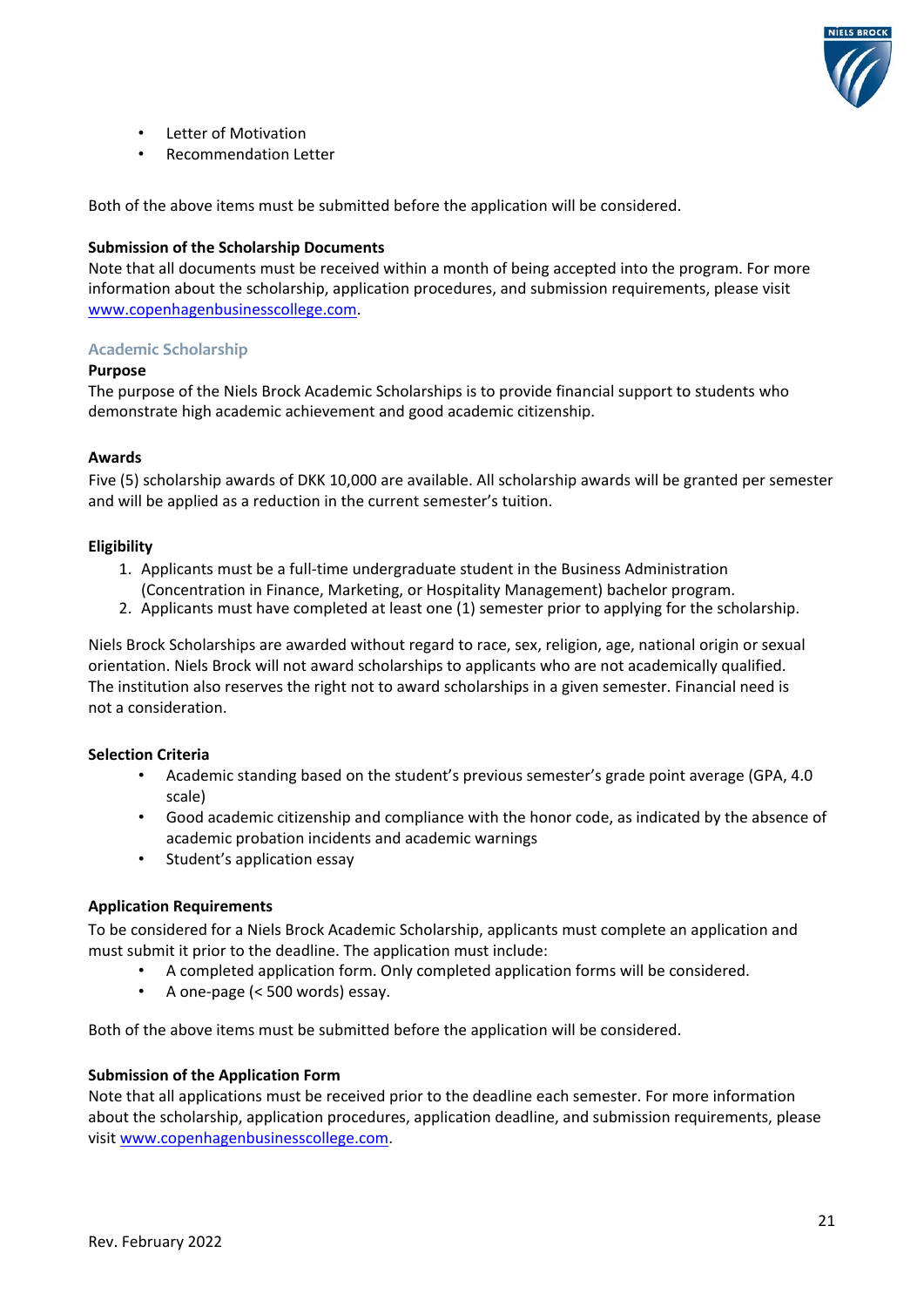

# **Student Services**

Student Services mainly consists of academic advising, student counseling services, and placement services.

# **Academic Advising**

Academic advising starts when potential applicants seek more detailed and personalized information about the study program than is given in the Catalog, on our website, etc., and therefore contact us either in person or via email, text message, or phone. The Dean of Academic Affairs stands ready to answer all questions in relation to the study program.

Once enrolled, Niels Brock undergraduate students may, of course, ask the Dean of Academic Affairs about degree requirements and progress toward graduation, in general. They may also seek the guidance of the Dean of Student Affairs about administrative matters and campus affairs. In fact, we urge students to see both Deans at least once a semester usually prior to registration for the upcoming semester and, of course, once the semester has begun.

# **Student Counseling Services**

The Student Counseling Services Division offers students the opportunity to discuss personal issues in a safe, confidential environment.

The Dean of Student Affairs aims to empower students and to help them fulfill their potential by providing a range of support services. These services equip them to make informed choices so that they may focus on their studies and campus life. The Dean of Student Affairs liaises with academic staff, other campus support services, and with external agencies to ensure effective referral as an integrated approach to student welfare.

Niels Brock's will provide Student Counseling Services that will provide professional counseling to all students who want to discuss personal issues and their well-being concerns in general. We will help guide students through the Danish National Health system which provides counselling upon referral through the student's GP (General Practitioner).

# Why go to the Office of Student Affairs?

- As a student you are going to face many challenges that counseling can help you manage;
- Being positive and managing your emotions increases your academic success;
- Please note that you do not need to be in a crisis or dealing with a serious problem to go to counseling.
- Counseling is free to all Niels Brock students.

# The Office of Student Affairs can help you by:

- providing a clearer understanding of your concerns;
- offering you a different perspective, which can help you think of creative solutions to problems;
- teaching you new skills to manage your challenges;
- providing a safe place for you to share your thoughts and feelings with someone not personally involved in your life;
- offering advice and information on procedures and processes and referring you to other professionals if necessary.

If:

- your life is being significantly affected;
- you are feeling alone;
- you are feeling unsafe;
- you are having thoughts of harming yourself or others,

Go immediately to see your doctor, who will refer you to a psychologist.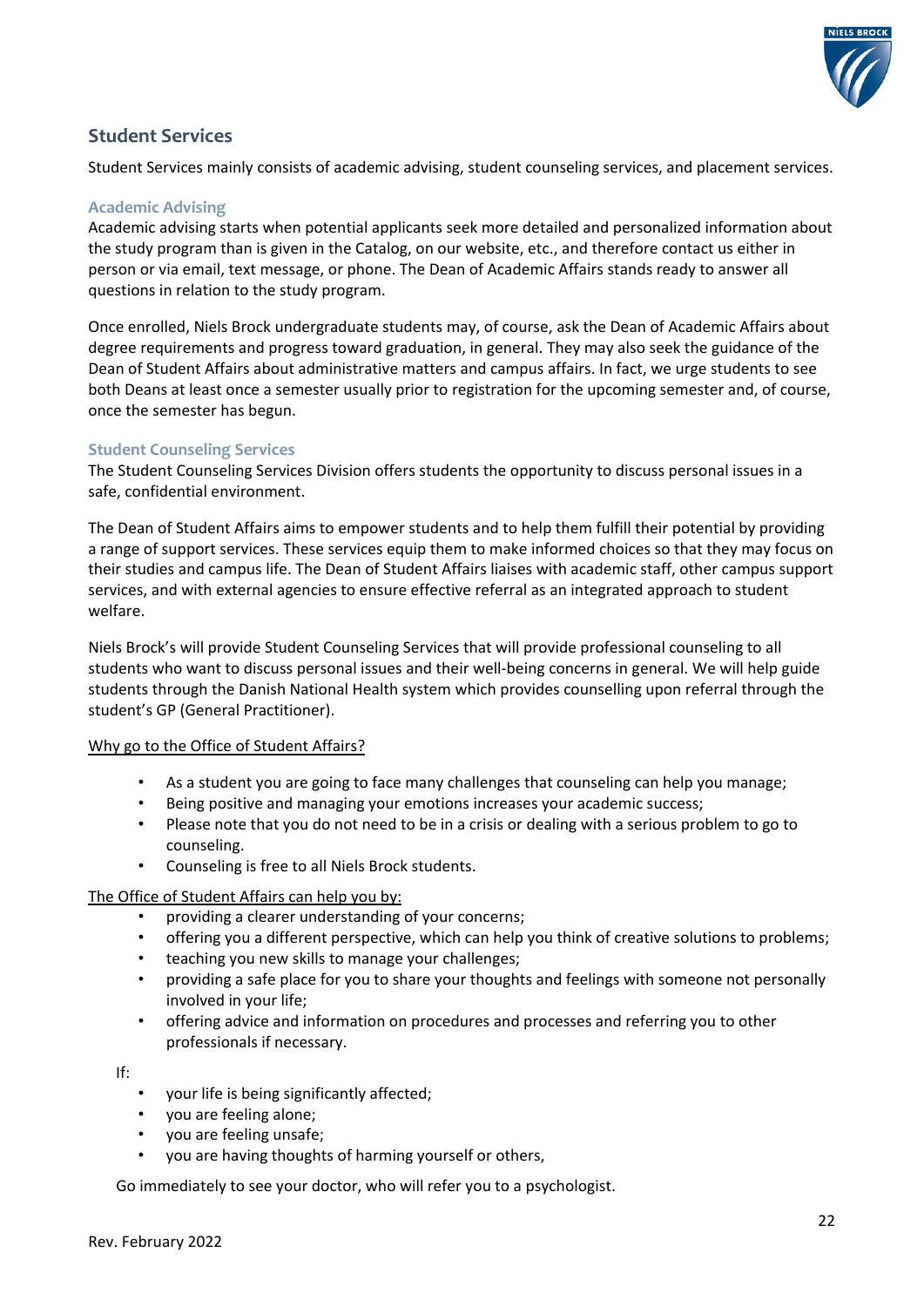

# **Placement Services**

A Placement Counselor will be available through individual drop-in appointments as well as through group placement and career counseling in the Office of Student Affairs during the student's third year at Niels Brock. In addition, Niels Brock arranges special events to help students develop and pursue goals for life after graduation.

- Drop-in placement counseling consists of a brief 10- to 15-minute meeting with the Placement Counselor for any career-related concerns, such as résumés, job interviews, networking skills, job shadowing, graduate school, further education and training, etc.
- Group placement and career counseling are typically longer sessions for a group of students in the same areas as mentioned above.
- The "Know Your Program" workshop takes place at the beginning of the Program during Freshman Orientation week. The purpose of the workshop is for students to gain an insight into their program as well as to communicate the identity and values of Niels Brock, while introducing students to various areas of study. Students receive information on subjects, exams, and placement opportunities. The intention is to engage the students at an early stage and to give them a thorough understanding of their program soon after enrollment.
- An annual job fair will be set up in order to increase the placement rate of graduates from the Business Administration (Concentration in Finance, Marketing, or Hospitality Management) bachelor program. The companies and other organizations present at the fair will have their own stand. In order for the Job Fair to be successful, it is essential that the students be well prepared and able to express their interests about job opportunities. This means that students are expected to do some research about the participating organizations prior to the fair. It is also expected that they are able to present a professional résumé and to introduce themselves to employers who are at the fair to discover and recruit our talented students. The job fair has taken place in Hanoi and Ho Chi Minh City for students enrolled under the FTU IPA.

## Interruptions to studies/withdrawals

Student Counseling Services provides one-to-one meetings for all undergraduate students who are considering interruptions to or withdrawal from their studies. The goal is to explore ways of staying on track, where possible. In cases where continuation is not possible, the Service aims to make leaving or interrupting studies as positive and as burden-free as possible. The objectives are:

- to empower students to make informed decisions by providing clear information on the academic, financial and wider implications of leaving or interrupting studies;
- to reassure students of the normality of unforeseen life events and the impact they can have on a student's ability to commit to their studies;
- to provide a professional service to administer interruptions to, or withdrawals from, studies;
- to ensure that students are aware of the range of possibilities and constraints that may affect their eventual return to college.

# **IT Helpdesk**

All students and staff have access to an IT-support helpdesk. For example, Helpdesk supports students in getting access to a Wi-Fi signal, to printers, to Mit Niels Brock (our Learning Management System) and to our Citrix-platform, where students can access internal Niels Brock resources from anywhere in the world.

The helpdesk is organized with both a central helpdesk in the IT-department and with local support in every Niels Brock building.

Students can access the helpdesk either by:

• visiting the IT department Monday-Thursday from 7:45am – 4:00pm, and Friday 7:45am – 3:00pm on the main floor, H-building of the TKH building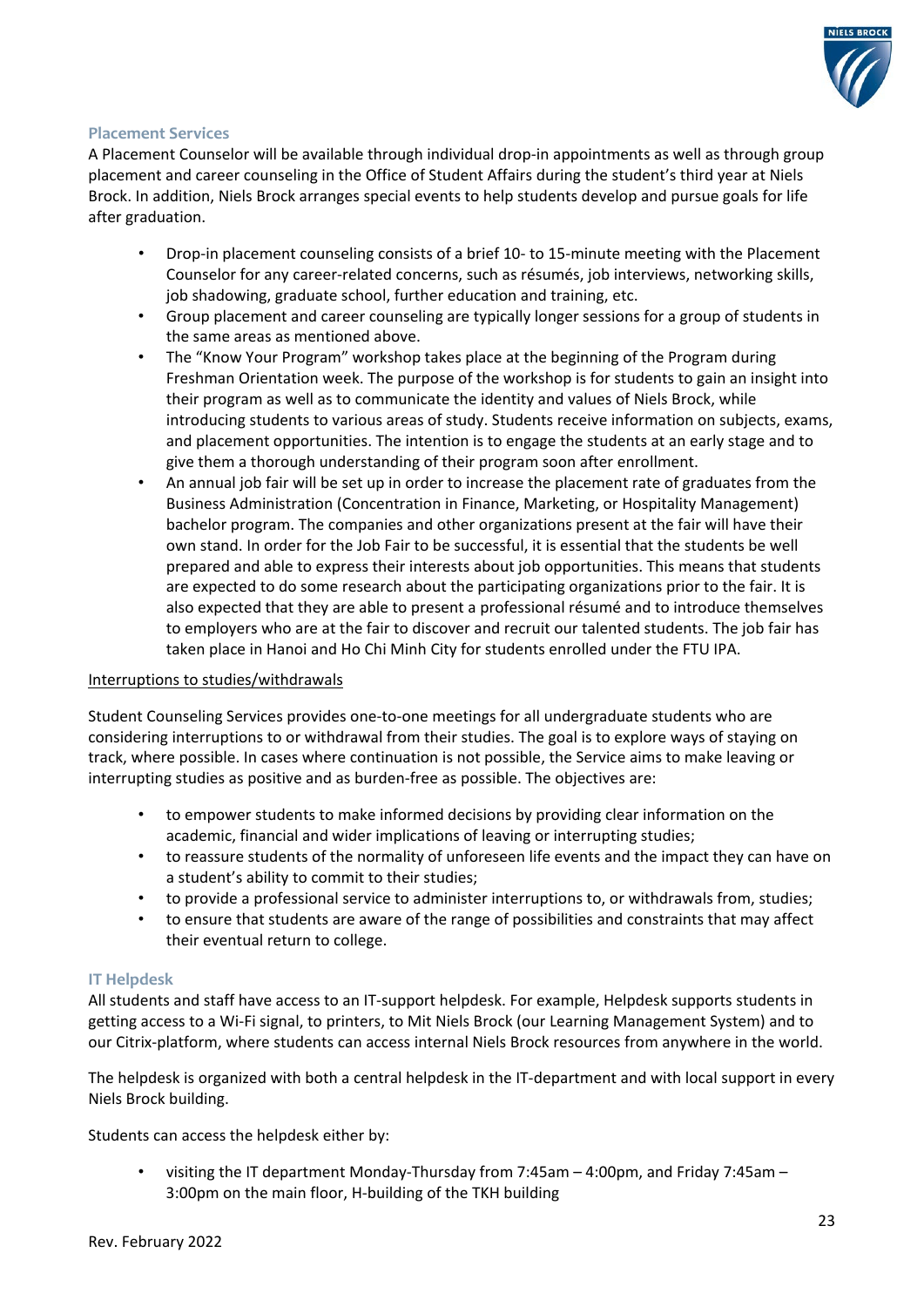

- by phone weekdays from 7:45am  $-7:00$ pm (Friday 7.45am-2pm), at  $+45$  33 41 96 66;
- or by creating as email support-case by simply sending a message to **Helpdesk@Brock.dk**.
- Daily support on Bispetorvet Campus is also offered; please visit the open Learning Center to check time.

The helpdesk also supplies a number of online guides in order to help students to help themselves.

# **The Niels Brock Libraries**

Students can receive a great deal of support from our two librarians who will help and guide them as much as possible.

The main Niels Brock Library is located at Bispetorvet 1-3, 1167 Copenhagen K.

The open learning Center is open Monday to Friday, 07:00am–5:00pm, however, the librarian is only available for 30 hours a week. Please visit or contact the Online library for specific hours each week; in addition, one-on-one meetings are available by appointment.

Since it is an educational library, the Niels Brock library selects and purchases resources primarily within business subject areas that are relevant to the courses taught. Subjects represented in the library include: finance, economics, marketing, communication, economic history, sociology, philosophy, business communication, computer science, statistics, etc., as well as general business texts and texts on more specific topics. The library contains required course texts, related materials requested by faculty, core business texts, Danish and international magazines and reference material such as encyclopedias and handbooks. We hope to have a limited selection of fiction included in the future.

Importantly, the collection is being expanded in order to meet the current and future needs of students and faculty. This process includes collaborating closely with faculty to determine necessary reference materials for strengthening student language and writing skills, for purchasing additional course texts, and for acquiring related materials for students to pursue in-depth research.

Students and faculty can borrow the majority of materials. However, core course texts and handbooks are treated as reference materials for use in the library only. Borrowers use their Danish health insurance cards ("*sundhedskort*") as library cards. Books and magazines can be borrowed for a period of 1 month, after which they must be returned or renewed. The borrower must compensate for lost materials.

# Electronic resources:

The Niels Brock Library also provides an online library via the Mit Niels Brock learning management system platform, specifically for the Business Administration (Concentration in Finance, Marketing, or Hospitality Management) bachelor program. The "Mit Niels Brock Library" includes information pertaining to visiting libraries, contacting librarians, accessing online databases, using guides for conducting research, and gaining access to additional resources. The librarian visits each class to give a workshop on Academic Honesty, accessing online databases and finding reliable resources. Teacher collaboration, more class visits, workshops, and field trips with the librarian will be written into the College's plans for further academic enrichment.

Online databases currently available to students and faculty through the Mit Niels Brock Library include proprietary and open access services listed below:

- Britannica Academic Online encyclopedia with over 73,000 entries. An accurate reference resource, containing both short and book-length articles on a wide range of subjects.
- EBSCOHost Academic journal search across multiple full-text databases from leading information providers, with access to: Business Source Elite, Regional Business News, GreenFILE, Teacher Reference Center, ERIC, Academic Search Elite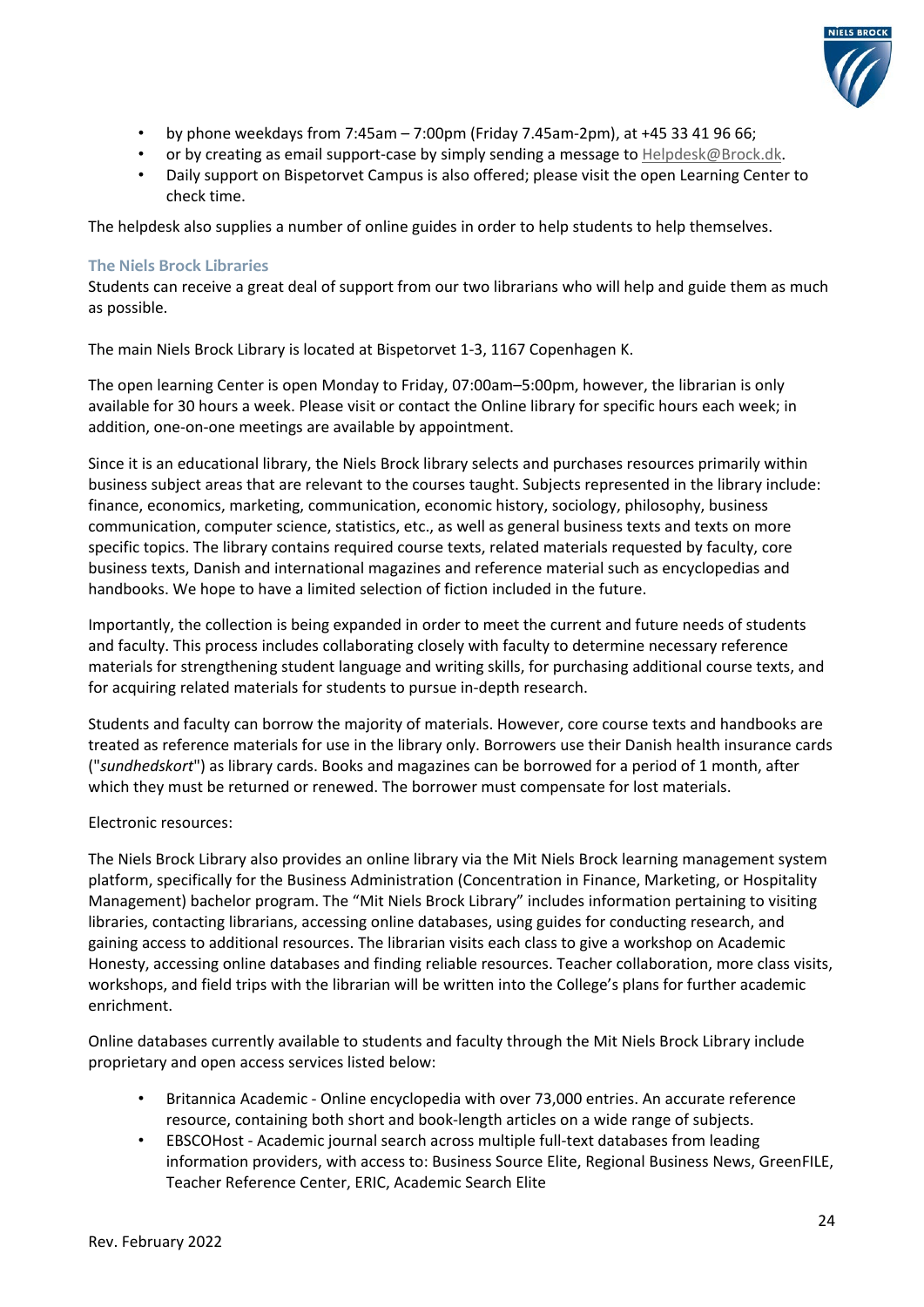

- Gale Student Resources In Context Over 150 eBooks from Gale and partners, full-text newspapers and periodicals including: The Economist, The New York Times, Newsweek, Business Economics, Business History
- Marketline Profiles for 50,000 public and private companies and 215 countries, country statistics and market analytics, and a financial analysis tool.
- OECD ILibrary Access to books, magazines, and statistical databases from OECD. Publishers include: OECD (Organization for Economic Cooperation and Development), International Energy Agency (IEA), Nuclear Energy Agency (NEA), OECD Development Centre, PISA (Program for International Student Assessment), International Transport Forum (ITF)
- Orbis Company database with information for over 100 million companies worldwide, including banking and insurance sectors, ownership data, merger and acquisition information, and analysis tools.
- Passport Online information system covering business intelligence for over 350 markets and 207 countries.
- Stanford Encyclopedia of Philosophy (Open Access) Online encyclopedia with entries on philosophers, philosophical, and related concepts. A dynamic reference work maintained by the Metaphysics Research Lab at Stanford University.
- StatBank Denmark Statistical information on Danish society, data can be exported in several file formats.
- The Economist Access to full-text content published in The Economist, from 1997–present.
- UNdata (Open Access) United Nations (UN) statistical databases provided by The United Nations Statistics Division (UNSD) of the Department of Economic and Social Affairs (DESA). Including: Commodity Trade Statistics Database, INDSTAT, Industrial Commodity Statistics Database, International Financial Statistics (IMF), OECD Data, World Development Indicators (WB)
- Emerald Insight, "EM120" A single full-text database that contains 120 journals from Emerald's multidisciplinary collection, inclusive of journals devoted to the study of innovation and entrepreneurship, as well as other subjects in business and the liberal arts from both theoretical and applied perspectives.

Beyond databases, the library aims to provide students with guides and tutorials about conducting research. These resources are available on the Mit Niels Brock platform and introduced to students in workshops and presentations. The Mit Niels Brock Library contains an introduction to APA citation style with links to detailed style guides as well as additional guides.

# **Student Representative Council**

The Business Administration (Concentration in Finance, Marketing, or Hospitality Management) bachelor program requires that students choose, from a list of self-selected candidates, whom they would like to be their student representatives. Only one male and one female representative from each class will be selected by classmates in that class section, according to the following process.

# **The 7-Step Process to Becoming a Student Representative Council Member**

- **Step 1.** Students interested in serving as representatives make their requests know to the Dean of Student Affairs. Students must make their interest known to the Dean at least one calendar week in advance of their speeches to their classmates (see Step 3 below).
- **Step 2.** Faculty members determine, based on students' grades and in-class performance, whether they can be placed on the ballot. Given the extra demands on students' time and attention, only students with the strongest grade point averages *and* overall academic and personal integrity will be allowed to serve on the Council.
- **Step 3.** The Dean of Student Affairs may request an individual, subgroup, or full group interview with candidates on the ballot in order to further assess their interest in and capacity for being a member of the Student Representative Council.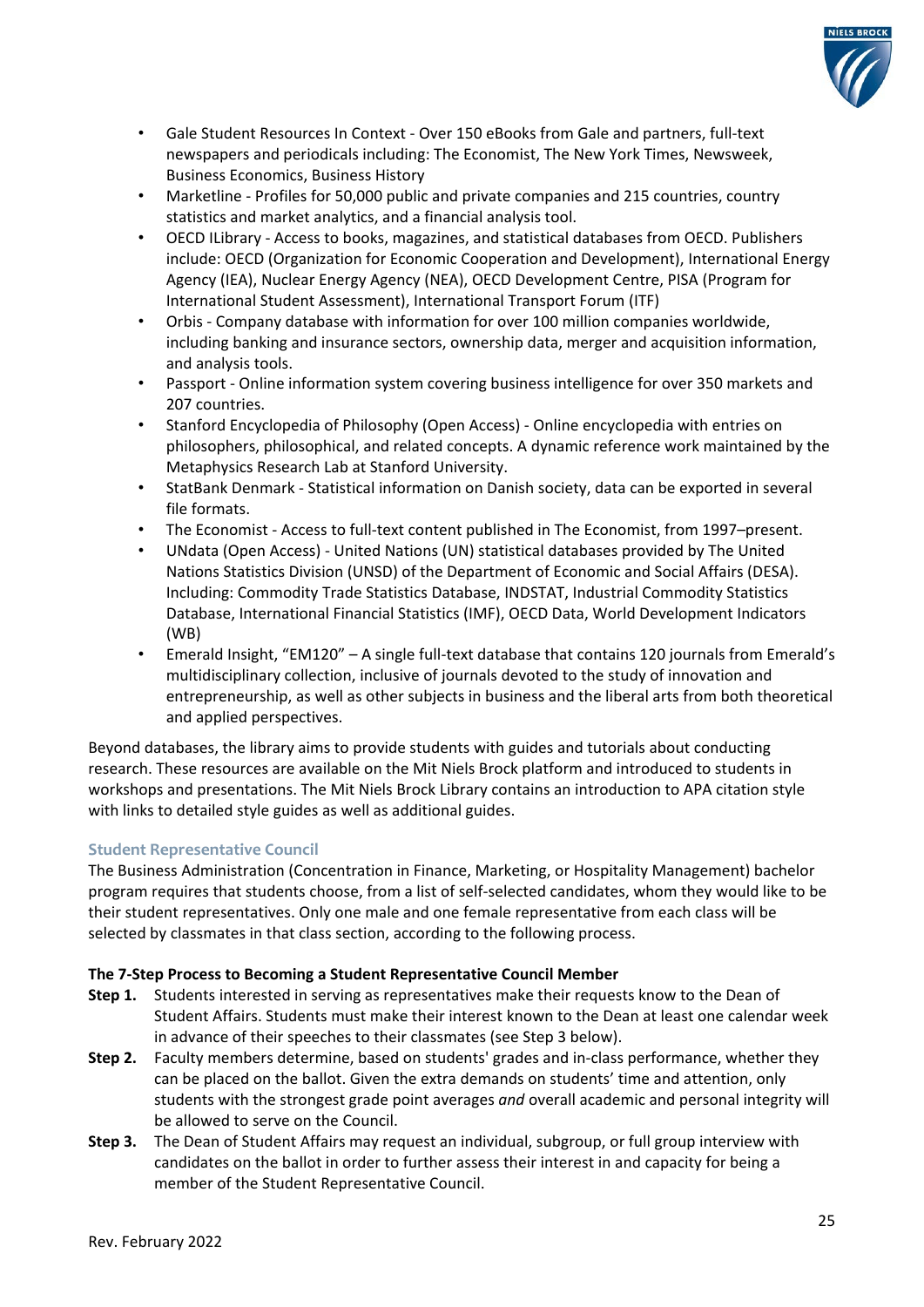

- **Step 4.** Students included on the ballot will be allowed subsequently to deliver speeches to their classmates in which they demonstrate their readiness to serve.
- **Step 5.** Student voting will take place at some point, not more than one week, after speeches have been delivered. The setting must be free of talking, discussion and other distractions during voting.
- **Step 6.** The professor for each class will announce the results of the vote to the class, announce the outcome to students, and report the results to the Dean of Student Affairs and to the Dean of Academic Affairs.
- **Step 7.** The Dean of Student Affairs will subsequently invite students to a luncheon meeting to initiate and formalize the establishment of the Student Representative Council.

Together, these representatives from the all class sections will serve as representatives for the time specified in the student representative constitution, which will be developed and voted upon by the full student assembly.

# **Activities of the Student Representative Council**

The Student Representative Council is required to carry out certain functions, among them:

- 1. Assign a recorder of meeting minutes and post to the appropriate forum in Mit Niels Brock
- 2. Draft a constitution and rules or order for meetings
- 3. Serve as student representatives in faculty and staff meetings
- 4. Serve as student representatives at extracurricular functions, such as Student Entrepreneurship Days
- 5. Provide reports to the student body about these abovementioned (2, 3) activities
- 6. Conduct surveys on topics of interest to students, compile results and report to students, staff, and faculty.
- 7. The Student Representative Council also recommends changes in curriculum to the faculty. For details, see "Evaluation of Standards of Academic Progress (SAP) at Niels Brock".

In addition, the Council may also choose to engage in other programs or projects that add value to the academic and professional experiences of their classmates, among them:

- 1. Sponsor assemblies to discuss issues that students face on campus and off campus
- 2. Hold lunchtime meetings and events, on campus; as well as field trips, off campus
- 3. Promote academic and social values as a "peer review board" or "student court"
- 4. Organize and participate in fund-raising activities
- 5. Engage with the wider community through participation at local association meetings, conferences, webinars, etc.
- 6. Assist in the establishment of student business organizations, student clubs, student publications and other student bodies, as needed
- 7. Present to the Dean of Student Affairs a written, transparent and fair process for selecting fellow non-Council students to serve on Student Representative Council subcommittees that assist with the implementation of the above and additional SRC responsibilities.
- 8. The members of the Student Representative Council must also be willing to share their ideas *and*  listen to the ideas of students, staff, and faculty in order to continue to improve our academic community.

# **Decision Making**

Robert's Rules of Order should be used to guide the meeting agenda, call to order, note taking, and report of meeting minutes.

A quorum, in this case, is 100% of the Council. The outcome of voting decisions will be made by majority rule. In the event of a tied decision, the Dean of Student Affairs will break the tie. All voting must be done in an environment of total silence and with the protection of complete anonymity. To this end, the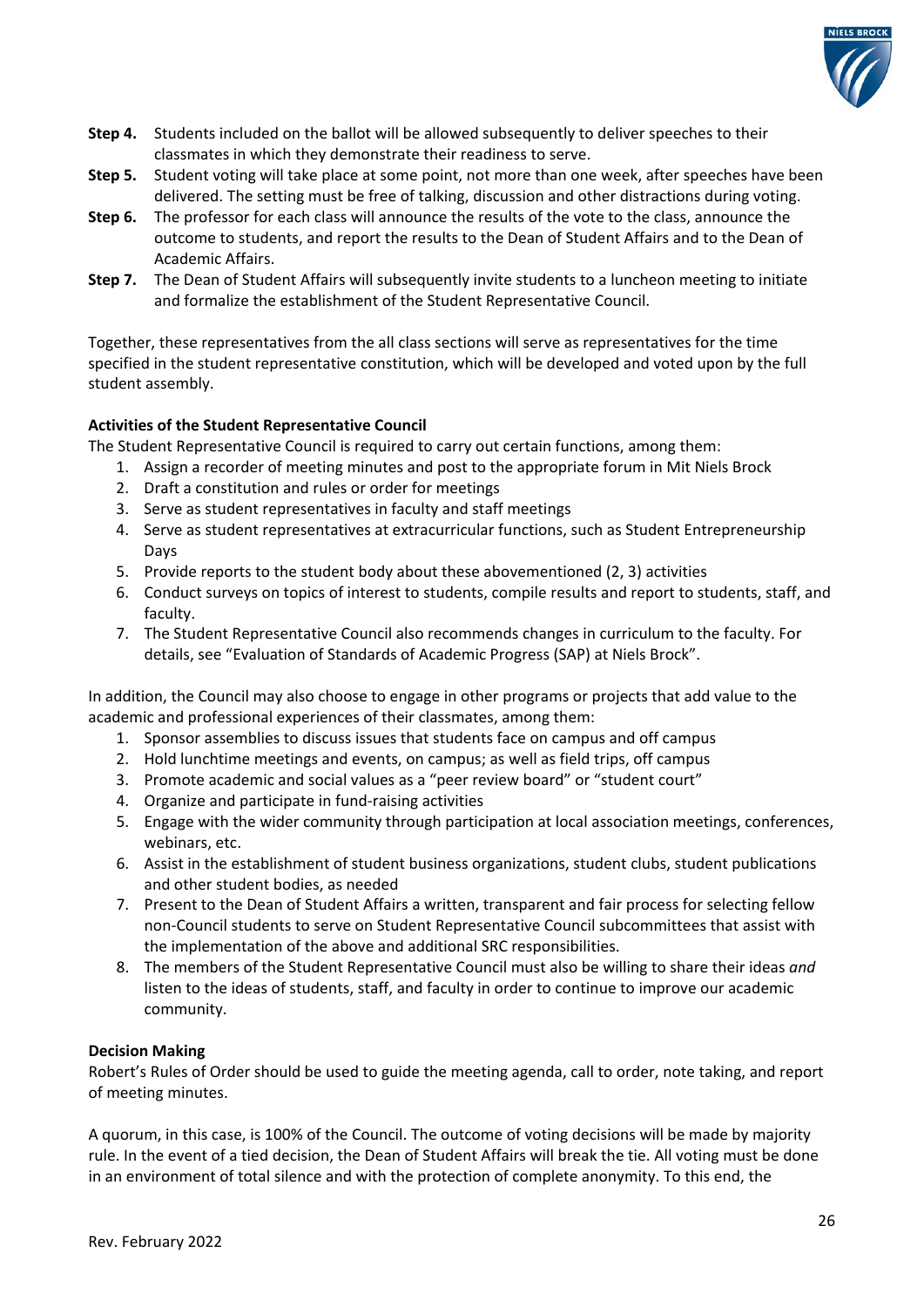

Council's forum in Mit Niels Brock should be used for voting, with administrator rights provided only to the Dean of Student Affairs.

# **CBC Research, Scholarly, and Creative Activities**

Osborn and Karukstis (2009) argue that the research, scholarly, and creative activities characterized by mentorship, originality, acceptability, and dissemination have benefits to students, faculty, and institutions. Although Osborn and Karukstis focus on undergraduate research in their study, the argument can be made that these benefits apply to graduate students, faculty, and institutions as well. In addition, it should be noted that the authors mention even greater benefits for traditionally underrepresented groups such as minority, low-income, first-generation, and disabled students. Some of these benefits include:

Benefits to Students**:**

- Advancing cognitive and intellectual growth such as gains in knowledge and skills, academic achievement
- Fostering professional growth and advancements
- Promoting personal growth

Benefits to Faculty:

- Enhancing mentoring and teaching
- Achieving research, scholarly, and creative outcomes
- Integrating scholarship and teaching
- Increasing job satisfaction and personal development

Benefits to Institutions:

- Building a community of scholars
- Deepening relationships with alumni
- Fostering innovation and cross-talk
- Sharing a sense of purpose and achievement
- Enriching curriculum
- Providing opportunities to engage the local community

Therefore, we have focused our efforts on attracting these benefits for students, faculty, and the institution through various activities designed to both share knowledge with the outside world as well as to bring innovative ideas to our campus. Examples of these activities include:

- Knowledge dissemination through publication and consultancy
- Faculty-student research-based pedagogical activities
- Presentations and events engaging the local community

Osborn, J.M. and Karukstis, K.K., (2009). The benefits of undergraduate research, scholarship, and creative activity. *Broadening participation in undergraduate research: Fostering excellence and enhancing the impact*, pp. 41- 53.

# **Grading System and Exams**

## **The American Number-of-Points Grading Scale**

The grading system stated below is used in all courses offered in the Business Administration (Concentration in Finance, Marketing, or Hospitality Management) bachelor program. This grading scale is adapted from the American tradition of assigning points to a specific task, and then assigning the grades according to the points on the following absolute scale:

Explanation of Grade Symbols on Transcripts: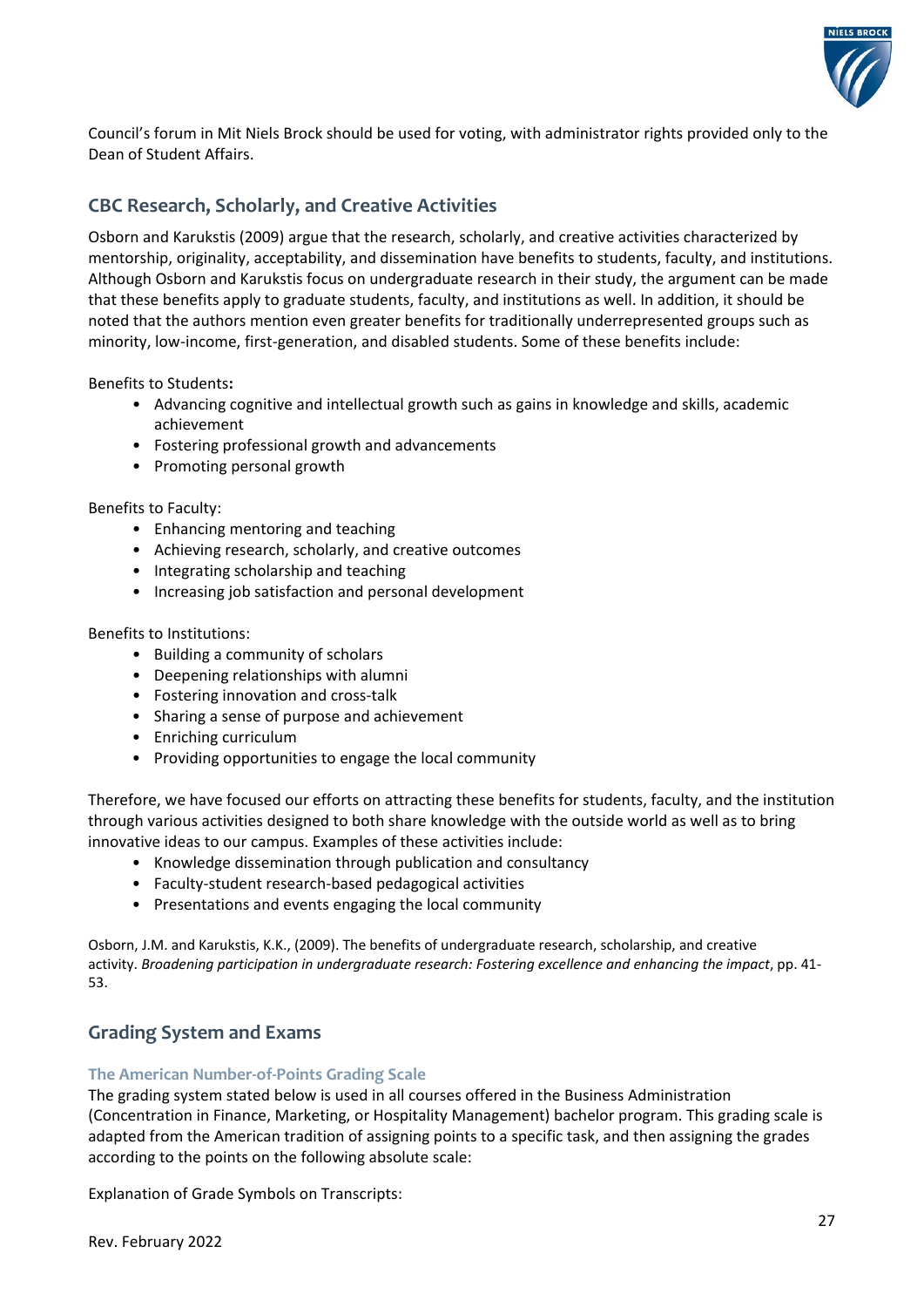

- A = Highest level, showing excellence.
- $\cdot$  B = Performance is good.
- C = Performance is adequate.
- D = Performance is less than adequate.
- F = Course requirements have not been met. The student does not earn credits.

| Letter Grade Grade (%) | <b>Grade Points</b> | Description                          |
|------------------------|---------------------|--------------------------------------|
| A  93-100              | 4.0                 | Excellent: Dean's List 90-100%       |
| A-  90-92              | 3.7                 |                                      |
| B+  87-89              | 3.3                 |                                      |
| B  83-86               | 3.0                 | Good: Honor Roll 85-90%              |
| B-  80-82              | 2.7                 |                                      |
| C+  77-79              | 2.3                 |                                      |
|                        | 2.0                 | Adequate                             |
|                        | 1.7                 |                                      |
| D+  67-69              | 1.3                 |                                      |
| D                      | 1.0                 | Poor: less than adequate but passing |
| D -  60-62             | 0.7                 |                                      |
| F                      | 0.0                 | Course requirements not yet met      |
|                        |                     |                                      |

I ……………….Incomplete. Course requirements not achieved during the normal teaching period. Final grade will be awarded in the subsequent teaching period. IP ................ In Progress: An in-progress grade is given when academic work has not been completed and is in progress as of the date of issue of this transcript.

P ................. Passing: Does not affect GPA.

F.................. Failure: Does not affect GPA and does not contribute to total credits.

TR ............... Transfer credit: Where applicable. The student has received credit for NBCBCapproved courses taken at another institution. Transfer Credit does not affect GPA.

The grade point average (GPA) is a number that represents the average of a student's grades during their time at Niels Brock. Usually, it is weighted by the number of credits earned in enrolled courses. At Niels Brock we use the four-point system. Under this system, the maximum grade point average is 4.0, which is equivalent to receiving an A in every course.

At Niels Brock all students require a GPA of at least 2.0 in order to graduate. Additionally, students must maintain a minimum GPA throughout their studies in order to remain in good academic standing. For more information about good academic standing, please see the [Standards of Academic Progress \(SAP\)](#page-32-0) section.

The grading scale is compatible with the ECTS and Danish grading systems. The following table shows the US grade equivalents:

| <b>US</b> | ECTS* | <b>Danish</b> |
|-----------|-------|---------------|
|           |       | 12            |
| B+        |       | 10            |
|           |       |               |
|           |       |               |
|           |       |               |
|           |       |               |

\* European Credit Transfer and Accumulation System (Source: Danish Ministry of Science, Innovation and Higher Education:<http://fivu.dk/en/education-and-institutions/the-danish-education-system/grading-system>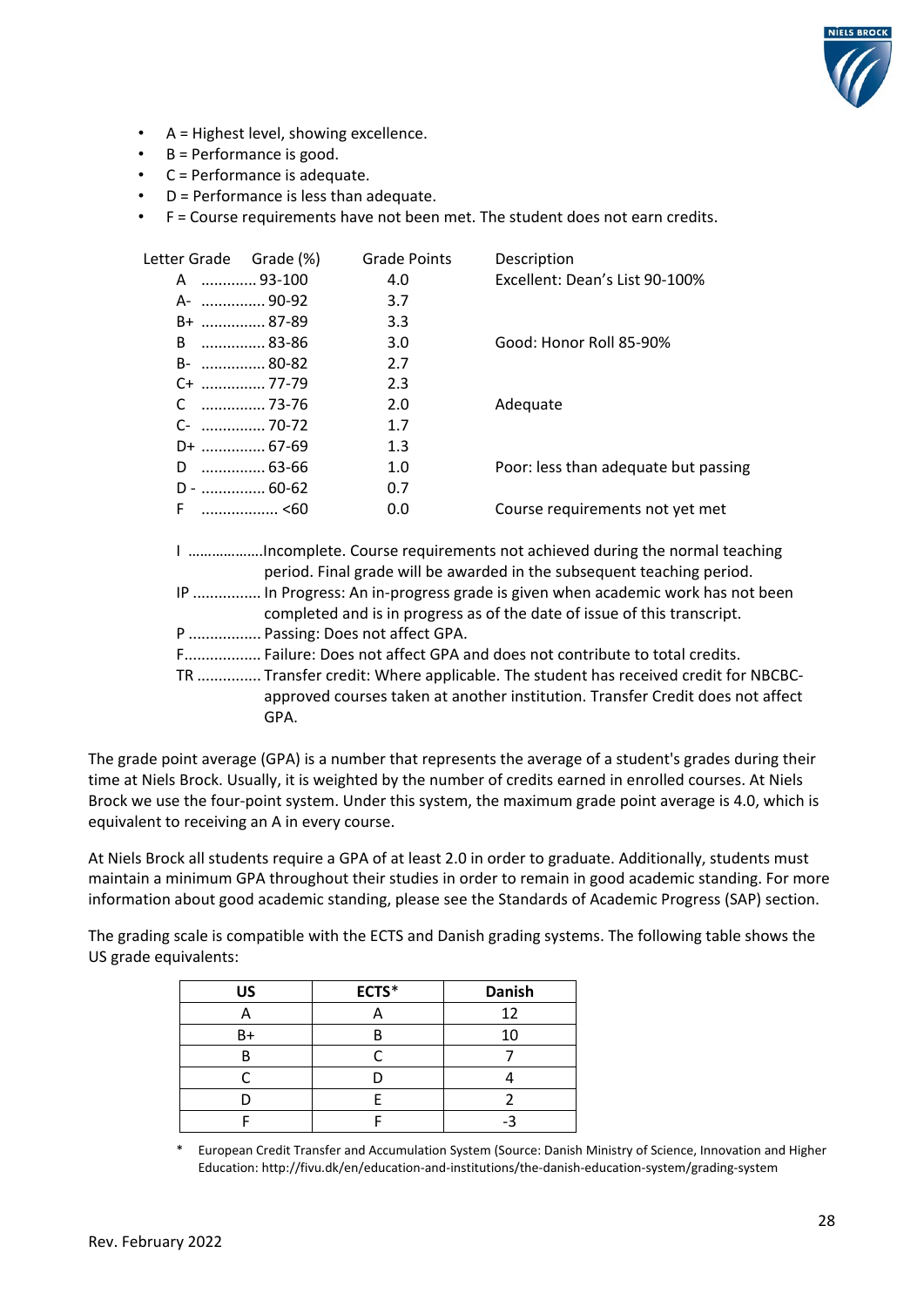

# **Grade Appeals**

An informal appeal must first be made to the member of the faculty in question within two weeks of receipt of the grade. If the matter cannot be resolved informally, a formal appeal must then be made in writing within one week of the decision by the faculty member in question. This appeal must be submitted to the Dean of Academic Affairs who will consult within the appropriate faculty member(s) before arriving at a decision. If the matter is still not resolved, the student is allowed one more appeal, in writing, within one week of the decision by the Dean of Academic Affairs. This final appeal must be submitted to the Executive Vice President.

# **Principles of the Evaluation System**

At Niels Brock we have the following grading principles:

- As a guideline, the last day of scheduled classes in any course will be the last day on which course assignments will be accepted for credit in a course.
- As a guideline, assigned work will be distributed in such a way that approximately half way through the course the students will receive an estimate of their individual standing in the course.
- As a guideline, instructors will be required to return assignments to students as promptly as possible with reasonable explanations of the instructor's assessment of the assignment.

Our policy shall be that departments ensure that, wherever possible, final grades in courses under their aegis are derived largely from documented evidence demonstrating academic achievement, i.e., written or practical examinations, essays, reports, problem assignments. This guideline shall not preclude the use of oral examinations as part of the evaluative process.

As a guideline, all academic departments shall take appropriate action to ensure that for all sections of a multi-sectioned course, course requirements and grading procedures are equivalent and that grades assigned reflect achievement accurately.

## **External Evaluators**

The role of the external evaluators is primarily one of quality assurance, ensuring that procedures and processes allow students to gain appropriate outcomes from their studies, consistent with outcomes at other institutions.

Throughout the program, evaluation of course assessments and second assessment of a sample of assessment items, including all mid-term and final exams, takes place with the assistance of at least one additional faculty member who teaches the same or a similar course. In compliance with Danish educational practice, the external evaluators' marks are final, but subject to faculty-evaluator consensus if there is a dispute about grades.

Suitable qualified external evaluators are used for all Senior Theses. External evaluators provide a grade for both the written thesis and oral defense of the thesis.

## **Role of the External Evaluators**

- ensuring that degrees awarded in similar subjects are of comparable standards across higher education institutions globally.
- ensuring that students are dealt with fairly in assessment and classification.
- ensuring the integrity, rigor, and fairness of assessment procedures.
- assessing the standards of academic awards and student performance.

## **Assessment**

Briefly described, there are five major ways in which we examine and assess the students of the Business Administration (Concentration in Finance, Marketing, or Hospitality Management) bachelor program, regardless of their concentration: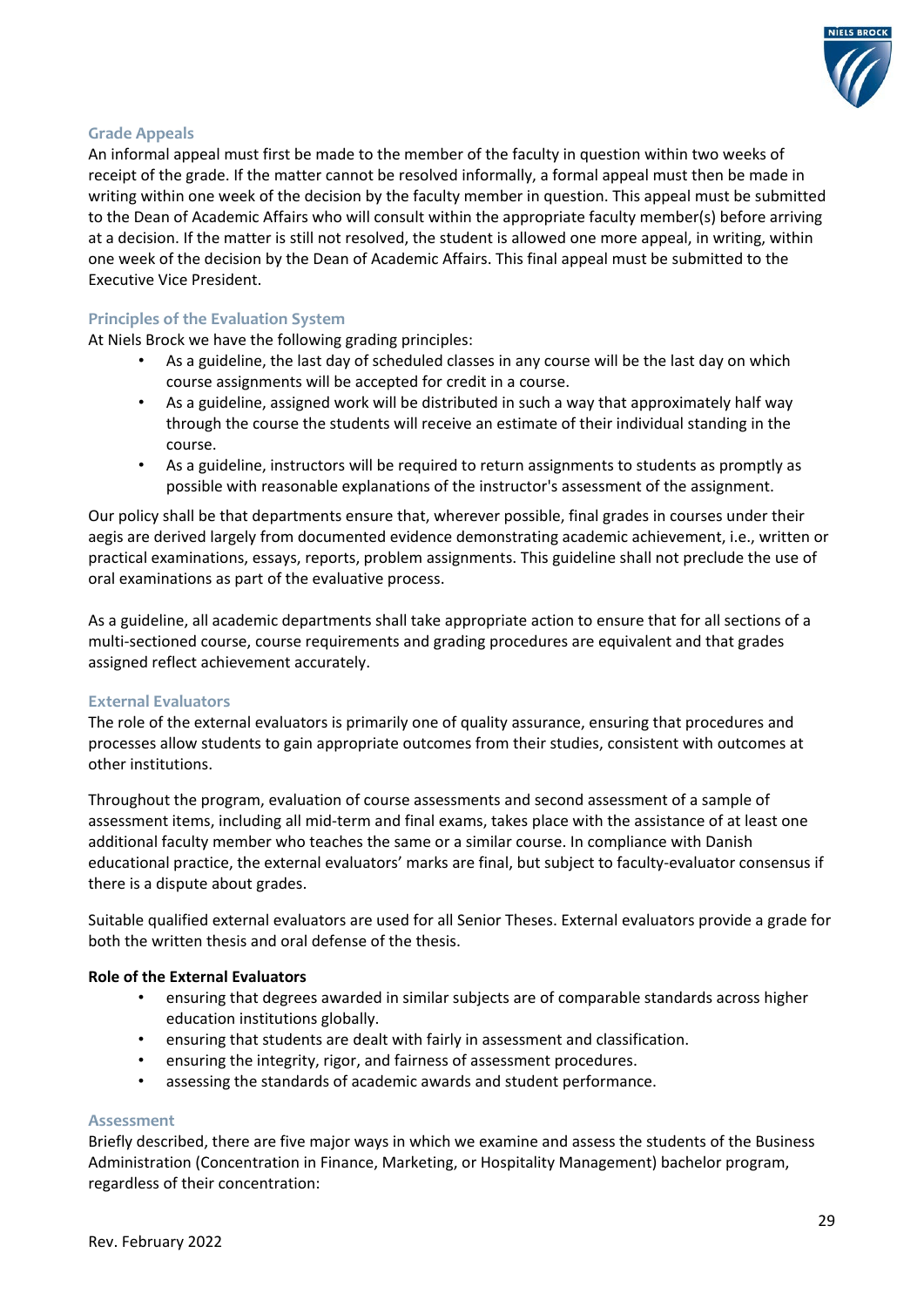

- *Quizzes*: Typically administered in each topic of each subject as a formative assessment helping the student realize his or her understanding of any given material.
- *Essays/Reports*: Assigned to students in situations where they have to write an in-depth analysis of a specific subject (often based on literature that students can choose themselves). Essays and reports are also used to assess students' acquisition of learning outcomes based on outings to museums, external lectures, student entrepreneurship competitions, retailers, etc.
- *Tests/Exams*: These are often a combination of multiple choice and essay questions giving all students a fair chance of achieving success on the test, but also allowing the most brilliant students to succeed at more in-depth analysis.
- *Presentations*: Students have to make presentations in groups and the presentations will often be based on literature that is required for the course. In this way, a grade will work as both a formative and summative assessment of students' academic skills.
- *Simulations*: Students engage in role-playing though exercises that contain the ambiguity and that require the judgment or real world events, such as the simulation of a sales campaign with multiple different types of writing assignments in English Composition to the generation of random numbers and statistical analysis of them in the Statistics Lab of the Introduction to Statistics course.
- *Case studies*: Formative assessment given to students on a cross-curricular subject. Again, this will be carried out in groups and will thus be beneficial in not only giving students the chance for in-depth analysis of a given field, but also providing students with a chance to test their abilities in a group environment. The end result will often be a written report and/or an oral presentation.

In addition to the above, students must also hand in a cross-curricular project, or "Senior Thesis", within the field of finance, marketing, or hospitality management at the end of the program. Often the student will write this project on the basis of cooperation with a self-chosen company or other organization—a company assignment or internship is not required, however, for successful completion of a project. This course must be passed in order to graduate from the program.

# **Make-up Assessments and Late Assignments**

Make-up assessments will be administered for medical reasons support by original, authentic and verifiable documents and for other emergencies.

For non-medical and extremely exceptional cases, **advanced permission** from the instructor is required for a make-up assessment.

# <span id="page-32-0"></span>**Standards of Academic Progress (SAP)**

As Niels Brock Copenhagen Business College is a Danish college, students are not eligible for U.S. financial aid. However, Niels Brock is accredited by an American accrediting agency and therefore in accordance with those standards, Niels Brock has established a minimum standard of "Satisfactory Academic Progress (SAP)" for all its students.

All students must maintain satisfactory progress at Niels Brock as determined by the qualitative and quantitative standards established by the institution. According to these standards, a student remains in good standing if the student's cumulative grade point average (GPA) is meets the cumulative grade point average (CGPA) requirements (see chart below) and if the student's progress toward the completion of their respective program within the maximum program length established by Niels Brock (see chart below).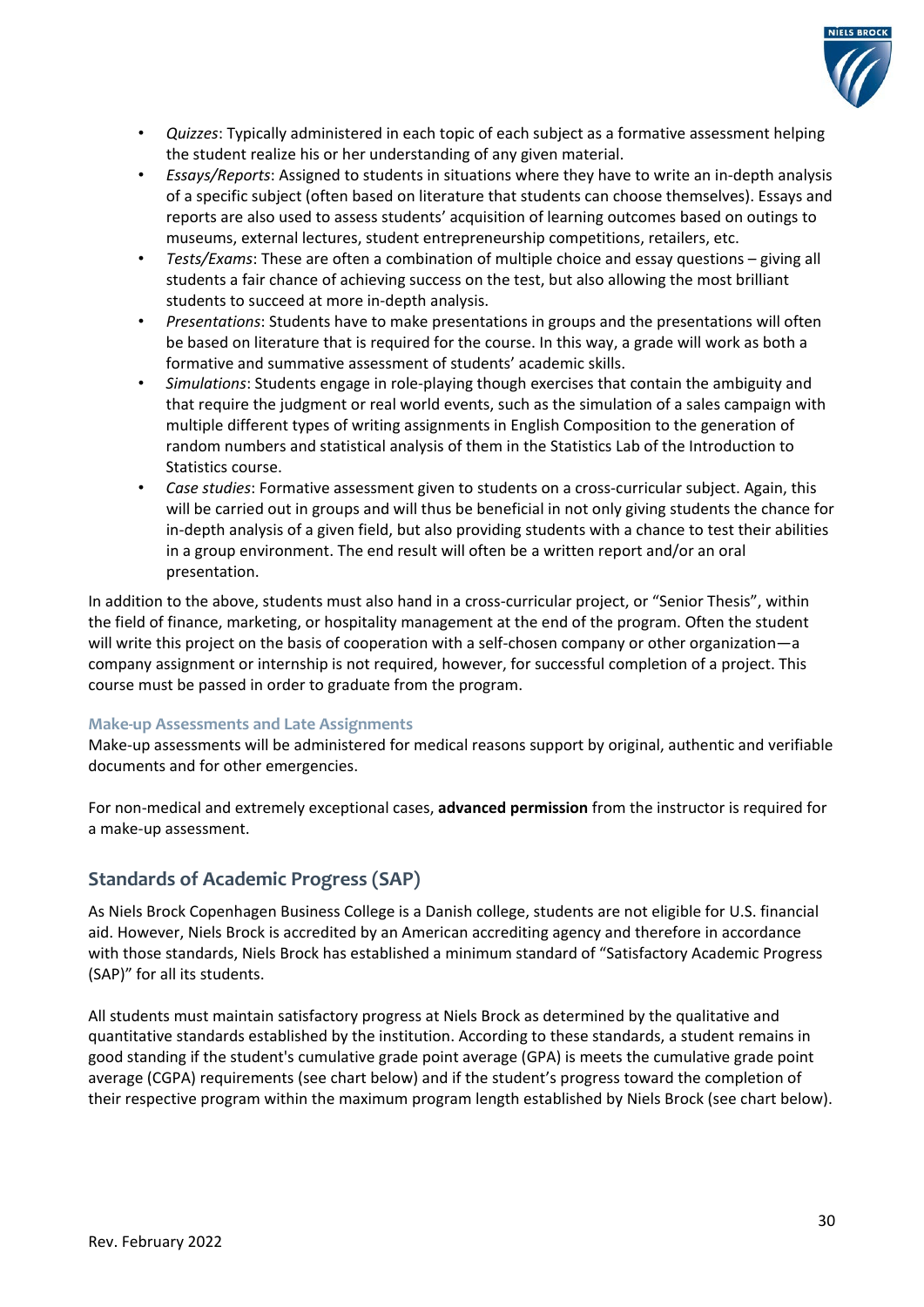

# **Maximum Program Length (MPL) – Quantitative Measurement of SAP**

The MPL for the program is established by multiplying the number of semesters in the program of study by 1.5. The MPL for the program is as follows:

Business Administration 8 semesters 12 semesters (Concentration in Finance, Marketing, or Hospitality Management)

Program Normal Program Length\* Maximum Program Length

The Normal Program Length describes the length of time a student with no transfer credits shall remain enrolled in a program at Niels Brock. A student with prior, transferable academic experience will have a shorter normal program length as well as the maximum program length.

# **Maximum Program Length Requirements for International Students**

For non-European Union, international students, the Danish Agency for International Recruitment and Integration (SIRI), allows students to study in the program in Denmark for a normal period of 4 academic years and a maximum period of 5 academic years. For a student to study past the normal 4 year-period, the student must apply and be approved by SIRI prior to enrolling in their 5<sup>th</sup> year. Therefore, if a student does not receive approval for study in Demark for their 5<sup>th</sup> year or still needs to complete courses past their 5<sup>th</sup> year, that student may complete their program online (in accordance with the SAP requirements listed below).

# **Earning Degree/Credential**

Students who exceed the MPL cannot receive the original credential (e.g., Bachelor's Degree) for the program. Instead, students will receive a "Certificate of Completion" for courses completed at Niels Brock. Niels Brock reserves the right to confer the original credential for the program where extenuating circumstances can be demonstrated.

# **Qualitative Measurement of SAP**

Satisfactory Academic Progress will be assessed at the end of every semester. A student will be deemed to be progressing satisfactorily if they meet the following requirements:

- The grade point average required from courses not yet completed (rGPA) does not exceed 2.15;
- At least 2/3 of course attempts are successful; and
- No course has been unsuccessfully attempted 3 times.

rGPA is the Grade Point Average from courses not yet completed needed to meet the 2.0 GPA graduation requirement.

Students whose rGPA exceeds 2.15 will be placed on probation. At the end of the following semester:

- rGPA increases: student will be dismissed;
- rGPA decreases but remains above 2.0: student will remain on probation.
- rGPA is less than 2.0: student will be removed from probation.

Students failing more than 25% of their course attempts will be placed on probation. Removal from probation will only occur once 2/3 of their course attempts have been passed.

Students failing a course for the second time will be placed on probation. Failure to successfully complete the course on the next attempt will result in dismissal.

# **Academic Probation**

Students who have been placed on Probation are subject to the following requirements:

- absence rate must remain below 10% at all times unless supported by relevant documentation from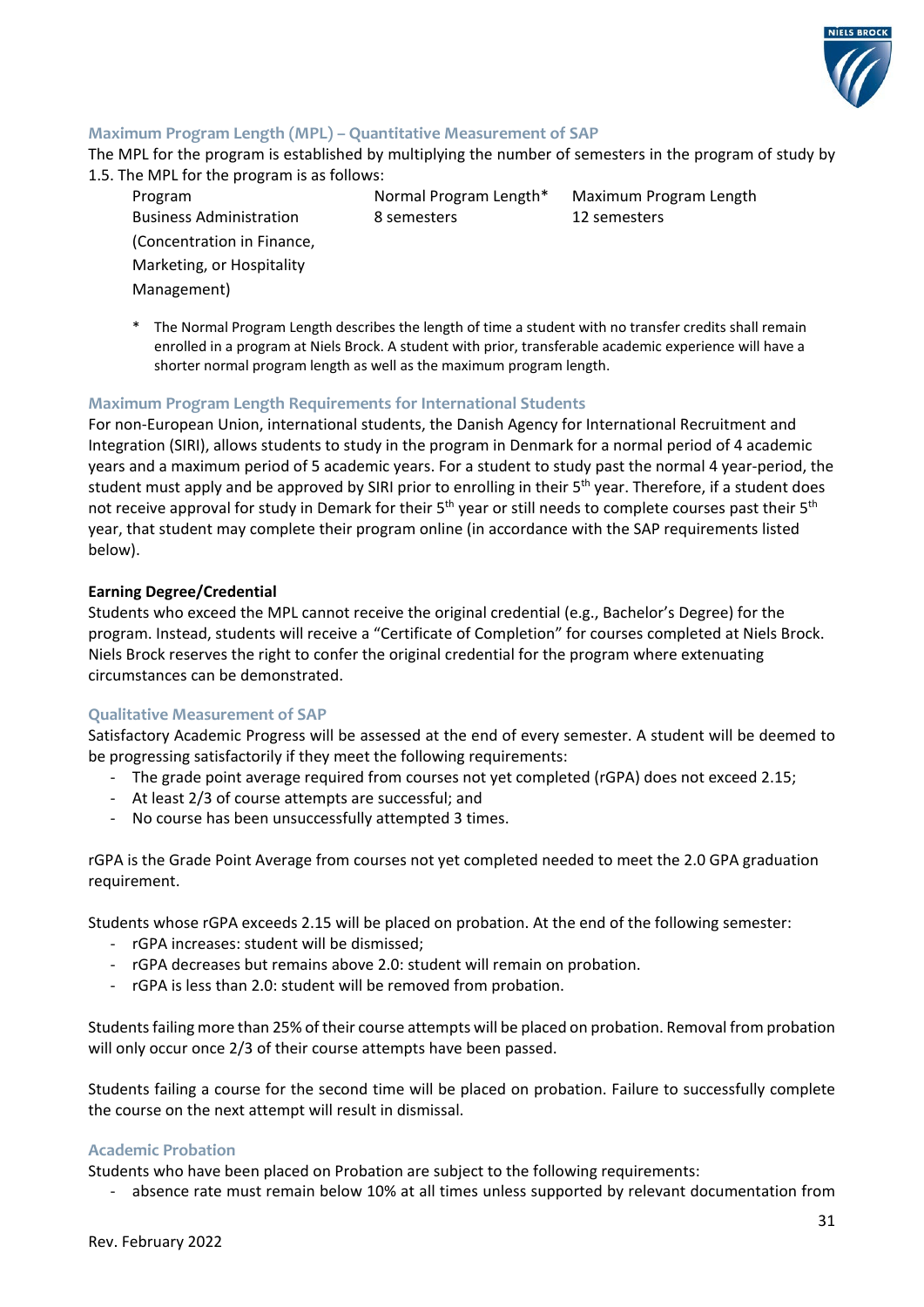

hospital and/or doctor, or equivalent; and

must attend all appointments with the Academic Counselor.

Additional requirements may be added at the discretion of the Dean of Academic Affairs.

# **Removal from Academic Probation**

Students can be removed from probation once their rGPA falls below 2.0, and are not otherwise on any other disciplinary action.

# **Dismissal**

A student will be dismissed from his/her program of study if they fail to meet the Qualitative Measurement of SAP requirements described above or at any point Niels Brock determines the student will be unable to complete a program of study within the MTF.

# **Academic Evaluation of Students Placed on Academic Probation**

An academic evaluation of the student placed on academic probation will be conducted by the Academic Counselor. The purpose is to determine that the student has the desire and the academic ability to progress satisfactorily in the program. If the academic counselor finds that the student lacks the desire or ability to progress satisfactorily, the student will be dismissed from Niels Brock.

# **Effect of Grades on Satisfactory Academic Progress**

Units attempted but not completed include the following grades: F (fail), I (incomplete) and IP (in progress).

For repeated courses, only the higher grade counts toward the GPA. The repeated course counts only once for units completed.

The grades TR (transfer) do count as credits attempted and completed; they have no effect on the calculation of GPA.

Niels Brock does not offer withdrawals, non-punitive grades, "extra-credit" work, or non-credit remedial grades

Students cannot change programs, because we offer only this one bachelor's degree program, and there is consequently no possibility of seeking an additional credential at the current time.

Credits transferred will reduce the normal program length by the number of units transferred. Transferred credits therefore are counted towards the maximum time frame and shorten the maximum program length for the programs. Credit transferred has no effect on the calculation of the student's GPA or SCCP.

## **Appeal Process**

A student may appeal to the Dean of Academic Affairs to waive the Standards of Satisfactory Progress for circumstances of personal illness or injury, unusual family responsibilities, or other significant occurrence outside the control of the student. This appeal must be received within 2 weeks of the student receiving notification that they have been placed on probation or dismissed. These circumstances must be documented by the student to demonstrate that the cited circumstances have had an adverse impact on their performance. No waivers will be provided for graduation requirements. If the decision by the Dean of Academics Affairs is not accepted by the students, they are allowed one additional appeal to the Executive Vice President.

If the appeal is approved, the student will remain on probation, but not be dismissed from the program. The student must meet the SAP requirements in the subsequent evaluation point or be dismissed. Upon an approved appeal, the student may also be required to meet with a counselor, seek tutorial assistance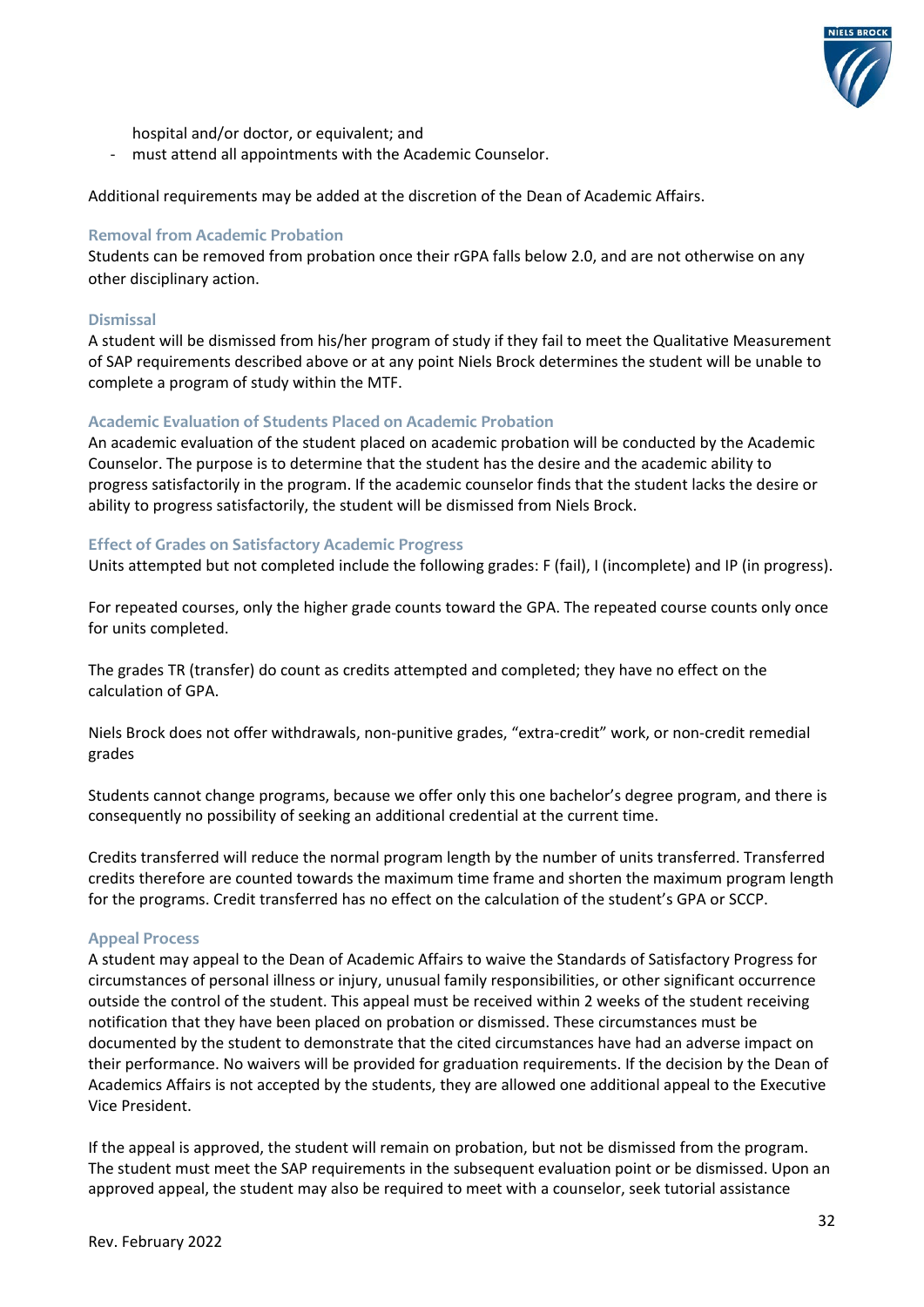

outside the university, correct the difficulties that prevent success and/or other suggested remediation to show increased possibilities of future academic success.

# **Repeating a Course**

Undergraduate students must earn a cumulative GPA of 2.0 or higher on a 4.0 scale upon graduation. Undergraduate students must repeat courses in which they have received an "F" grade. Students will be charged the regular tuition fees for each course they repeat.

# **Re-Sits for Exams**

In the Danish educational system, students are typically allowed the opportunity to "re-sit" for their final exam a number of times if they did not pass the exam on their first attempt. Since the Business Administration (Concentration in Finance, Marketing, or Hospitality Management) bachelor program combines the Danish pedagogical methodology with the structure of an American degree, the programs allows the opportunity for a re-sit of exams in a limited number of courses. Currently, Niels Brock only allows students the opportunity for one (1) re-sit exam in the following courses: Information Technology, Introduction to Western Philosophy, Introduction to Sociology, World Economic History, Cross-Cultural Communication, and Introduction to Organizational Psychology. If following the re-sit exam in the listed courses, the student still does not successfully pass the course, the student must then re-take the course, in its entirety, in accordance with the "Repeating a Course" policy listed above. In addition, for all other courses not listed above, if a student does not successfully pass the course, the student must re-take the course, in its entirety, in accordance with the "Repeating a Course" policy listed above.

# **Academic Misconduct Policy – Disciplinary Action Policy**

Students who violate Niels Brock's Code of Academic Conduct are subject to any of the following academic disciplinary actions:

- Receiving no credit in the applicable course assignment
- A failing grade in the course
- An academic warning
- An academic probation or
- Dismissal

The faculty are responsible for reporting any student who violates the Academic Code of Conduct to the Dean of Academic Affairs. The faculty member should include a recommendation of action against the student(s) and evidence of the reported violation. The Dean of Academic Affairs will review the case, and notify the student and faculty member of the disciplinary action that has been decided. If the decision by the Dean is not accepted by the students, they are allowed one additional appeal to the Executive Vice President.

# **Ethical Code of Conduct – Disciplinary Action Policy**

Students who violate Niels Brock's Code of Ethical Conduct are subject to any of the following disciplinary actions:

- An academic warning
- An academic probation or
- Dismissal

The faculty, student, or staff member who witnesses the violation of the Code of Ethics is requested to bring this matter to the attention of the Dean of Student Affairs. The Dean of Student Affairs will review the case, and notify the student and reporting individual of the disciplinary action that has been decided. If the decision by the Dean is not accepted by the students, they are allowed one additional appeal to the Executive Vice President.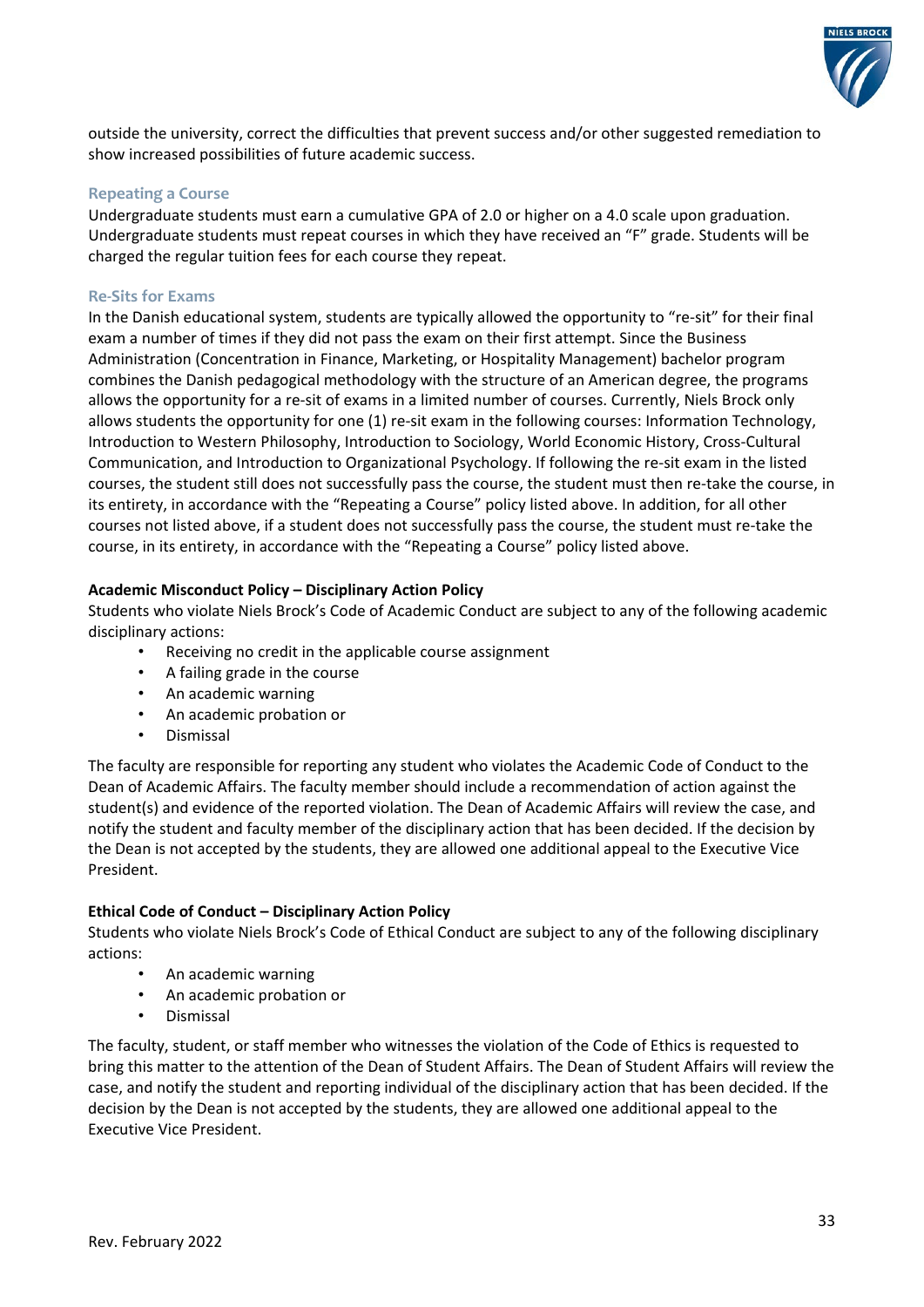

# **Academic Misconduct or Ethical Misconduct - Warning**

If a student receives a warning (either from academic and/or ethical misconduct), they will be formally notified of this status. If the student receives three warnings in the course of one evaluation period, the student will be heightened to the probation status. If the student is not currently on any status, then they would be placed on probation and subject to the probation policy at the subsequent evaluation point. If the student is already currently on a probation status, and receives a probation (either from academic or ethical misconduct), then that student will be dismissed.

# **Removal from Academic Misconduct or Ethical Misconduct Disciplinary Action**

If at the subsequent evaluation point, the student has not had any additional instances of academic and/or ethical misconduct, and is not otherwise on probation, then the student would be removed from the disciplinary action and considered in good standing.

# **Code of Academic Integrity**

Niels Brock is an academic community whose fundamental mission is the pursuit of intellectual and professional growth. Achieving this goal requires independent thought and respect for the ideas of others. Academic dishonesty threatens the integrity of individual students as well as the College's academic community. By virtue of membership in the University's academic community, students accept a responsibility to abide by this Student Code of Academic Integrity, which is a part of the Student Code of Conduct. In accordance with the satisfactory academic progress policy noted above, students who violate the ethical code of conduct are subject to disciplinary action.

Academic integrity violations include all forms of academic dishonesty, including but not limited to:

**Plagiarism** – Intentional or unintentional representation of another's words or ideas as one's own in an academic exercise.

Examples of plagiarism include but are not limited to:

- The exact copy of information from a source without proper citation and without use of quotation marks or block quotation formatting. If any words or ideas used in a class posting or assignment submission do not represent the student's original words or ideas, the student must distinguish them with quotation marks or a freestanding, indented block quotation (for a quotation of 40 or more words), followed by the appropriate citation in accordance with the Publication Manual of the American Psychological Association. When a student copies information from a source, he or she must acknowledge the source with quotation marks or block quotes irrespective of whether or not the source has been formally published.
- Paraphrasing statements, paragraphs, or other bodies of work without proper citation using someone else's ideas, data, language, and/or arguments without acknowledgement.
- Presenting work as the student's own that has been prepared in whole or part by someone other than that particular student. This includes the purchase and/or sharing of work.
- Failure to properly cite and reference statistics, data, or other sources of information that are used in one's submission.

**Self-plagiarism, double dipping, or dovetailing** – Submission of work that has been prepared for a different course without fair citation of the original work and prior approval of faculty. Students who submit assignments that were previously submitted in another course are subject to the same consequences they would face if they plagiarized these assignments. The use of one's previous work in an assignment requires prior approval from the current faculty member and citation of the previous work.

**Fabrication** – Falsification or invention of any information, citation, data, or document. This includes the invention or alteration of data or results, or relying on another source's results in any assignment without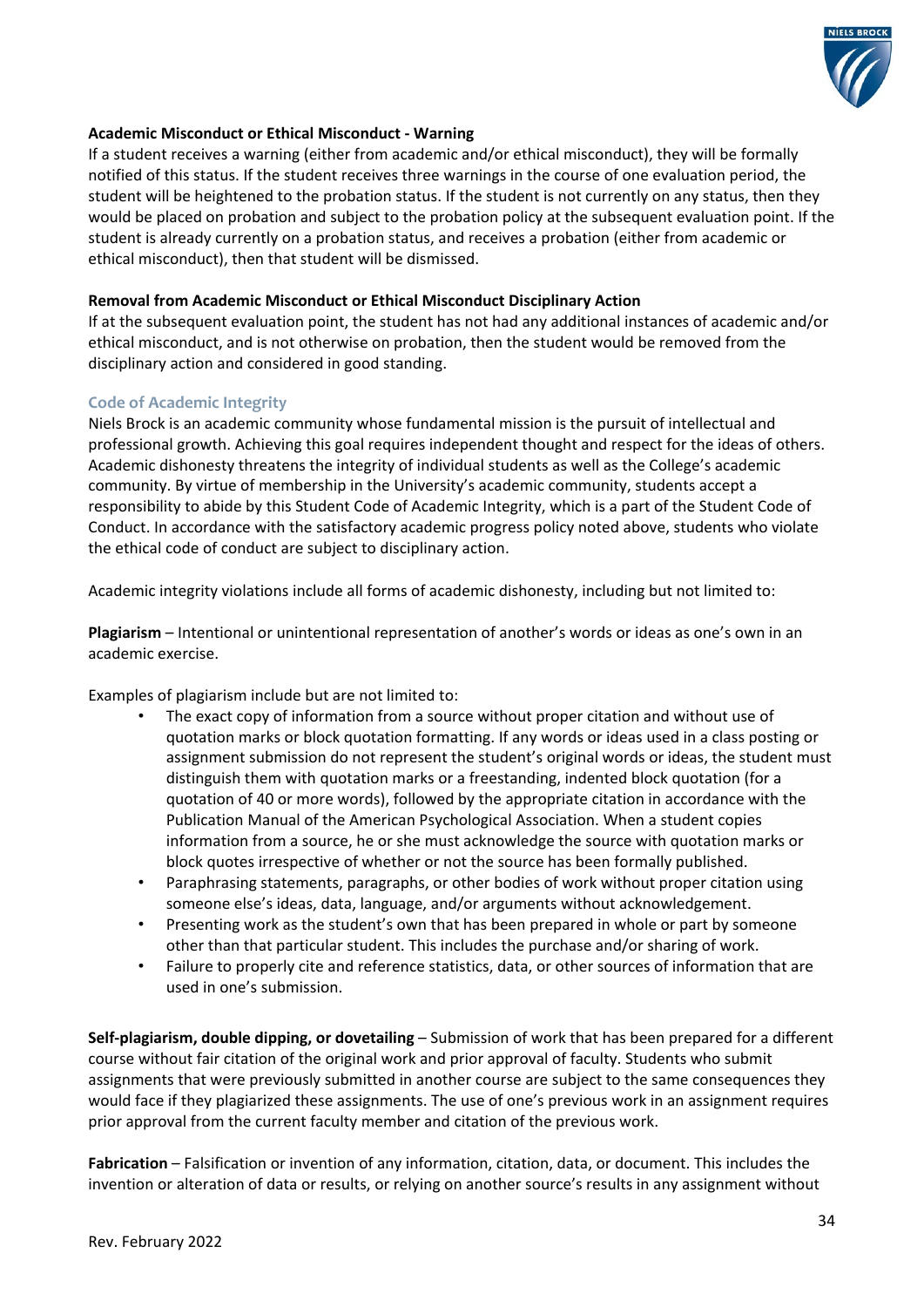

proper acknowledgement of that source. Fabrication includes citing sources that the student has not actually used or consulted.

**Unauthorized Assistance** – Use of materials or information not authorized by the faculty member to complete an academic exercise, or the completion of an academic exercise by someone other than the student. Students must rely upon their own abilities and refrain from obtaining assistance in any manner that faculty does not explicitly allow. This includes but is not limited to providing or receiving answers to an exam, use of faculty materials or answer keys, or a student having someone take his or her exam.

**Copyright infringement** – Acquisition or use of copyrighted works without appropriate legal license or permission.

**Misrepresentation** – Falsely representing the student's situation to faculty when (1) justifying an absence or the need for an incomplete grade; or (2) requesting a makeup exam, a special due date, or extension of a syllabus or class deadline for submitting a course requirement.

**Collusion** – Helping or allowing another student to commit any act of academic dishonesty.

# **Code of Ethical Conduct**

Niels Brock and all faculty, staff, and students are committed to and responsible for sustaining the highest ethical standards of our institution. The policies, procedures, and standards are set forth below. Niels Brock values integrity, honesty, and fairness and seeks to integrate these values into the teaching and into our conduct with others. These values are the basis for the compliance with all laws and policies, and we honor them in our daily activities as members of our community. We are committed to:

**Respect** - We respect the rights and dignity of others.

**Integrity** - We conduct ourselves with integrity in our dealings with and on behalf of all individuals in our community.

**Accountability** - We are accountable as individuals and as members of this community for the ethical conduct and for compliance with applicable laws, directives and policies.

By virtue of membership in the University's community, students accept a responsibility to adhere to the values set forth by Niels Brock. In accordance with the satisfactory academic progress policy noted above, students who violate the ethical code of conduct are subject to disciplinary action.

## **Zero Tolerance for language other than English in class**

The Business Administration (Concentration in Finance, Marketing, or Hospitality Management) bachelor program adheres to a zero-tolerance policy regarding the speaking of anything other than English during class. Speaking other languages will be not be allowed unless it is part of an instructor-initiated learning activity. Instructors can take disciplinary actions against students who speak a language other than English.

## **Academic warning notice**

Instructors may issue written academic warnings to students for not only misconduct associated with their studies, but also with their in-class behavior. Misconduct includes, but is not limited to, all forms of academic misconduct, as specified in the Student Catalog, in addition to inappropriate behavior, such as bullying and sexual harassment.

## **Attendance**

Students are required to attend all class sessions and events, and to observe the specific guidelines of each faculty member. This includes mid-term and final exams, and other important events in each class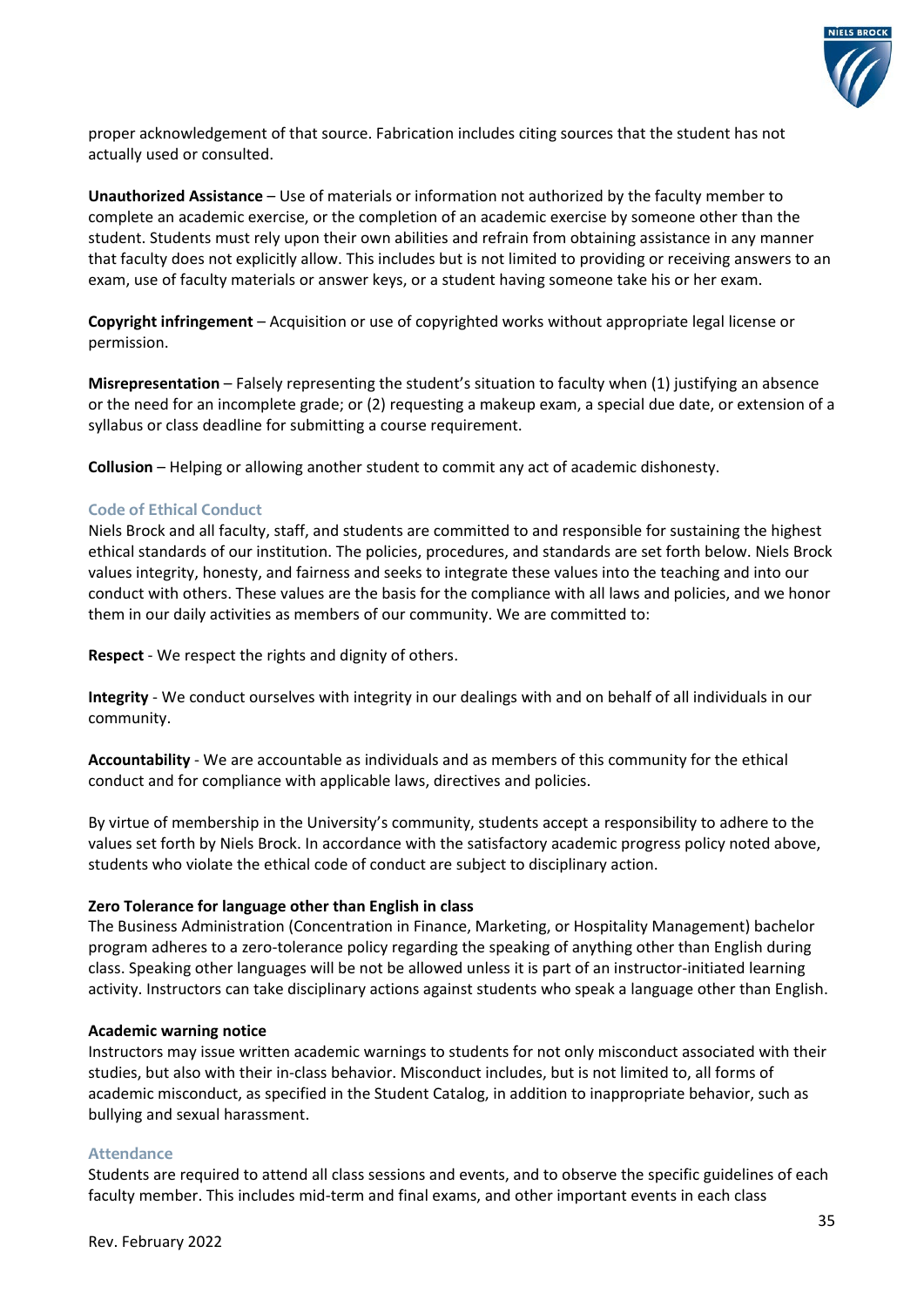

schedule. Faculty members will take attendance each class session. The following actions will occur if students are not maintaining sufficient attendance levels:

- Students will receive an administrative notice if the absentee rate reaches 10%.
- In keeping with Danish immigration rules, students may be dismissed if the absentee rate exceeds 20% of all class sessions in a semester. Niels Brock will inform the Danish immigration authorities of the student's dismissal.

Current students can access attendance via the online UMS platform. Attendance records are not retained for former students.

# **Policy on Student Leave**

Students may apply for a leave of absence (e.g. maternity, paternity, and adoption leave). All student leave requests will be assessed on an individual basis by the Danish Agency for International Recruitment and Integration (SIRI). Therefore, students must contact the Business Administration (Concentration in Finance, Marketing, or Hospitality Management) bachelor program administration in due time and receive approval before a leave of absence is granted for any reason. Any unrequested or unapproved leave will disqualify students from submitting homework and taking exams. Please note that Niels Brock can grant academic leave; however, you should know that a leave of absence could have consequences for your student visa in Denmark and therefore you must request and receive approval before a leave of absence is granted for any reason.

The maximum consecutive leave period that a student can be granted is one semester. The maximum combined leave period that a student can be granted is one year.

# **Make-Up Work**

Make-up work is handled by faculty members on a case-by-case basis. Make-up work may be required for any absence. However, hours of make-up work cannot be accepted as hours of class attendance.

# **Complaints**

We urge students and staff to communicate any problems that arise directly related to the individual(s) involved. If the problem cannot be resolved in this manner, the administration should be contacted. Normally, informal procedures, such as discussing differences, can resolve the problem.

For problems that any student or member of staff believes requires formal complaint, the following procedure must be followed: Any student or member of staff who feels that he or she has been subjected to unfair treatment by the College by any of its employees, entities, policies, procedures or programs may report the matter in writing to the Executive Vice President, Niels Brock International. If the matter is still not resolved, the individual has 30 days to report the matter in writing to the President.

If a student or member of staff continues to be unsatisfied with the outcome, he or she may file a complaint with the College's American accrediting agency, the Accrediting Council for Independent Colleges and Schools (ACICS).

All complaints considered by ACICS must be in written form, with permission from the complainant(s) for ACICS to forward a copy of the complaint to the school for a response. The complainant(s) will be kept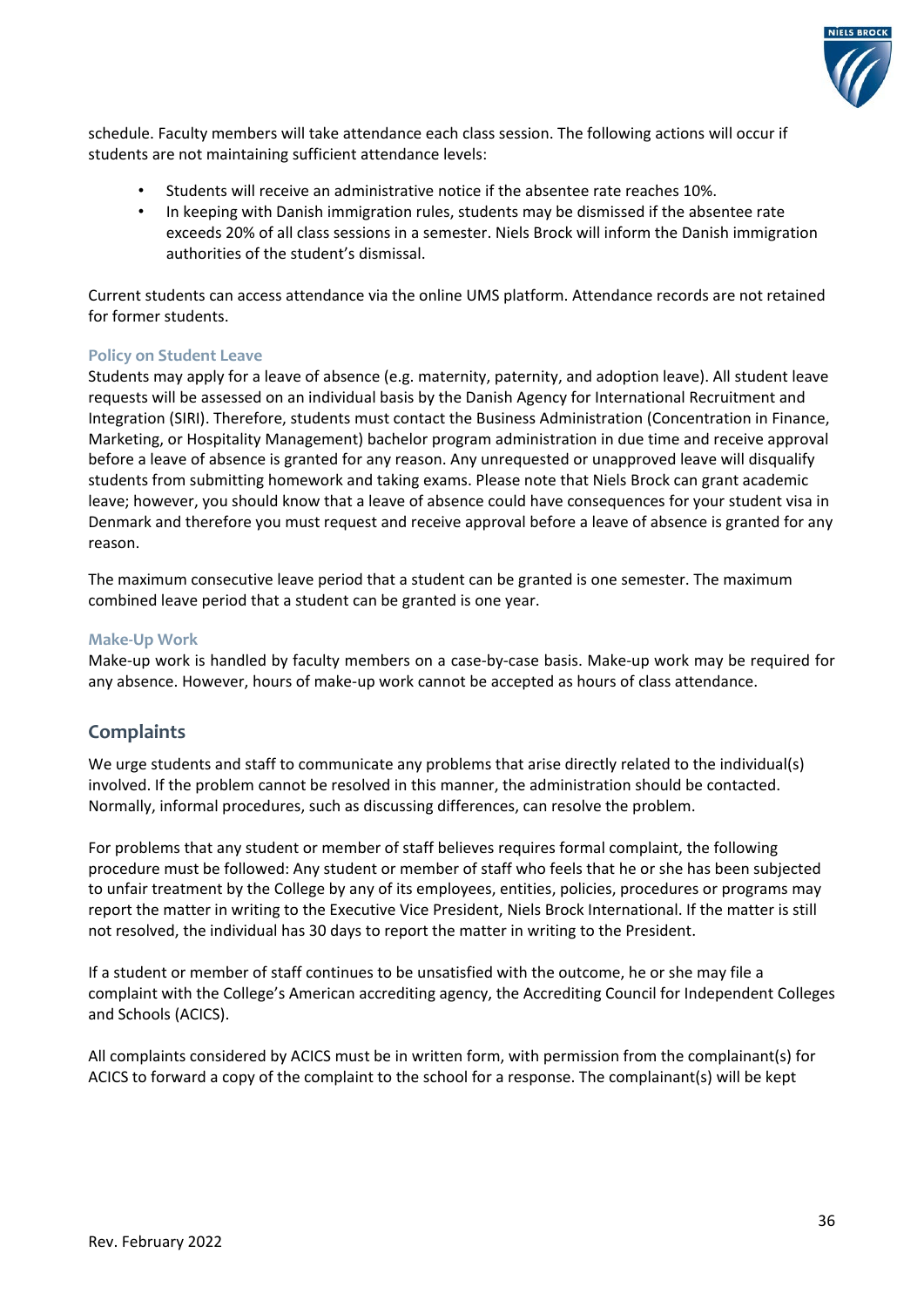

informed as to the status of the complaint as well as the final resolution by ACICS. Please direct all inquiries to:

> Accrediting Council for Independent Colleges and Schools, 1350 Eye Street NW, Suite 560 Washington, DC 20005 Phone: +1 (202) 336-6780

# **Faculty**

In addition to being leaders in their academic fields, many of our faculty also has hands-on business experience as analysts, managers, consultants, entrepreneurs, investors, advisors, board members authors and executives.

# **Name, area of teaching specialization, and educational background (in alphabetical order by first name):**

| <b>Assad Ullah</b>               | Master of Science in INTERNATIONAL ACCOUNTING, University of Essex                                                                                                                                        | Accounting                                                 |
|----------------------------------|-----------------------------------------------------------------------------------------------------------------------------------------------------------------------------------------------------------|------------------------------------------------------------|
| <b>Brian Hawkins</b>             | MBA - Intrnt Management, Thunderbird School of Global Management                                                                                                                                          | Marketing                                                  |
|                                  | <b>Charles-David Mpengula - Online Instructor</b><br>SIMI Executive MBA 1997/1999, CBS Executive                                                                                                          | Marketing                                                  |
| <b>Elham Rahbar</b><br>$\bullet$ | Doctor of Philosophy, Universiti Sains Malaysia<br>MASTER OF BUSINESS ADMINISTRATION, Universiti Sains Malaysia                                                                                           | Marketing                                                  |
|                                  | <b>Flemming H. Clausen</b><br>Master of Business Administration, The University of North Carolina at Chapel Hill<br>Chartered Financial Analyst (CFA), Association for Investment Management and Research | <b>Finance and Accounting</b>                              |
| Imran Khan                       | M.Sc. (Taught) Investments with Distinction, University of Birmingham                                                                                                                                     | Project Management, Information Technology                 |
| Kwabena Ofei<br>٠                | PHD, Aalborg University, Denmark<br>Master of Medical Science, Umeå University                                                                                                                            | Hospitality                                                |
| <b>Pernille Wantzin</b><br>٠     | Academy Foundation Degree in Business                                                                                                                                                                     | <b>Hospitality Management</b>                              |
|                                  | René Holmbjerg Bøtker<br>MASTER OF SCIENCE IN BUSINESS ADMINISTRATION AND PHILOSOPHY, MSC, Copenhagen<br><b>Business School</b>                                                                           | Philosophy, Experience Economy, Innovation, and Management |
| Safania Eriksen<br>$\bullet$     | PhD, Social Sciences, Roskilde University, Denmark<br>Master of Social Science in Development and International Relations, Aalborg University,<br>Denmark                                                 | Experience Economy, Innovation, Organizational Psychology  |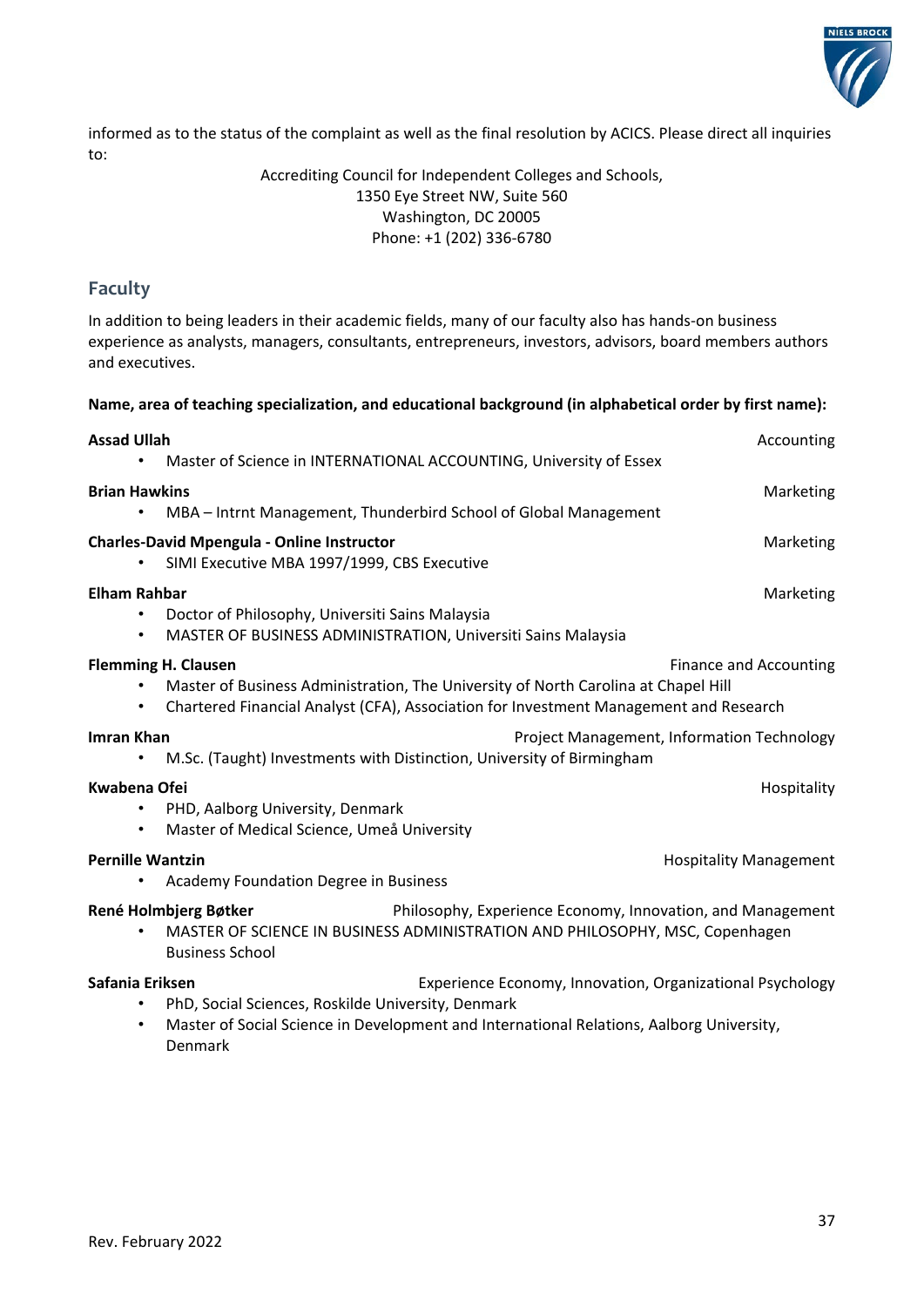

# **Academic Calendar**

Both online and onsite students have the same academic calendar. In order to ensure an effective and appropriate orientation session for incoming on-site students, first semester students have a slightly different schedule than returning students.

|                             |                           | Week <sup>1</sup> |
|-----------------------------|---------------------------|-------------------|
| <b>WINTER SEMESTER 2022</b> | January 24 – May 13, 2022 | $4 - 19$          |
| <b>Instruction Begins</b>   | January 24                |                   |
| <b>Winter Break</b>         | February 14-18            |                   |
| Easter Holiday (Påsker)     | April 11-18               | $15 - 16$         |
| Final Exam Period           | May 9-12                  | 19                |

*The academic calendar is subject to change.*

# <span id="page-40-0"></span>**Curriculum, Program Objectives, and Semester Overview**

# **Curriculum**

With innovative curricula that combine outstanding classroom teaching and online instruction with distinctive experiential learning opportunities, the Business Administration (Concentration in Finance, Marketing, or Hospitality Management) bachelor program at Niels Brock is dedicated to preparing current and future business leaders to contribute positively to their organizations and their communities.

Emphasizing a generalist and career-oriented approach to management education, the Business Administration (Concentration in Finance, Marketing, or Hospitality Management) bachelor program trains students to become well-rounded employees and middle managers who can analyze problems and propose workable solutions.

The Business Administration (Concentration in Finance, Marketing, or Hospitality Management) bachelor program is a broad career-oriented international business economics program based on strong ties to the international market place – with the option of choosing a concentration in the final 2 years in either finance, marketing, or hospitality management.

There are no obligatory periods of work placement/internships in the Program but it is recommended to perform the final-semester course called "Senior Thesis" in cooperation with an enterprise. Likewise, all business-related courses have strong practice-oriented elements.

# **Program Objectives**

The aim of the Business Administration (Concentration in Finance, Marketing, or Hospitality Management) bachelor program is thus to deliver courses that combine business education with a broad-based liberal arts foundation in order to provide the student with the theoretical knowhow as well as and practical skills needed to advance in today's dynamic business environment. Therefore, the Business Administration (Concentration in Finance, Marketing, or Hospitality Management) bachelor program enables you to:

- develop and refine an understanding of yourself and others through knowledge, listening, and dialogue
- develop critical thinking skills / learn how to evaluate an economic argument
- apply theoretical models and tools to understand real-world business phenomena
- process and critically evaluate financial/marketing/hospitality management theories and apply them to practical situations
- demonstrate an understanding of the processes for analyzing, segmenting, and targeting customers in both consumer and business markets

<span id="page-40-1"></span><sup>1</sup> Week number of calendar year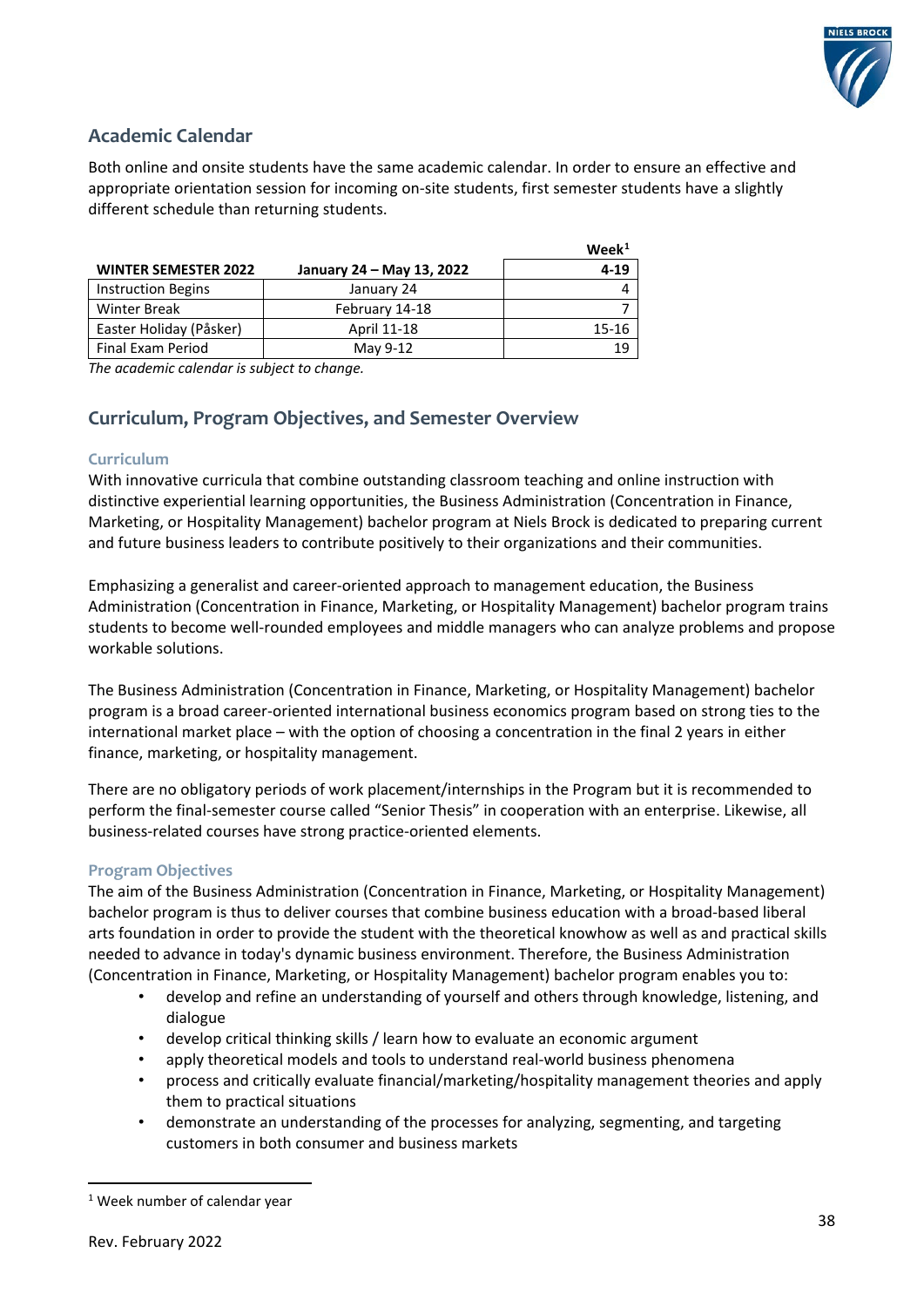

- understand practice and are able to apply theories and methodologies within international business and marketing and who can independently and professionally perform duties related to international business and marketing in the international market place
- identify and interpret the role of financial management in the enterprise
- understand practice and are able to apply theories and methodologies within international business and finance and who can perform advisory and administrative functions including customer-oriented tasks in the specific financial market place as well as in the finance departments of enterprises
- understand practices, apply theories and methodologies within international business and hospitality management, and perform advisory and administrative functions including customer-oriented tasks in specific hospitality markets
- identify and employ various research designs and their appropriate application

# **Graduation Requirements**

In order to graduate with a Business Administration (Concentration in Finance, Marketing, or Hospitality Management) bachelor's degree, students are required to complete a minimum of 128 credit hours of academic work and achieve at least a 2.00 cumulative grade point average.

# **Definition of credit hours**

One semester credit hour equals, at a minimum, 15 classroom hours of lecture, 30 hours of laboratory, and 45 hours of externship. The formula for calculating the number of semester credit hours for each course is (hours of lecture/15) + (hours of lab/30) + (hours of externship/45).

# **Semester Overview**

# **Course Numbering System**

All courses at the four-year Business Administration (Concentration in Finance, Marketing, or Hospitality Management) bachelor program have both a descriptive title (Introduction to Marketing) and a course number (206 Introduction to Marketing).

Besides identifying the courses, the numbers indicate other useful information.

100-299 lower division, typically for freshmen and sophomores 300-499 upper division, typically for juniors and seniors

Upper division courses generally are intended for juniors and seniors**,** lower division courses for sophomores and freshmen. As the numbering table shows, lower division course numbers run from 100- 299, upper division from 300-499.

# **Courses Semester credit hours** General Education courses and the state of the state of the state 36 Required Core courses **ACCORD 20 ACCORD 20 ACCORD 20 ACCORD 40** Concentration courses 28 Flective courses 24 **Total Business Administration (Concentration in Finance, Marketing, or Hospitality Management) bachelor program 128**

# Required number of credit hours:

# **General Education**

The Business Administration (Concentration in Finance, Marketing, or Hospitality Management) bachelor program at Niels Brock is committed to the values of a professional education with a strong liberal education foundation. One component of that commitment is the requirement that all undergraduates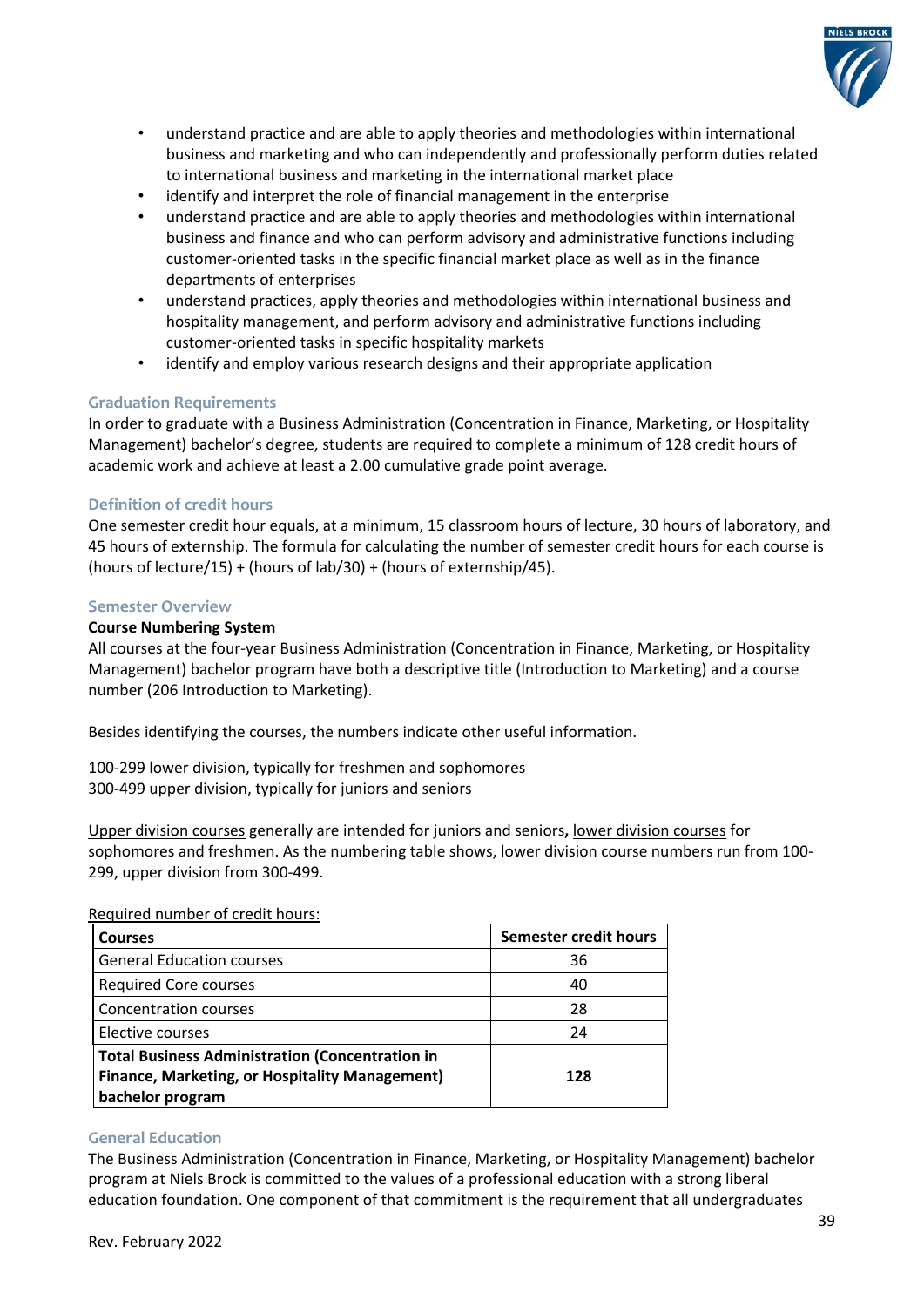

complete a set of general education (GE) requirements. General education courses introduce students to a range of ideas and intellectual activities that engage our potential scholars, providing both scope and balance to a University degree beyond the study of a specific field.

The general education requirements are intended to help undergraduates place their specialized study within a broader context. They are designed to cultivate the skills, knowledge, and understanding that will make students effective contributors to society and the world. The general education requirements are designed to enable Niels Brock undergraduates to apply the abilities developed in their studies to identify significant issues, gather and evaluate available evidence, analyze alternatives, reach conclusions, communicate the results effectively, and take considered actions.

The general education requirement is a graduation requirement but need not be satisfied during only the lower-division years. To satisfy the general education requirement, courses are required in each of the following categories:

# **Humanities**

Courses in fields such as literature, philosophy, logic, foreign language, art, music appreciation and communications, including rhetoric, composition and speech; but excluding business communications, spelling, letter writing and word study (minimum of 4 courses).

# **Mathematics and the Sciences**

Courses such as biology, chemistry, physics, geology, astronomy, and mathematics theory and analysis, including algebra, trigonometry, geometry, calculus, and other advanced mathematics courses, but excluding business mathematics and basic computations (minimum of 2 courses).

## **Social Sciences**

Courses such as history, economics, political science, geography, sociology, anthropology, and general psychology, but excluding courses such as practical psychology, selling techniques, and social or business behavior (minimum of 3 courses).

| <b>Course No.</b> | <b>Course title</b>                         | Semester credit hours |
|-------------------|---------------------------------------------|-----------------------|
| 101               | <b>English Composition 1</b>                | 4                     |
| 102               | <b>World Economic History</b>               | 4                     |
| 103               | Introduction to Sociology                   | 4                     |
| 104               | Introduction to Western Philosophy          | 4                     |
| 105               | <b>English Composition 2</b>                | 4                     |
| 201               | <b>Information Technology</b>               | 4                     |
| 202               | Microeconomics                              | 4                     |
| 203               | <b>Cross-Cultural Communication</b>         | 4                     |
| 204               | <b>Introduction to Statistics</b>           | 4                     |
|                   | <b>Total General Education credit hours</b> | 36                    |

## General Education courses

#### **Core courses**

Niels Brock core courses are courses that every student is required to take in order to obtain a degree in that field. These courses serve as the basis for the rest of the work you will do in your chosen field of study.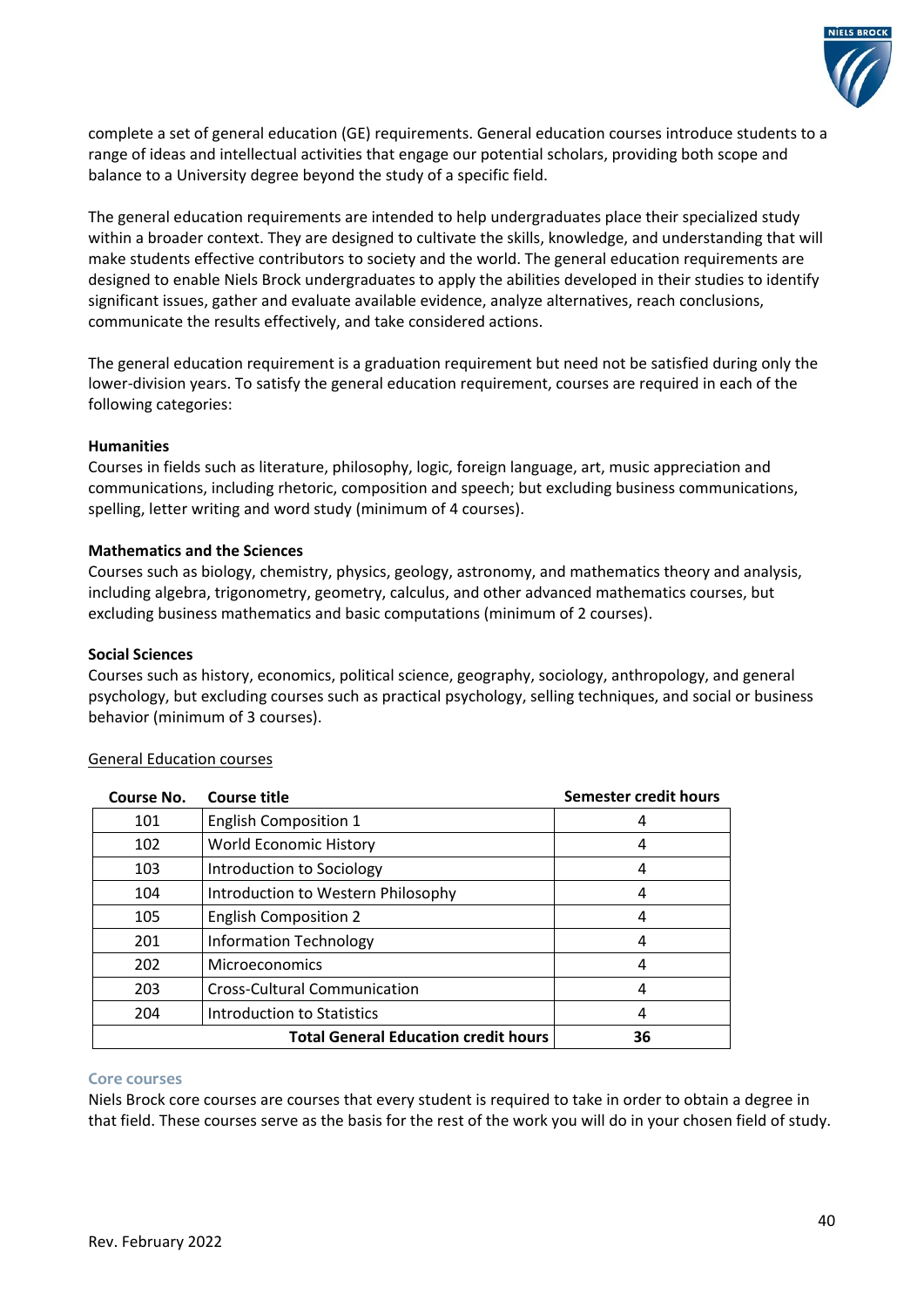

We ensure that our courses are up-to-date by seeking feedback from a variety of sources, among them students, course developers, faculty members who bring expertise from other institutions, consultation with other universities, and consultants who act as advisors to the Program, etc.

Niels Brock's integrated core curriculum provides rigorous coverage of key functional areas and disciplines: statistics and decision science, corporate finance and capital markets, managerial and global economics, marketing, organizational behavior and personal leadership, strategy, communications, and operations. The courses are carefully integrated and build on and complement each other.

The core courses make up the Business Administration (Concentration in Finance, Marketing, or Hospitality Management) bachelor program Core Curriculum and cannot be dropped, nor can they be taken elsewhere. Students may transfer core courses from other universities once they are admitted to Niels Brock.

| Course No. | Course title                              | Semester credit hours |
|------------|-------------------------------------------|-----------------------|
| 106        | Introduction to Finance                   | 4                     |
| 107        | <b>Macroeconomics</b>                     |                       |
| 205        | Introduction to Accounting                | 4                     |
| 206        | Introduction to Marketing                 | 4                     |
| 207        | Introduction to Organizational Psychology | 4                     |
| 209        | <b>Business Communication</b>             | 4                     |
| 210        | <b>Business Statistics</b>                | 4                     |
| 402        | <b>Risk Management</b>                    | 4                     |
| 404        | <b>Senior Thesis</b>                      | 4                     |
| 405        | Cases in Management                       | 4                     |
|            | <b>Total Core Course credit hours</b>     | 40                    |

# Required Core courses

## **Concentration courses**

Upon completion of the lower-core courses and the prerequisites in the upper-core courses, students will start studying their concentration courses.

# Concentration courses – Finance

| Course No.                                      | <b>Course title</b>                    | Semester credit hours |
|-------------------------------------------------|----------------------------------------|-----------------------|
| 208                                             | <b>Financial Statement Analysis</b>    |                       |
| 301                                             | <b>Financial Products and Services</b> |                       |
| 302                                             | <b>Financial Modeling</b>              |                       |
| 303                                             | <b>Counseling and Sales</b>            | 4                     |
| 403                                             | Venture Capital and Private Equity     | 4                     |
| 406                                             | <b>Advanced Financial Management</b>   | 4                     |
| 413                                             | <b>Financial Econometric Modeling</b>  |                       |
| <b>Total Finance Concentration credit hours</b> |                                        | 28                    |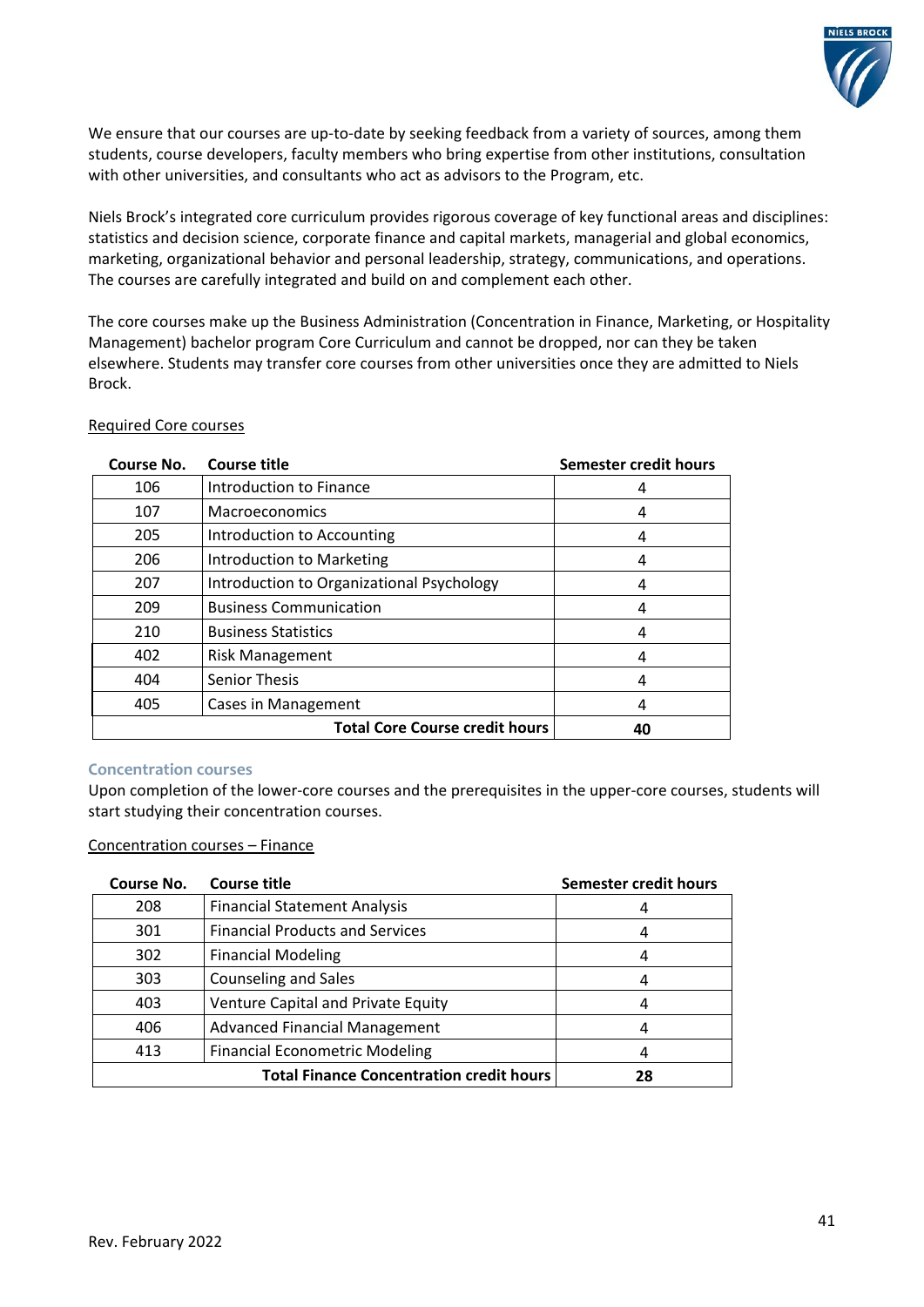

# Concentration courses – Marketing

| Course No. | <b>Course title</b>                                     | Semester credit hours |
|------------|---------------------------------------------------------|-----------------------|
| 315        | <b>Experience Economy</b>                               |                       |
| 316        | <b>Business to Business Marketing</b>                   |                       |
| 317        | <b>Supply Chain Management</b>                          | 4                     |
| 318        | Developing the Sales Base                               |                       |
| 408        | Innovation                                              | 4                     |
| 411        | Marketing Instruments                                   |                       |
| 412        | <b>Buying Behavior</b>                                  |                       |
|            | <b>Total Marketing Concentration credit hours</b><br>28 |                       |

# Concentration courses – Hospitality Management

Students must complete 28 credits from the courses below:

| Course no.                                                     | <b>Course title</b>                       | Semester credit hours |
|----------------------------------------------------------------|-------------------------------------------|-----------------------|
| 320                                                            | <b>Hospitality Industry Environment</b>   | 4                     |
| 321                                                            | <b>Kitchen Operations</b>                 | 4                     |
| 322                                                            | Food and Beverage Operations              | 4                     |
| 323                                                            | Food Cost Control and Management          | 4                     |
| 411                                                            | <b>Hospitality Instruments</b>            | 4                     |
| 420                                                            | <b>Room Division Operations</b>           | 4                     |
| 421                                                            | <b>Catering Operations and Management</b> | 4                     |
| 422                                                            | <b>World Wine Vintages</b>                | 4                     |
| <b>Total Hospitality Management Concentration credit hours</b> | 28                                        |                       |

# **Elective courses**

The Elective Curriculum (EC) follows the NBCBC's breadth of experience with an opportunity for depth and breadth. Students choose according to their interests and future career goals and are required to study 6 of the 12 below-mentioned elective courses during their 5th to 8th semesters. Please refer to the "Courses per semester" overview for more information on when the elective courses are offered.

Students may elect to replace one or more elective courses with concentration courses with the approval of the Dean.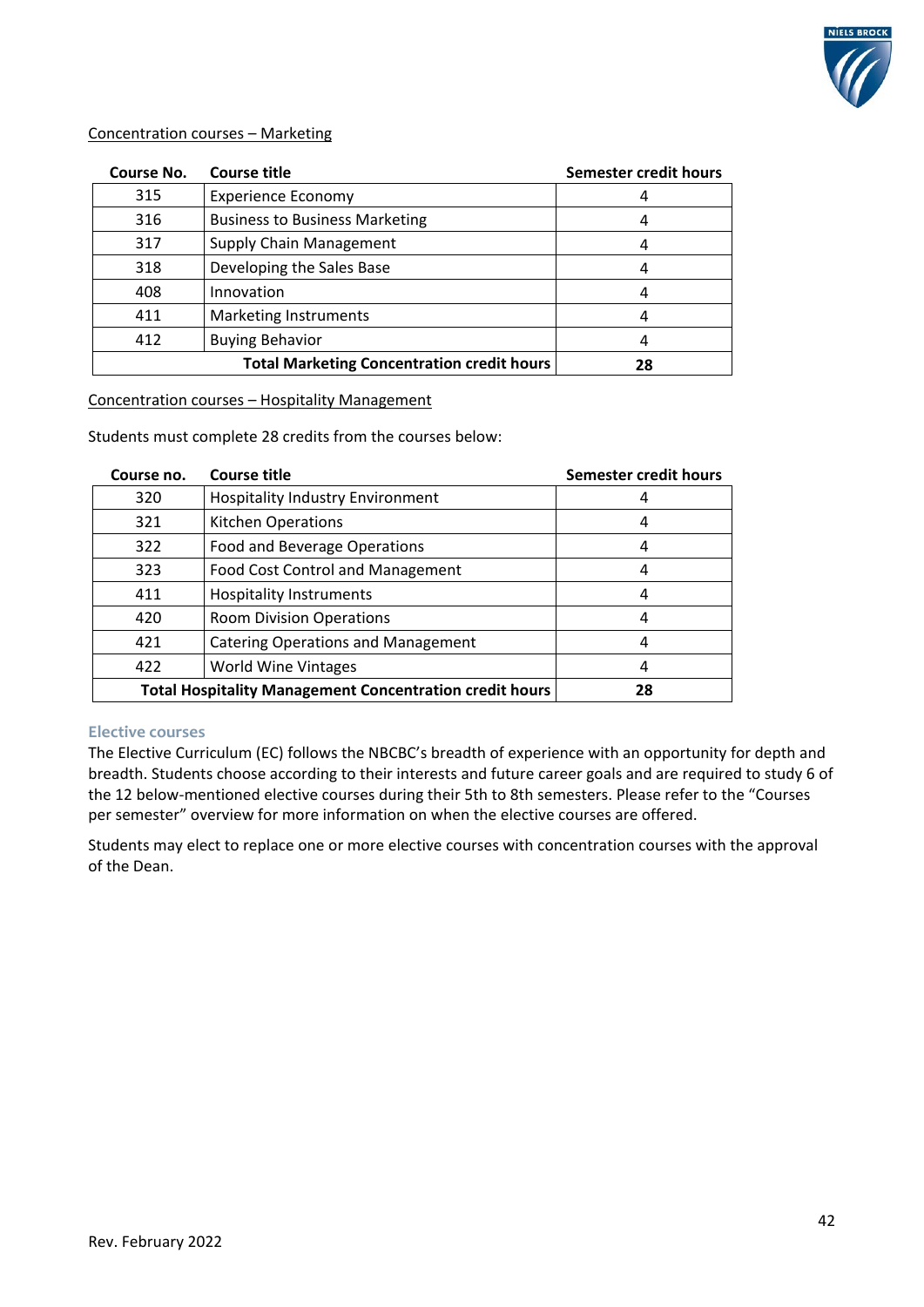

| Course no. | <b>Course title</b>                                | <b>Semester credit hours</b> |
|------------|----------------------------------------------------|------------------------------|
| 304        | <b>Real Estate Financing</b>                       | 4                            |
| 305        | <b>Greening Business</b>                           | 4                            |
| 306        | <b>Project Management</b>                          | 4                            |
| 307        | <b>International Marketing</b>                     | 4                            |
| 308        | Advertising and Promotion                          | 4                            |
| 309        | <b>International Business Law</b>                  | 4                            |
| 310        | Cases in Entrepreneurship                          | 4                            |
| 311        | <b>International Communication</b>                 | 4                            |
| 312        | <b>Relationship Marketing</b>                      | 4                            |
| 313        | The Sales Performance                              | 4                            |
| 314        | Dimensions in Human Resource Management            | 4                            |
| 324        | <b>Conventions &amp; Events Management</b>         | 4                            |
| 401        | Real Estate Planning and Development               | 4                            |
| 407        | <b>Personal Finance</b>                            | 4                            |
| 409        | <b>Strategic Marketing</b>                         | 4                            |
| 410        | <b>Viral Communication</b>                         | 4                            |
| 414        | <b>Global Finance</b>                              | 4                            |
| 415        | <b>Entrepreneurship Finance</b>                    | 4                            |
| 423        | <b>Guest Services &amp; Reservation Management</b> | 4                            |

Elective courses (student must select a minimum of 24 credits)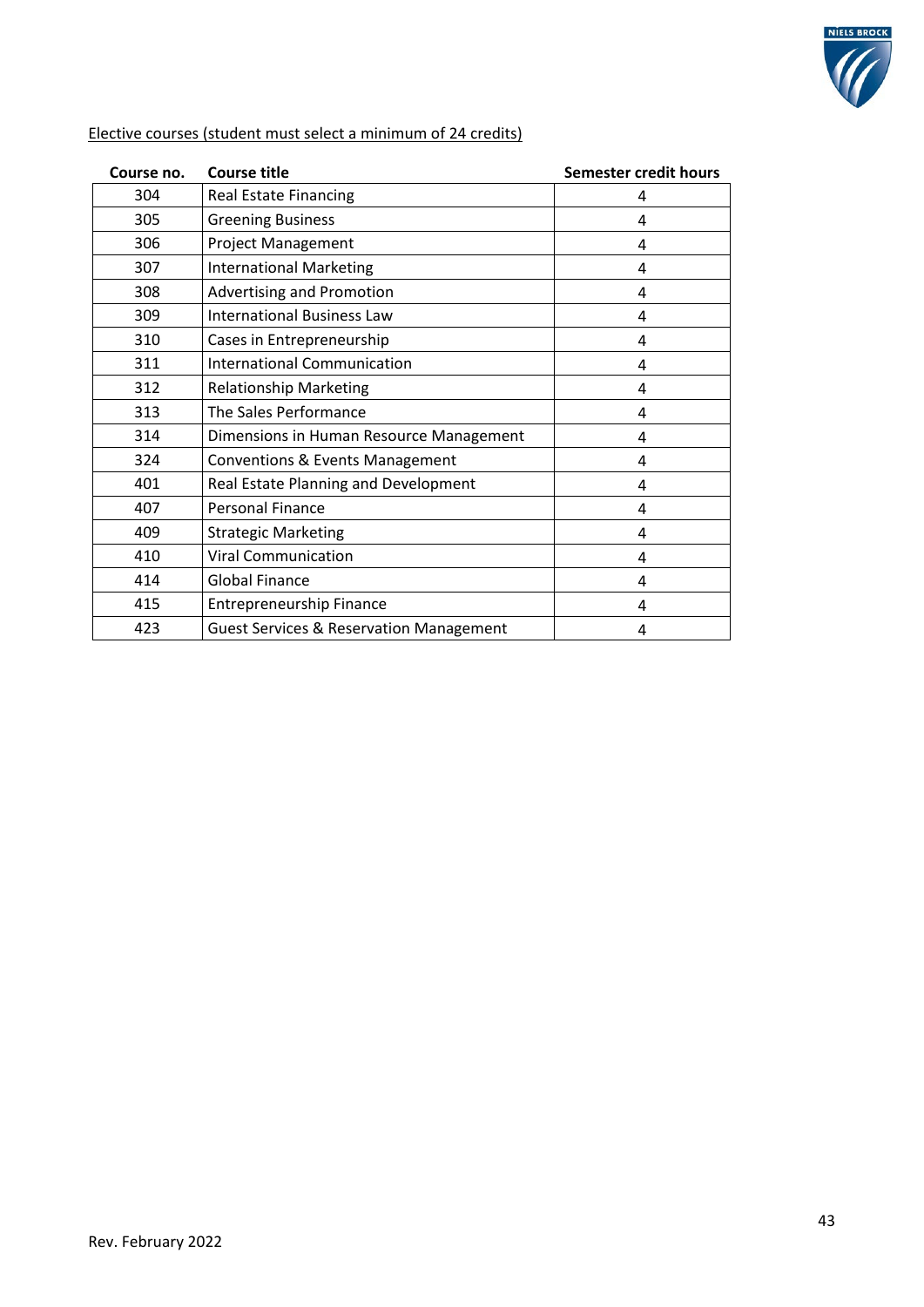

# **Program Structure**

Business Administration (Concentration in Finance, Marketing, or Hospitality Management)

# **Years 1 and 2: Lower Division Courses**

## **General Education 36 Credit Hours**

- 101 English Composition 1<sup>1</sup> 102 World Economic History
- 103 Introduction to Sociology
- 104 Introduction to Western Philosophy
- 105 English Composition 2<sup>2</sup>
- 201 Information Technology
- 202 Microeconomics<sup>1</sup>
- 203 Cross-Cultural Communication
- 204 Introduction to Statistics<sup>1</sup>

# **Years 3 and 4: Upper Division Courses**

| Core                                 | <b>12 Credit Hours</b> | <b>Electives</b>                       | 24 Cre |
|--------------------------------------|------------------------|----------------------------------------|--------|
| 402 Risk Management <sup>2</sup>     |                        | 304 Real Estate Financing <sup>2</sup> |        |
| 404 Senior Thesis                    |                        | 305 Greening Business                  |        |
| 405 Cases in Management <sup>2</sup> |                        | 306 Project Management                 |        |
|                                      |                        | 207 International Marketing 2          |        |

# **Finance Concentration 28 Credit Hours**

- 208 Financial Statement Analysis<sup>1,2</sup>
- 301 Financial Products and Services<sup>1,2</sup>
- 302 Financial Modeling 1,2
- 303 Counseling and Sales<sup>2</sup>
- 403 Venture Capital and Private Equity<sup>2</sup>
- 406 Advanced Financial Management <sup>2</sup>
- 413 Financial Econometric Modeling<sup>2</sup>

# **Marketing Concentration 28 Credit Hours**

- 315 Experience Economy<sup>2</sup>
- 316 Business to Business Marketing<sup>2</sup>
- 317 Supply Chain Management<sup>2</sup>
- 318 Developing the Sales Base<sup>2</sup>
- 408 Innovation
- 411 Marketing Instruments<sup>2</sup>
- 412 Buying Behavior<sup>2</sup>

# **Hospitality Management**

# **Concentration 28 Credit Hours from**

- 320 Hospitality Industry Environment
- 321 Kitchen Operations
- 322 Food and Beverage Operations
- 323 Food Cost Control and Management
- 411 Hospitality Instruments<sup>3</sup>
- 420 Room Division Operations
- 421 Catering Operations and Management
- 422 World Wine Vintages

# **Core 28 Credit Hours** 106 Introduction to Finance<sup>1</sup>

- 107 Macroeconomics<sup>1</sup>
- 205 Introduction to Accounting
- 206 Introduction to Marketing<sup>1</sup>
- 207 Introduction to Organizational Psychology
- 209 Business Communication
- 210 Business Statistics 1, 2

| <b>Electives</b>                           | <b>24 Credit Hours</b> |
|--------------------------------------------|------------------------|
| 304 Real Estate Financing <sup>2</sup>     |                        |
| 305 Greening Business                      |                        |
| 306 Project Management                     |                        |
| 307 International Marketing <sup>2</sup>   |                        |
| 308 Advertising and Promotion <sup>2</sup> |                        |
| 309 International Business Law             |                        |
| 310 Cases in Entrepreneurship              |                        |
| 311 International Communication            |                        |
| 312 Relationship Marketing <sup>2</sup>    |                        |
| 313 The Sales Performance <sup>2</sup>     |                        |

- 314 Dimensions in Human Resource Management
- 324 Conventions & Events Management
- 401 Real Estate Planning and Development
- 407 Personal Finance <sup>2</sup>
- 409 Strategic Marketing <sup>2</sup>
- 410 Viral Communication <sup>2</sup>
- 414 Global Finance<sup>2</sup>
- 415 Entrepreneurship Finance<sup>2</sup>
- 423 Guest Services & Reservation Management
- 1. Course is a prerequisite
- 2. Course has a prerequisite
- 3. Course replaces an elective

See course descriptions on following page for details.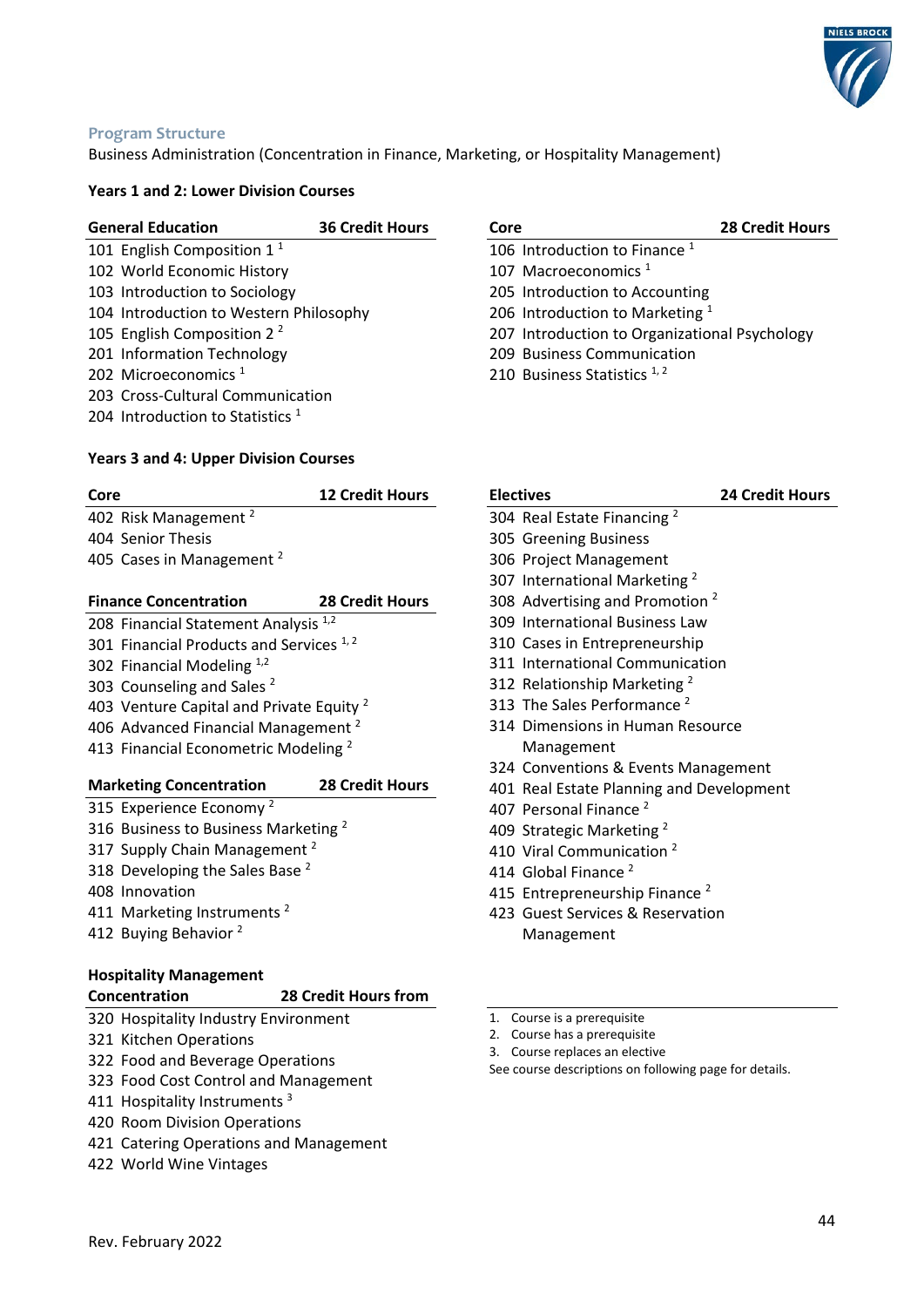

# **Overall pedagogical Principles for Niels Brock**

At Niels Brock we believe in academic freedom as well as academic governance. The program is thus taught on the basis of a set of pedagogical principles called PIPPI – known and valued by all faculty and staff:

These principles are:

- Professionalism
- ICT-centered learning
- Practice-oriented learning
- Problem-based learning
- Innovative and Internationally oriented learning

Furthermore, it should be noted that all programs at Niels Brock are characterized by small cohorts with close contact between faculty and students.

# **Course Descriptions**

The Business Administration (Concentration in Finance, Marketing, or Hospitality Management) bachelor program is designed to provide students with the academic and practical tools necessary for effectively functioning in the world of business. Thus, all business courses contain strong elements of practice.

Below the courses offered are listed by number. All courses are 4-credit courses.

# **101 English Composition 1**

The content of this course is organized around two principal areas of focus, each with a number of specific subtopics designed to help students develop an adequate understanding of the building blocks of English texts and apply that knowledge to the production of their own short compositions. The first focus area is the fundamentals of language, which include: (a) the Metalanguage of Language Learning; (b) style; (c) vocabulary; and (d) grammar. The second focus area is language in the written form, which include: (a) the building blocks of written English; (b) simple and complex sentence structure; (c) common sentence-level anomalies; (d) English paragraph structure; (e) cohesion and coherence; and (f) outlines and main ideas. Course Prerequisite: None

# **102 World Economic History**

In this course we will trace the evolution of historical events that have helped to shape the economy of our world as we see it today. In the course of doing so we will be using materials from the discipline of Economic History. It is a discipline that has as its main focus, History, but also encompasses other disciplines such as economics, archaeology, anthropology, psychology, sociology and geography. The purpose of the course is to provide a framework in which the students can understand the historical links with the past and how they relate to the present. It is hoped that not only will the students develop a knowledge of historical events in World Economic History, but will be able to make connections with the other aspects of their courses so that they start to understand the bigger picture that is the world economy. Students will gain a sense of the dynamism that has existed in economic relations since the time of the ancient man and how scholars over time have tried to understand or even affect those relations. Course Prerequisite: None

# **103 Introduction to Sociology**

Sociologists examine how social arrangements shape human experience and how people create order and conflict. This introduction to sociology offers students foundational understandings of central sociological approaches, including terminology and theory that sociologists use to understand life worlds, social order,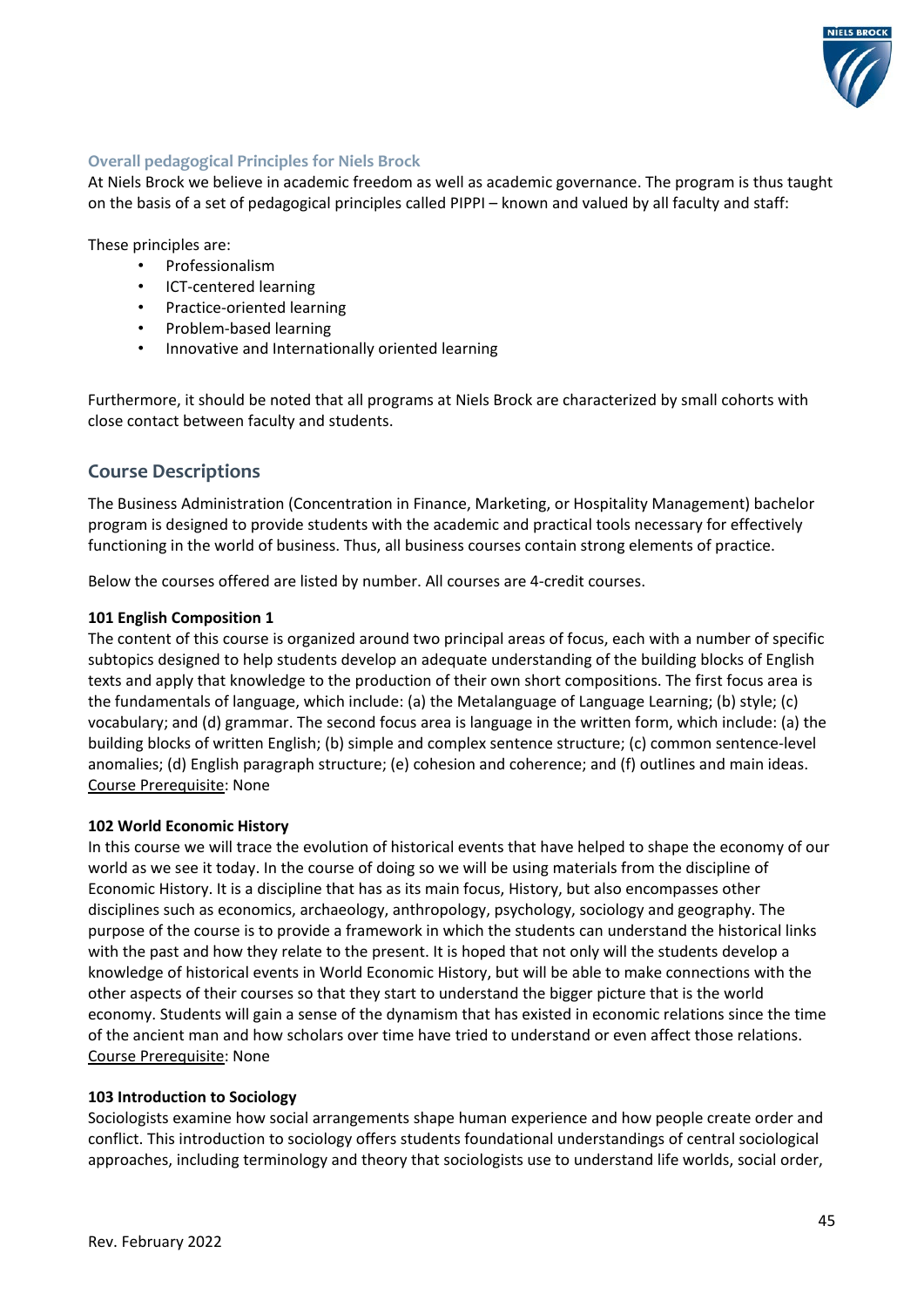

social conflict, and social change. The goal of this course is to open students to an awareness of the sociological insights that transcend individualistic explanations of social behavior and organization (i.e. crime is not simply caused by bad people). When students leave this course, they will have a general understanding of what sociologists do and how to view the world through sociological perspectives. Course Prerequisite: None

# **104 Introduction to Western Philosophy**

Introduction to Western Philosophy will deliver insights into the foundations of various business and academic domains, which will promote more reflective and academically rigorous research and study practices.

All areas within business and science have at some point in history been posed as philosophical inquiries. Introduction to Western Philosophy will cover the main methodological and theoretical frameworks behind these inquiries. This will be done through a range of philosophical traditions, ranging from the ancient Greek philosophical traditions to the contemporary on-going fields of research.

The content of the course will present the philosophical foundations of various business and academic domains related the educational content of the program. Thereby, it is specifically designed to integrate the philosophical content into the educational development of the students. Course Prerequisite: None

# **105 English Composition 2**

This course is the continuation of English Composition 1 (101), with which it shares the same overall aim, namely to help students develop an adequate understanding of the building blocks of English texts and apply that knowledge to the production of their own compositions. It is a course based on the principle of learning by doing, in which students are expected to broaden their knowledge of the mechanics of the English language and engage in intensive practice of their writing skills. While English Composition 1 focused on training students to write clear and well-structured paragraphs, this course will provide them with a deeper understanding of standard text structure, and equip them with the basic tools they need to write full-length academic essays in English.

Course Prerequisite: 101 English Composition 1

# **106 Introduction to Finance**

This introductory course in finance provides an overview of financial management and its basic concepts. It explores how a corporate manager acquires, monitors, and manages financial resources. It focuses on the theory, practical concepts, and procedures relevant for making financial management decisions in a corporate environment. The course provides further tools to evaluate the financial implications of some of the key management decisions.

Course Prerequisite: None

# **107 Macroeconomics**

This course provides a comprehensive overview of macroeconomics. It examines both long-run and shortrun macroeconomic issues. Topics include economic growth, unemployment, inflation, income inequality, stabilization policy, government debt and deficits, international trade, exchange rates, and financial crises. Students are exposed to both macroeconomic theory and contemporary macroeconomic issues. Special emphasis is placed on developing economic tools like empirical, theoretical, and historical investigation and applying those tools to understanding contemporary issues. Course Prerequisite: None

**201 Information Technology**

Information Technology aims to provide to students the foundation knowledge of contemporary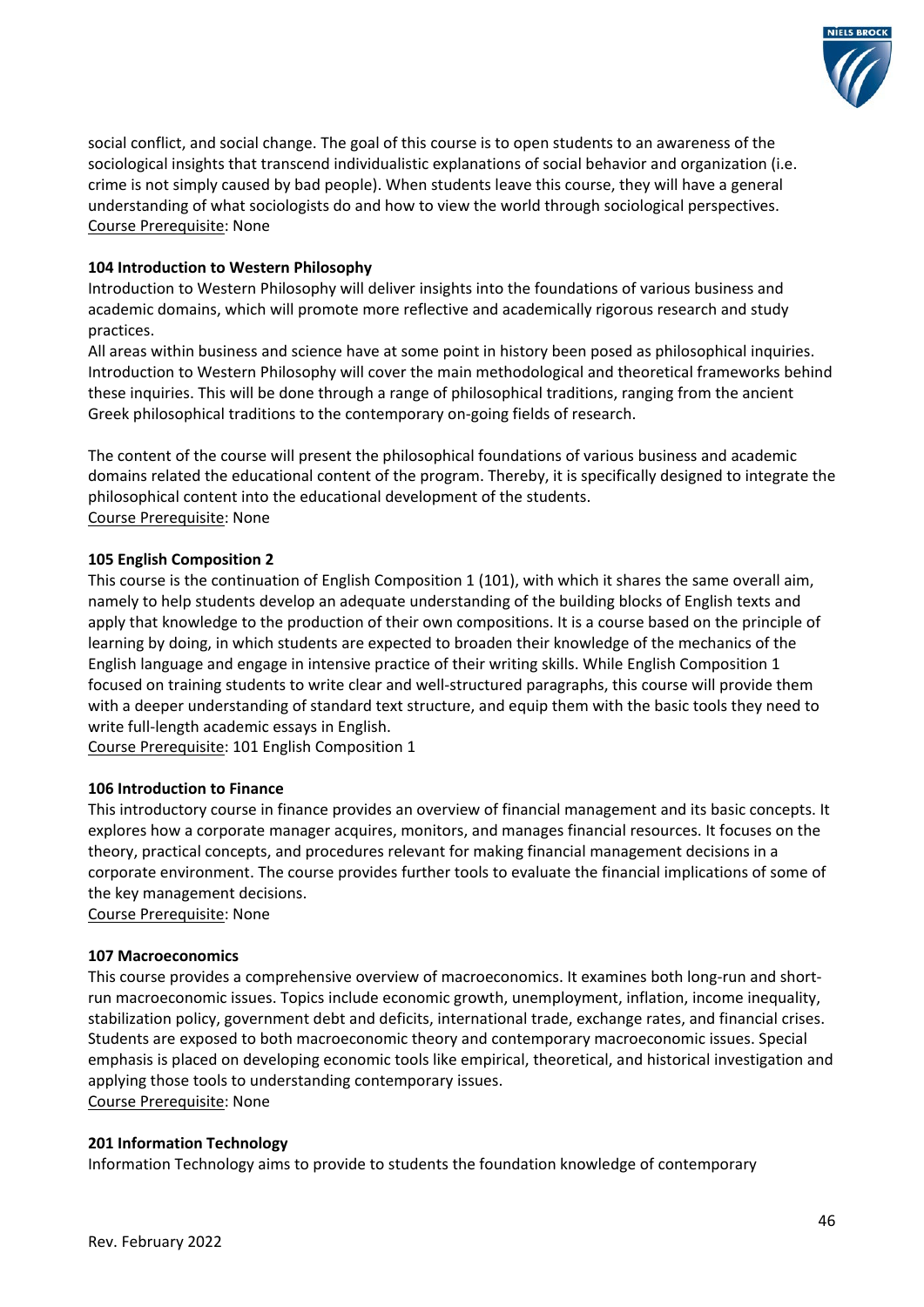

Information Technology areas, software, applications and job skills required to enter the Marketing and Finance job field.

A major component of the course is the practical application of the knowledge gained from the theoretical content. Students will learn how to effectively use an operating system along with programs for word processing, spreadsheets, presentations and coding in order to be able to effectively analyze and visualize data.

Course Prerequisite: None, though It is assumed that students will be familiar with introductory concepts in computing skills.

# **202 Microeconomics**

This course will teach students how various stakeholders make up their decisions and how markets work. Consumers, producers and last but not least governments will be analyzed using modern microeconomic tools and theories. The 'art of decision-making' will be learned using case studies and microeconomic games as well as traditional textbooks and online resources. This course will equip students with effective analytical skills, but also with digital skills, to solve various case problems in more advanced classes. The microeconomic theories that will be learned can be applied to a wide range of economic problems. Course Prerequisite: None

# **203 Cross-Cultural Communication**

This course will introduce you to the major concepts of and debates surrounding cross-cultural communication. Cross-cultural communication involves knowledge about the main elements that make out how people communicate and how these elements are affected by cultural differences. Working mainly from the framework of Fons Trompenaars' 7 culture dimensions and E.T. Hall's culture theory on high- and low-context communication cultures, the subject of cultural differences is debated and related to each students' personal experiences.

The skills and topics covered in this course may help each student adapt to any new cultural setting on an informed basis, thus enhance their personal performance both in work relations and otherwise. Course Prerequisite: None

# **204 Introduction to Statistics**

The course aims at acquainting the students with the basic statistical methods in a business context. The course demonstrates the relevance of the statistical methods in making decisions in the different areas of business: finance, human resource management, marketing, quality control, management of information systems, and more. The course covers the following: descriptive statistics, random variables and continuous probability distributions, sampling distributions, estimation and confidence intervals, one-sample hypothesis testing, inferences from two samples, Chi-Square tests, and simple linear regression. Course Prerequisite: None, though it assumed students with have an understanding of basic mathematics

# **205 Introduction to Accounting**

Introduction to Accounting provides an introduction to the concepts and uses of financial accounting information in a business environment and its role in the economic decision-making process. Accounting is referred to as the language of business. Primary areas of study include the theory of debits and credits, special journals, the accounting cycle, notes and interest, receivables and payables, accruals and deferrals, measurement and valuation of assets and liabilities, the determination of net income (profit) and the preparation and analysis of basic financial statements. Broad accounting topic areas to be covered include: Accounting as an information system, Measuring and reporting the operating cycle, Measuring and reporting long-term assets and long-term liabilities, Expanded presentation and analysis of accounting information

Course Prerequisite: None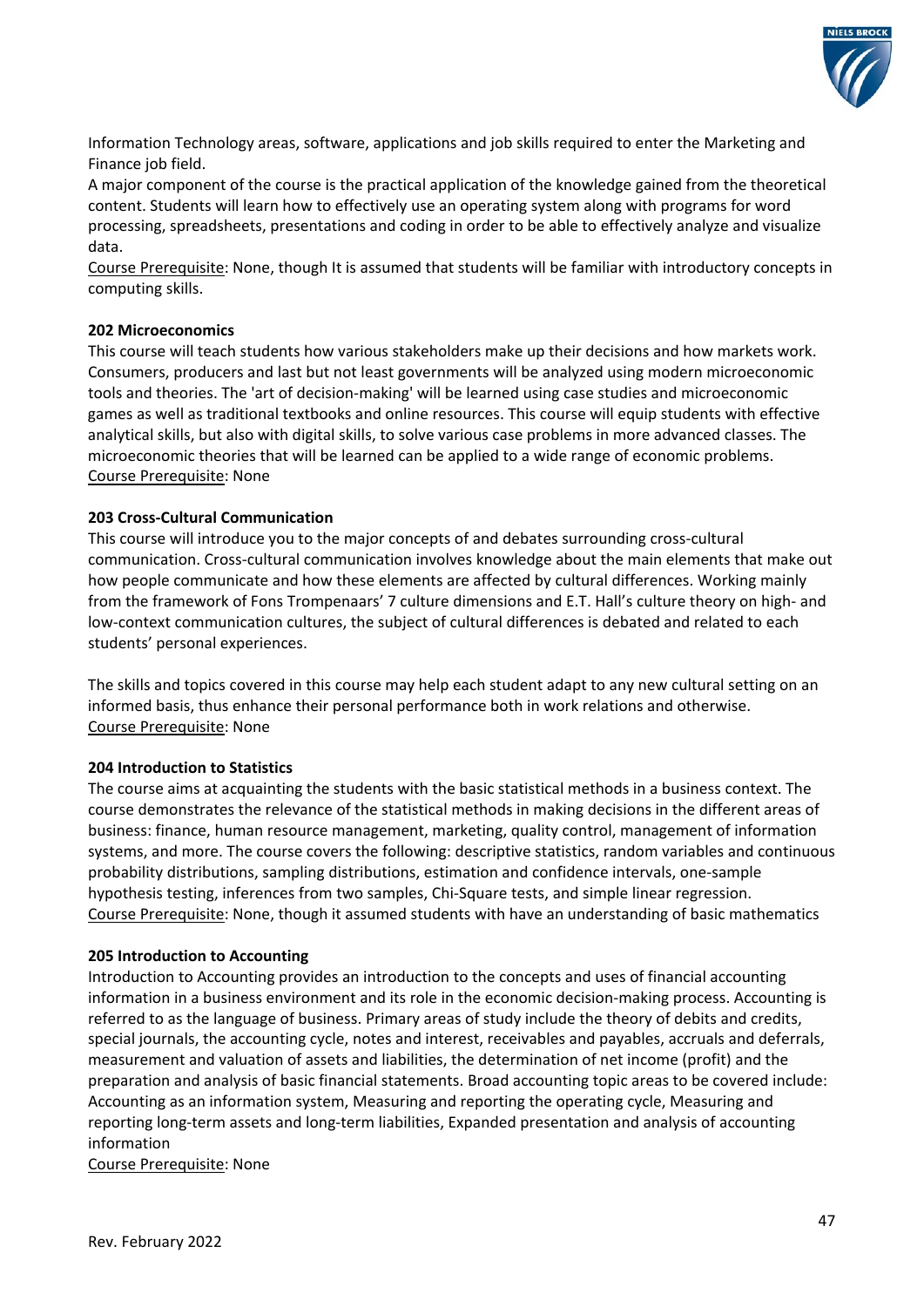

# **206 Introduction to Marketing**

The purpose of this course is to introduce the student to the marketing of goods and services in a global economy. This is a survey course designed to familiarize you with most of the activities and strategies employed by marketers. The student will acquire a conceptual base for understanding the role of marketing in a business environment. The course will explore the major components of the marketing mix, including pricing, product, distribution, advertising, sales retailing and wholesaling. Other elements of the marketing plan will be studied so that the student gains an understanding of the critical role, which marketing plays in the firm. Students will also learn and become familiar with the important ethical, environmental and social issues in marketing, measured by examinations, discussion and case papers. In addition, the successful completion of a Personal Career Prospectus, an individual term project, will measure students' analytical and critical thinking ability, creative and written communication skills and the capability to prepare a comprehensive marketing plan with the student as the "product". Course Prerequisite: None

# **207 Introduction to Organizational Psychology**

This is the course that applies the findings of Psychology to the working world. Industrial Organizational Psychology is involved with the study as to how business, in all its forms, works and, more specifically, how people in business work. How do individuals fit into organizations and how do organizations and groups within them work best? I/O Psychology looks at Human Resources, how managers work their wonders, relations between management and unions, and how the different parts of organizations fit together among many other topics. This is a very valuable course for people planning on business careers in organizations (such as non-profits, governments, as well as general business, etc.). It should also be really helpful to anyone who wants to lead others. We're all in business in one way or another. Course Prerequisite: None

# **208 Financial Statement Analysis**

This course is designed to prepare you to interpret and analyze financial statements effectively. This course explores in greater depth financial reporting topics introduced in the core course in financial accounting and also examines additional topics not covered in that course. The viewpoint is that of the user of financial statements. This course is designed primarily for students who expect to be intensive users of financial statements as part of their professional responsibilities. This course is about analyzing and using information from corporate financial reports for the purpose of financial analysis and valuation. The goal of this course is to learn how to use financial statement information to evaluate the firm's past and present performance and to predict likely future outcomes. Course Prerequisite: 106 Introduction to Finance

## **209 Business Communication**

Business Communication is designed to develop students' ability to communicate effectively and professionally in a business context by developing their business English reading and writing skills. Students will be introduced to the characteristics of relevant genres and will work with communication, message strategies, relevant business terminology, and target audience analysis with a view to producing appropriate business texts. Examples of genres covered in the course are business letters, emails, press releases and newsletters, and web texts. The course will also include practice in using various language aids, review of a number of grammar problems, and ESP-terminology. Course Prerequisite: None

## **210 Business Statistics**

Business Statistics is the second of a two-course sequence, which begins with a brief review of descriptive statistics and then covers inferential statistics for the remainder of the course. Students learn the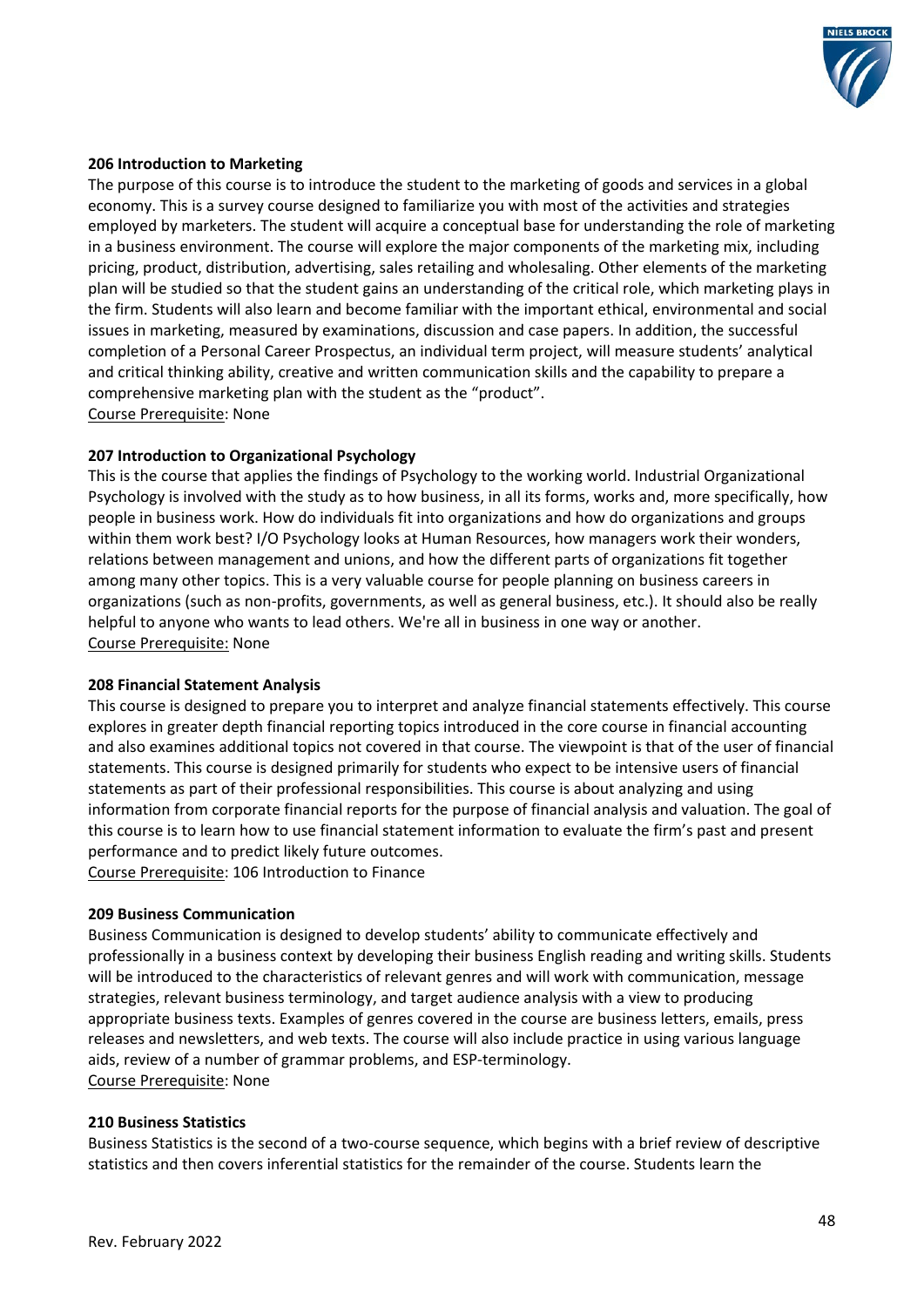

conceptual and theoretical foundations of inference, combined with even more applications of business disciplines, primarily marketing, economics, and finance. This course, like the one that precedes it, places a premium on students being able to assess the quality of real data, as well as being able to describe, interpret, and draw inferences from it. The structure of the course is identical to that of Introduction to Statistics, in that it also requires laboratory sessions throughout the semester in which students learn programming and spreadsheet modeling with R statistical computing software package and office spreadsheet software (e.g., Microsoft Excel®, Google Sheets®), respectively. Course Prerequisite: 204 Introduction to Statistics

# **301 Financial Products and Services**

This course provides a broad introduction to the financial products and services that are most important to companies and private citizens, including bonds and other debt instruments, stocks, derivatives, mortgages, and foreign exchange. The practical usefulness of these products and services in solving specific problems (e.g. hedging risk or investing financial resources) is thoroughly examined, and the advantages and disadvantages of specific products are discussed. For example, if a company wishes to reduce its exposure to exchange rate risk, it can achieve this objective by various means, such as buying currency options or entering into currency forward contracts. Similarly, an investor with funds to invest faces a choice of potential investments with different risk and return profiles. This course enables students to analyze which financial instruments are appropriate to use in a given situation and introduces techniques for determining the value of various instruments.

Course Prerequisite: 106 Introduction to Finance

# **302 Financial Modeling**

This is a course about financial *spreadsheet* modeling that requires an understanding of (1) the underlying economics of finance and (2) the use of spreadsheets, starting with basic functions and ending with a complete financial model of a financial market development, process, or product. (The *next* course in this series covers also covers financial modeling; however, its focus is on the problems of financial economics and financial econometrics that require the use of computer programming and statistical software packages such as R, SAS, SPSS, Stata, etc.)

This first course covers a range of topics in finance and financial economics, while also requiring that you learn how other disciplines—including microeconomics, macroeconomics, language studies, philosophy, sociology, science and more—contribute to the discussion about what and how to model financial activity. Each topic below was chosen because it lends itself readily to financial modeling, and collectively these topics insure that you acquire the key learning objectives of the course. Know, however, the number and types of applications are limitless!

Course Prerequisite: 106 Introduction to Finance and 210 Business Statistics

# **303 Counseling and Sales**

This course provides an introduction to the objectives, techniques, and challenges of financial counseling. Emphasis is placed on the importance of behavioral finance in the counseling process. Clients are not necessarily driven by the simple goal of wealth maximization but may be influenced by a variety of needs, attitudes, beliefs, and habits rooted in personal psychology. This course examines how the financial advisor can use standardized scales or "tests" to measure the characteristics of clients and tailor counseling services accordingly. The theory underpinning the design of such tests is introduced. Students gain experience working with tests and interpreting their results through a variety of practical exercises, to their benefit as future researchers or counseling practitioners.

Course Prerequisite: None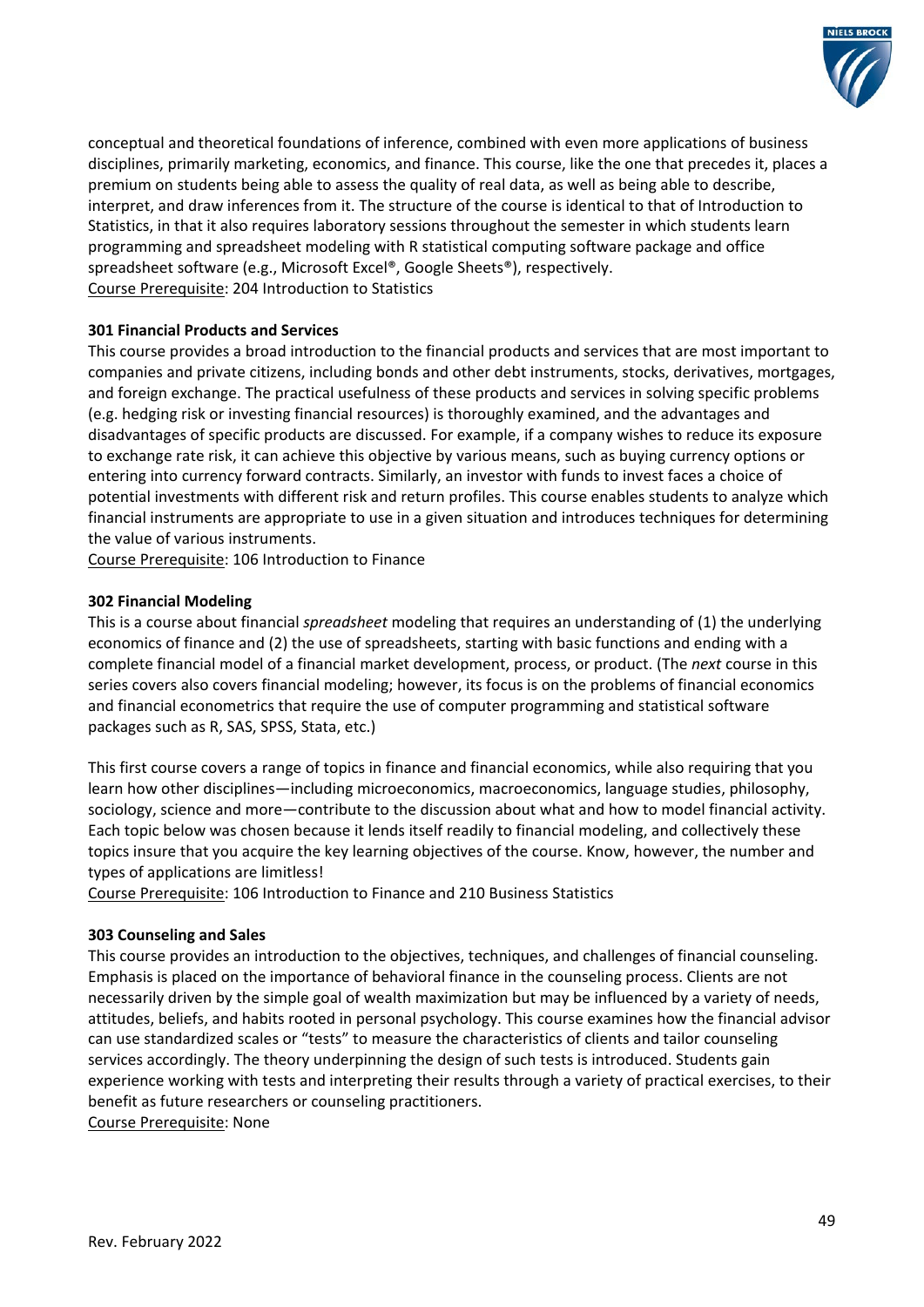

# **304 Real Estate Financing**

The aim of this course is to deliver both a theoretical and practical knowledge of the financing of housing and small business property. Paramount is the ability to understand the principles of valuation and of how to fix lending limits on personal owner-occupied property and business property. The student should be able to apply the rules of financial counselling regulating the lending activities of banks and building societies in the area of owner occupied property. The student should be able to take independent and professional responsibility for the entire financial process in all kinds of known property financing. Course Prerequisite: 106 Introduction to Finance

# **305 Greening Business**

Green business operations and sustainability are becoming increasingly important in the US and global economy as companies attempt to grapple with competing pressures in order to deliver goods and services in an environment where scarce natural and energy resources, pollution regulations, population growth and climate change are driving corporate decision-making. Those businesses who adapt to this new environment will be better positioned to succeed in the global economy where demand for "green" products is increasing exponentially. Environment and energy constraints are becoming increasingly in company's efforts to manage their operations here and abroad. In addition, social responsibility has become the watch-word in many corporate boardrooms. In as much as companies can lower their costs relative to their competitors and differentiate their products and services the chances of business success will increase greatly. This course is designed as a survey of green business operating principles, sustainability, and social responsibility issues that will impact decision-making of the business leaders of the future.

Course Prerequisite: None

# **306 Project Management**

This course introduces the tasks and challenges fundamental to project management, the vital function of managing complex projects across multiple functions. Successful project managers possess the skills necessary to manage their teams, schedules, risks, and resources to produce a desired outcome. Students learn the skills and tools of project management with a practical, hands-on approach. A key and often overlooked challenge for project managers is the ability to manage without influence—to gain the support of stakeholders and access to resources not directly under their management control. This course guides students through many of the fundamental project management tools and behavioral skills required in profit and nonprofit organizations. There is a special emphasis on causes of project failure and how to mitigate these issues through proper planning in the early phases of a new initiative. Course Prerequisite: None

# **307 International Marketing**

World trade, international capital inflows and outflows, foreign direct investment, global portfolio investments, technological diffusion, e-commerce and the like are now everyday realities. One ignores these trends only at their own peril. Business executives need to understand the factors driving industries and firms to compete on a global basis and to develop management and marketing strategies and policies to deal with this reality. Although the speed and degree of globalization will vary by industry according to a variety of technological and environmental factors, all modern executives, in any field of specialization, must incorporate a global perspective in the execution of their tasks. As global economic growth occurs, understanding marketing in all cultures is increasingly important. International Marketing addresses global issues and describes concepts relevant to all international business executives, regardless of the extent of their marketing involvement.

Course Prerequisite: 206 Introduction to Marketing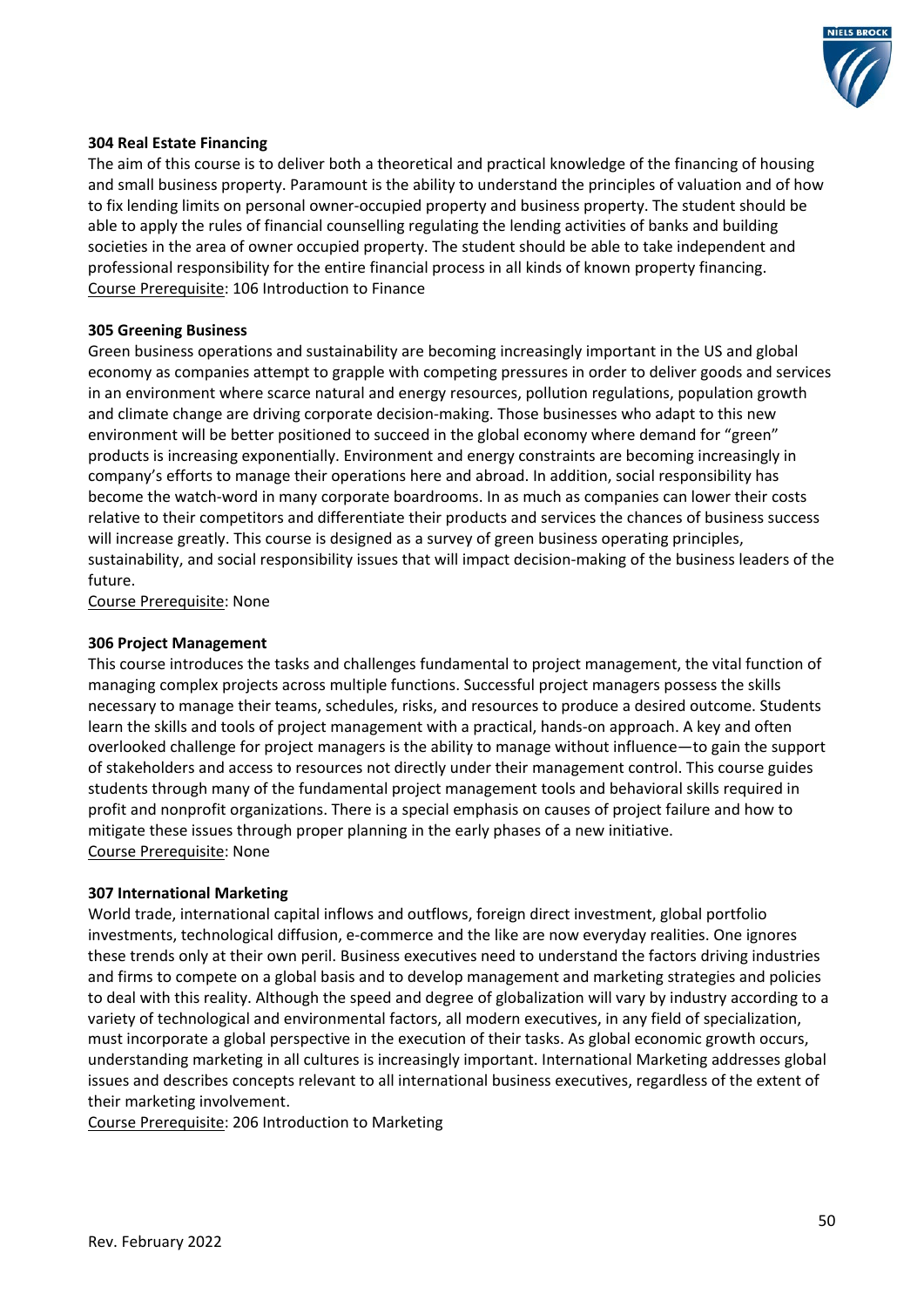

# **308 Advertising and Promotion**

The course provides a comprehensive overview of advertising and promotion from an integrated marketing communications (IMC) perspective. It creates a clear understanding of traditional advertising and promotional tools, and shows how other key elements within the marketing communications mix (e.g., advertising, direct marketing, promotion and the Internet) can be integrated. Attention is given to key subjects such as market research, media planning, creative strategies for traditional and non-traditional markets, advertising agency practices, competitive positioning, and how each influences the effective-ness of an advertiser's campaign. A primary goal of the course is to shift the perceptual focus of class members from an audience to creators of advertising and promotion strategies for businesses. There is a hands-on practicum in which class participants prepare advertising campaigns for clients. Course Prerequisite: 206 Introduction to Marketing

# **309 International Business Law**

This course examines the sources of international business law, the relationship between such law and the any country's legal system, the choice of law in international business disputes, the special issues that arise when doing business with foreign governments, the law governing international sales and the shipment of goods, and international intellectual property protection. In addition, the relationships between law and culture involved in international business transactions will be examined. Course Prerequisite: None

# **310 Cases in Entrepreneurship**

Are you an entrepreneur? That is the question many individuals are asking in this age of corporate downsizing, follow-your-dream philosophies, and in the post dot-com age of the entrepreneurial start-up. In this course, students learn the essential attributes of an entrepreneur and the stages one goes through in taking the seed of an idea and growing it into a successful business. It also takes more than a good business plan and money to succeed; however, Entrepreneurs misunderstand that all too often, the strengths that helped them be successful as a start-up become liabilities to overcome in order to take it to the next level. This course provides practical insights into the differences between effective entrepreneurial leadership and management with a variety of case studies. The final outcome of the course is the ability of a team of entrepreneurs to pitch their idea and the details of their business model, financing, production, and distribution to investors.

Course Prerequisite: None

# **311 International Communication**

This course will provide students with a deep cultural awareness of diverse global views, valuable insights on understanding and overcoming cultural differences, and a clear path to international business success. The course will integrate the theory and skills of intercultural communication with the practices of multinational organizations and international business negotiations. We will examine intercultural transitions and cross-cultural relationships as well as how virtual teams constant change and influence multinational organizations. Besides the course will provide you with the tools necessary to communicate effectively across cultures as well as help you to understand the strategic use of media technologies in the business world and how to apply these to the financial world. Course Prerequisite: None

# **312 Relationship Marketing**

Relationship marketing is a business strategy paradigm that focuses on the systematic development and maintenance of collaborative business relationships both internal and external to the firm. The powerful forces of globalization of industries, the total quality management movement, rapid advances in technology, and a shift in the balance of power toward customers have fundamentally changed the rules for business success. Managing sales transactions for short-term results is giving way to building long-term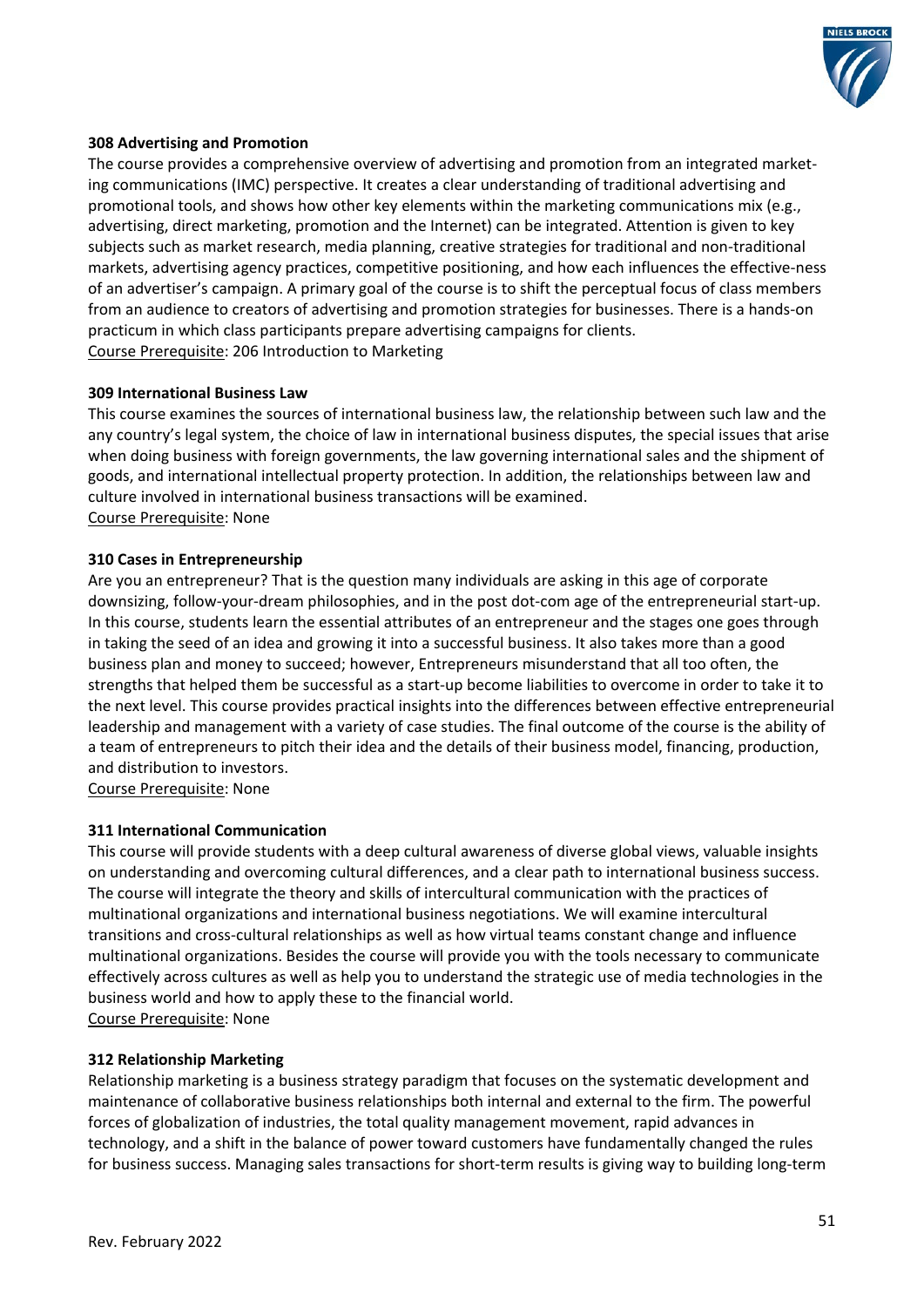

continuous customer value through managing relationships. Both an opportunity and challenge, relationship marketing requires a fundamental change in perspective from share of the market to share of the customer. The key to attaining a higher share of each customer's life-time business is the systematic development and management of relationships with external customers, suppliers, competitors and internal constituents within the firm. This course explores the emerging paradigm of relationship marketing and attempts to provide a structure and overview of its relevant dimensions for the aspiring manager. Course Prerequisite: 206 Introduction to Marketing

# **313 The Sales Performance**

The goal of the Sales Performance course is to examine the elements of an effective sales force as a key component of the organization's total marketing effort. The course will extend student's understanding of marketing's reach and potential impact in achieving its overarching goals. Course objectives include understanding the sales process, the relationship between sales and marketing, sales force structure, customer relationship management (CRM), use of technology to improve sales force effectiveness, and issues in recruiting, selecting, training, motivating, compensating and retaining salespeople. Students learn to apply the discussion topics through an interactive project worked on throughout the course.

The course is primarily an interactive discussion including debates, cases, and multiple opportunities to apply the theories that are discussed. A critical element of the class is a group project simulating a typical complex management situation; the project includes a written paper with the option for a presentation to the class with verbal defense.

Course Prerequisite: 206 Introduction to Marketing

# **314 Dimensions in Human Resource Management**

This in-depth course surveys the role, major outcomes, policies and procedures of human resource management in organizations today. Course material deals with environmental impacts on human resource management, equal employment opportunity, human resource planning, selection, performance evaluation, wage and salary administration, training and other pertinent topics. Students will increase their understanding of the role of human resource management today, be able to explain the steps necessary to staff and motivate a workforce, and appreciate the role of quantitative and qualitative decision making in human resource management. A new dimension – the art of "green HRM" will also be evaluated for possible future impact.

Course Prerequisite: None

# **315 Experience Economy**

The experience economy is about new forms of value creation. This course emphasizes how experiences can add value to firms and customers. This course provides students with concreate design principles and models that can be used as a basis for creating meaningful and memorable experiences. Both theory and practice are discussed; numerous case studies are examined. The course focuses on (a) experience economy - theory and models; (b) strategic context for use of experience economy; (c) management and strategy for experience economy; and (d) experience economy in relation to innovation and marketing. Course Prerequisite: 206 Introduction to Marketing

# **316 Business to Business Marketing**

This course develops students' understanding of the various marketing concepts involved in organizational buying. It helps students to comprehend the buying process of business markets. Concepts including strategic alliance, networking, supply chain management, outsourcing, and issues and impacts of globalization, will be introduced. With value created and delivered in the marketplace as its cornerstone, this course equips students with the necessary marketing tools to deal with issues related to business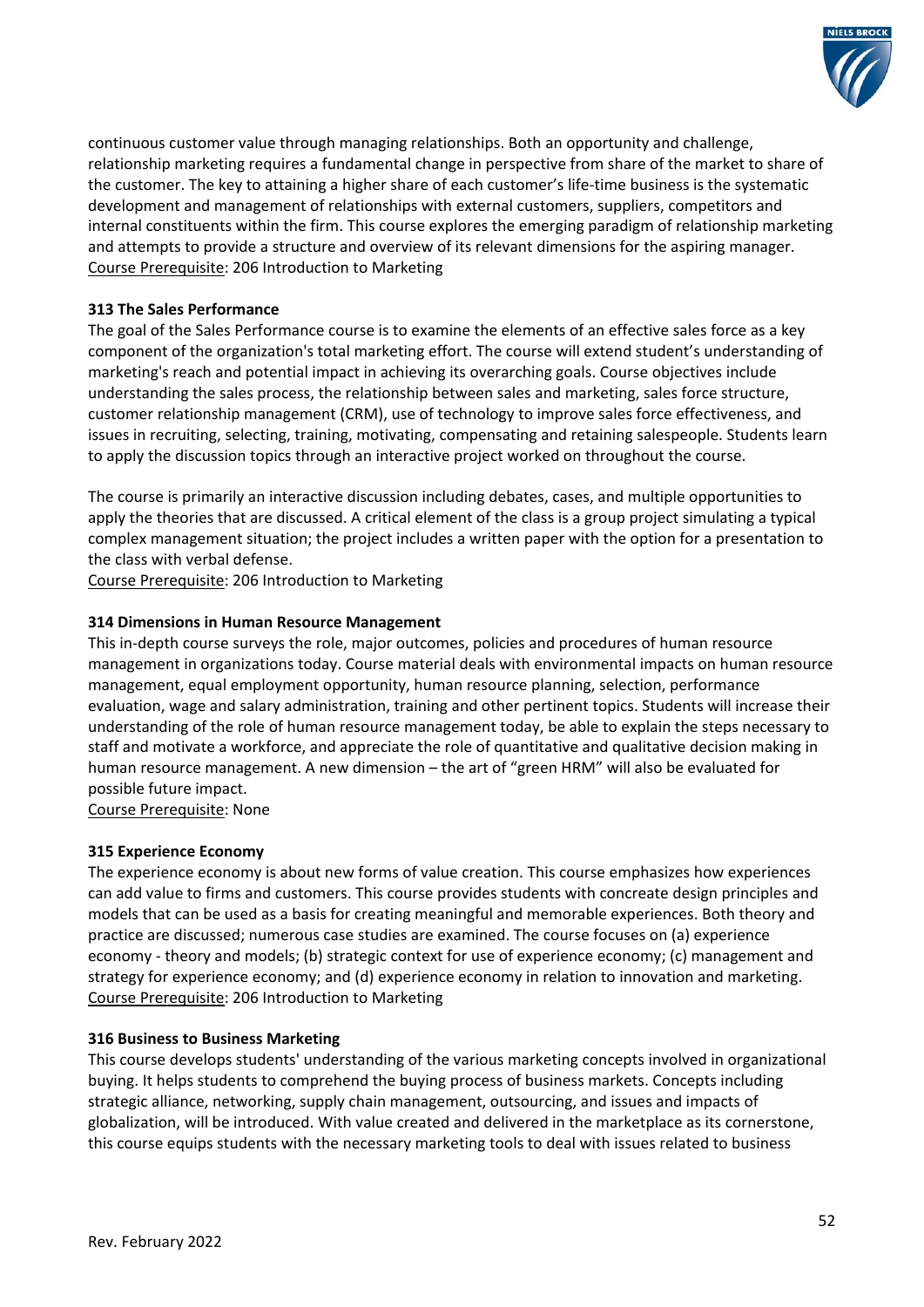

markets. Business ethics is emphasized in the course and integrated into the topics. Course Prerequisite: 206 Introduction to Marketing

# **317 Supply Chain Management**

This course focuses on management and improvement of supply chain processes and performance. It will be valuable for students who would like to pursue a career in consulting or take a position in operations, marketing or finance functions in a manufacturing or distribution firm. We explore important supply chain metrics, primary tradeoffs in making supply chain decisions, and basic tools for effective and efficient supply chain management, production planning and inventory control, order fulfillment and supply chain coordination. We will also investigate topics such as global supply chain design, logistics, and outsourcing, several other recent supply chain innovations.

Course Prerequisite: 206 Introduction to Marketing

# **318 Developing the Sales Base**

The goal of this course is to examine the elements of an effective sales force as a key component of the organization's total marketing effort. The course will extend student's understanding of marketing's reach and potential impact in achieving its overarching goals. Course objectives include understanding the sales process, the relationship between sales and marketing, sales force structure, customer relationship management (CRM), use of technology to improve sales force effectiveness, and issues in recruiting, selecting, training, motivating, compensating and retaining salespeople. Students learn to apply the discussion topics through an interactive project worked on throughout the course.

The course is primarily an interactive discussion including debates, cases, and multiple opportunities to apply the theories that are discussed. A critical element of the class is a group project simulating a typical … though complex … sales management situation; the project includes a written paper with the option for a presentation to the class with verbal defense.

Course Prerequisite: 206 Introduction to Marketing

# **320 Hospitality Industry Environment**

This course provides a broad and inclusive perspective on the hospitality industry today and gives students a foundation for understanding and exploring the range of possibilities with which the industry is engaged. While the course presents theoretical/conceptual material crucial to a full understanding of the industry, it grounds learning in practical knowledge and in actual industry operations, particularly through case studies. Students will have opportunities to put their knowledge to use in the classroom and in the field. Course Prerequisite: None

# **321 Kitchen Operations**

This course covers the spectrum of food safety and preparation from the vendor to the customer, including kitchen equipment, food purchasing, preparation, cooking, quality assurance, and serving. Students will prepare recipes, menus, and production schedules and will learn risk analysis using the HACCP (Hazard Analysis and Critical Control Points) method. Topics will include kitchen organization and efficiency, equipment use and maintenance, food composition, food ingredients, dining room management, utilizing local food producers, inventorying, hiring and organizing and scheduling staff, assessing quality and efficiency, using economies of scale, food and beverage knowledge and implementation, and effective purchasing. The course is taught with practical exercises and methods, including role play, mock exercises, and video training.

Course Prerequisite: None

## **322 Food and Beverage Operations**

This course introduces the principles of food service operation by providing a broad overview of the food service industry. The course then focuses on major industry segments, business practices, and trends.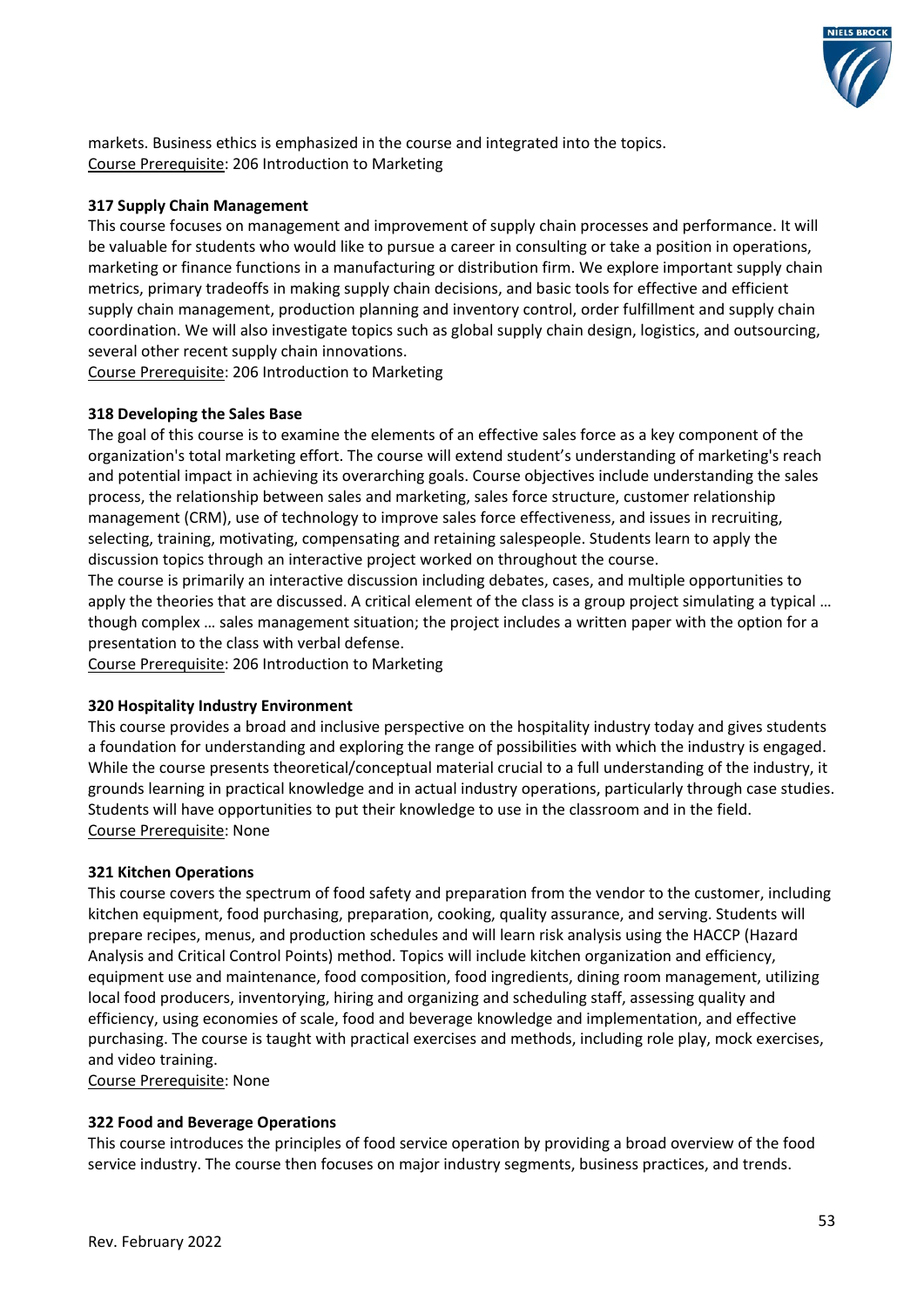

Students learn the roles and operating procedures along with dining equipment, product identification, and guest service styles and standards. Other topics treated include menu planning, sanitation, safety, kitchen design, pricing, storage practices, inventory processes, purchasing, food service presentation, human resources utilization, conducting research on food service operations, firing and training employees, departmental structure, reservations, quality control, room service, takeout, catering and special events, cuisines of different cultures, healthy foods today, and wine and wine-food pairing. The course is taught with practical exercises and methods, including role play, exercises, and videos. Students are expected to undertake a project in a local facility that focuses on food and beverage operations. Course Prerequisite: None

# **323 Food Cost Control and Management**

Students in this course explore managerial duties and responsibilities for budgeting and forecasting costs, and for developing and maintaining controls in food establishments. They learn how to manage supply and demand while maintaining quality. Emphasis is placed on methods used by hotel managers in order to increase food and beverage operational profits by maximizing revenues and controlling costs. Topics include accounting, marketing, legal issues, sanitation, service, inventory control, purchasing, pricing, storage, menus, measuring labor production, and using tools to keep costs low and profits high. The course includes practical exercises and methods, including role play, exercises, videos, and a project at a local restaurant or food facility.

Course Prerequisite: None

# **324 Conventions & Events Management**

This course examines the strategic management process as it applies to conventions and events, and it places heavy emphasis on selected aspects of operational planning, notably those associated with human resource management, administration/operations, and evaluation and research. Other areas covered include: the principles of managing venue and facility operations; the process of identifying, developing, and implementing creative concepts for events; and the organization and administration of attractionbased events. Topics include tourism as a positive economic, ecological, social, and cultural force today; cutting edge knowledge and research in the tourism industry; holistic thinking for tourism managers; sustainability within the tourism industry; the use of innovative technologies; and tourism management for the future. Students will conduct a project with a local facility that involves convention or event management.

Course Prerequisite: None

# **401 Real Estate Planning and Development**

The aim is that the student knows how the basic rent for various types of property is fixed. The student should also know how to calculate and give notice of rent increases for different types of leases. In addition, the aim is that the student is qualified to implement a rent increase due to improvements of residential or non-residential leases. The student should acquire knowledge of the accounting related to statement of internal and external maintenance accounts as well as statement of provisions. Furthermore, the student should have knowledge of the preparation of the accounts on heating, water, aerial, operation and joint costs. The objective is, finally, to give the student an overview of the special rules and conditions which apply to the financial position of a subsidized housing organization and its departments. This will be acquired through general knowledge of the following specific areas: Financing of new build, contingent reserve, portfolio management and fixing of rent, increase of rent and maintenance budgets in the departments.

Course Prerequisite: 106 Introduction to Finance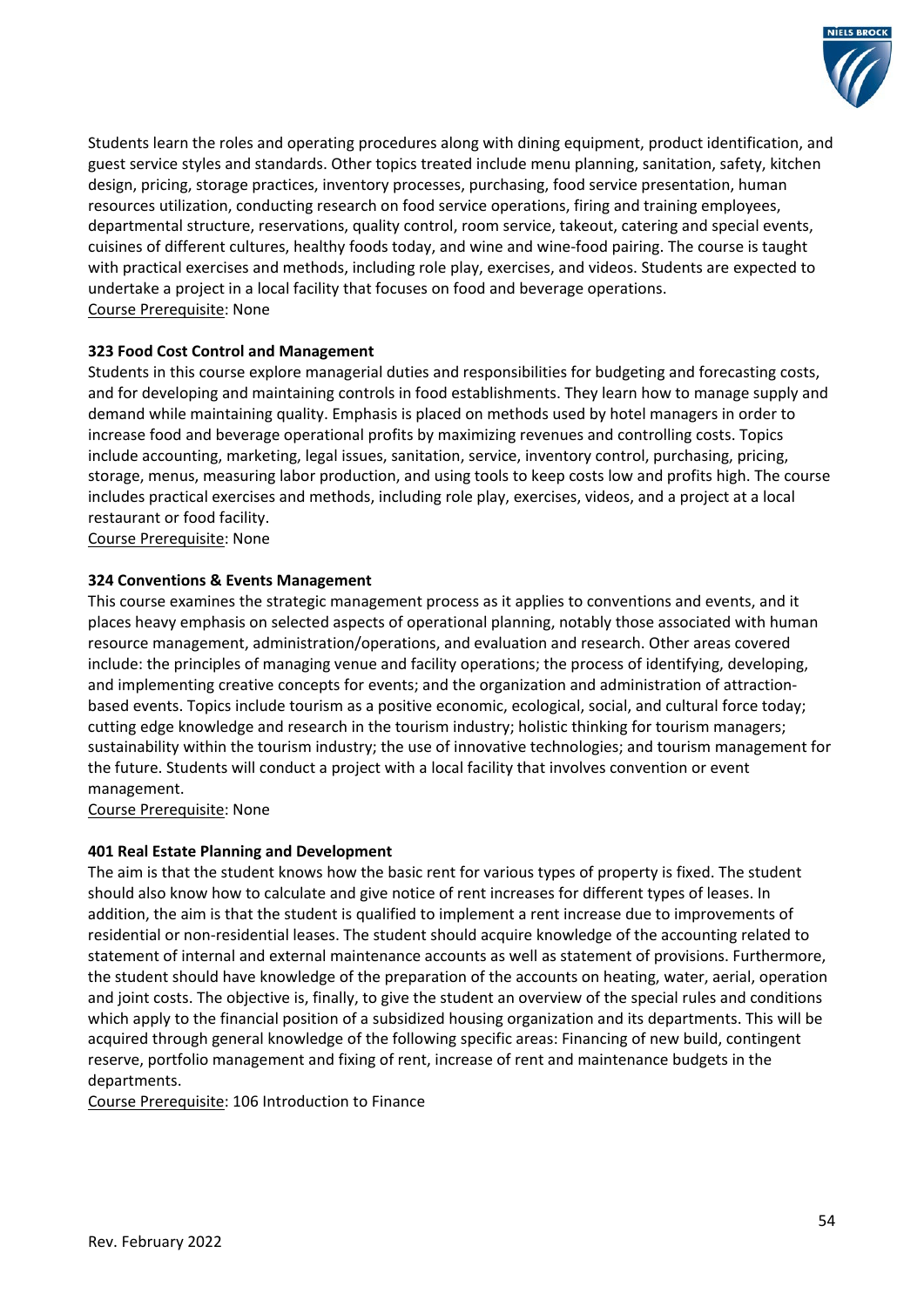

# **402 Risk Management**

This course will look at the financial risks that a company faces when engaging in international trade. One of the major risk relates to foreign exchange risk. This course will look at how to measure foreign exchange risk and what possible actions a company can take to reduce the risk of being adversely affected by exchange rate movements, in both the short and long term. Furthermore, the course will look at how companies can access individual country risk when conducting international trade and how they can try to reduce those risks. Then the course will also cover the main methods that are being used to facilitate international trade and how to reduce international trade financing risks. Course Prerequisite: 106 Introduction to Finance

# **403 Venture Capital and Private Equity**

Over the last two decades, venture capital has become an important segment of the financial system, and the economy at large. The venture capital industry provides vital equity financing to privately-held companies, and covers a surprisingly large spectrum of deals. In this class students will learn about the main challenges faced by venture capital practitioners, taking sometimes the investor perspective, sometimes switching perspective by looking at deal from the perspective of companies, or even limited partners. Students will become familiar with the terminology and institutional background of the industry, and learn to understand the underlying economic issues. Furthermore, this course traces the background and foundations for the growth in the start-up industry, the entrepreneurs who pioneered and today this new era, and the growth in the quality and quantity of financial sources available. We will study the various sources of capital including Angel Investment, Venture Capital, and most recently, Crowd Funding. Angel Investment, though more recently coined, is the most traditional source of capital source for entrepreneurs. Angel Investment is often a vital first stage of development for entrepreneurs whose network of friends, family and associates can lend both financial and formational support. First developed in the 1960's and 1970's, Venture Capital has become an important component of the financial system, driver of economic activity, and segment of the economy at large. Course Prerequisite: 106 Introduction to Finance

## **404 Senior Thesis**

During this course, students will develop a project within the marketing stream, the finance stream, or the hospitality stream under the supervision of an instructor. The course prepares the students to undertake independent research. The specific research goals will be different for each independent researcher but the course will have common assignments and grading scheme. The research project is expected to take its outset in an existing company.

As a preparation to the work with the project, students are given an introduction to research methods and academic writing, including basic knowledge of scientific paradigms and research methods, how to conduct and in written form report a scientific study, and lastly how to collect data and information and evaluate this information according to relevant scientific criteria.

In this course the students will process and analyze the empirical data collected and write a final report on the basis of this and the know-how from the contents of the study program as such. Course Prerequisite: Having passed the first seven semesters with the relevant concentration

# **405 Cases in Management**

This course focuses on the concepts and methods of managing an organization with a strategic objective in marketing, finance, or hospitality (according to concentration). The overall course objective is to identify, apply, and evaluate techniques for structuring and resolving problems in organizations. The main educational tool used in the course is the analysis and class discussion of case studies. Readings and lectures are used to supplement the case analyses. Topics include, but are not limited to: Organization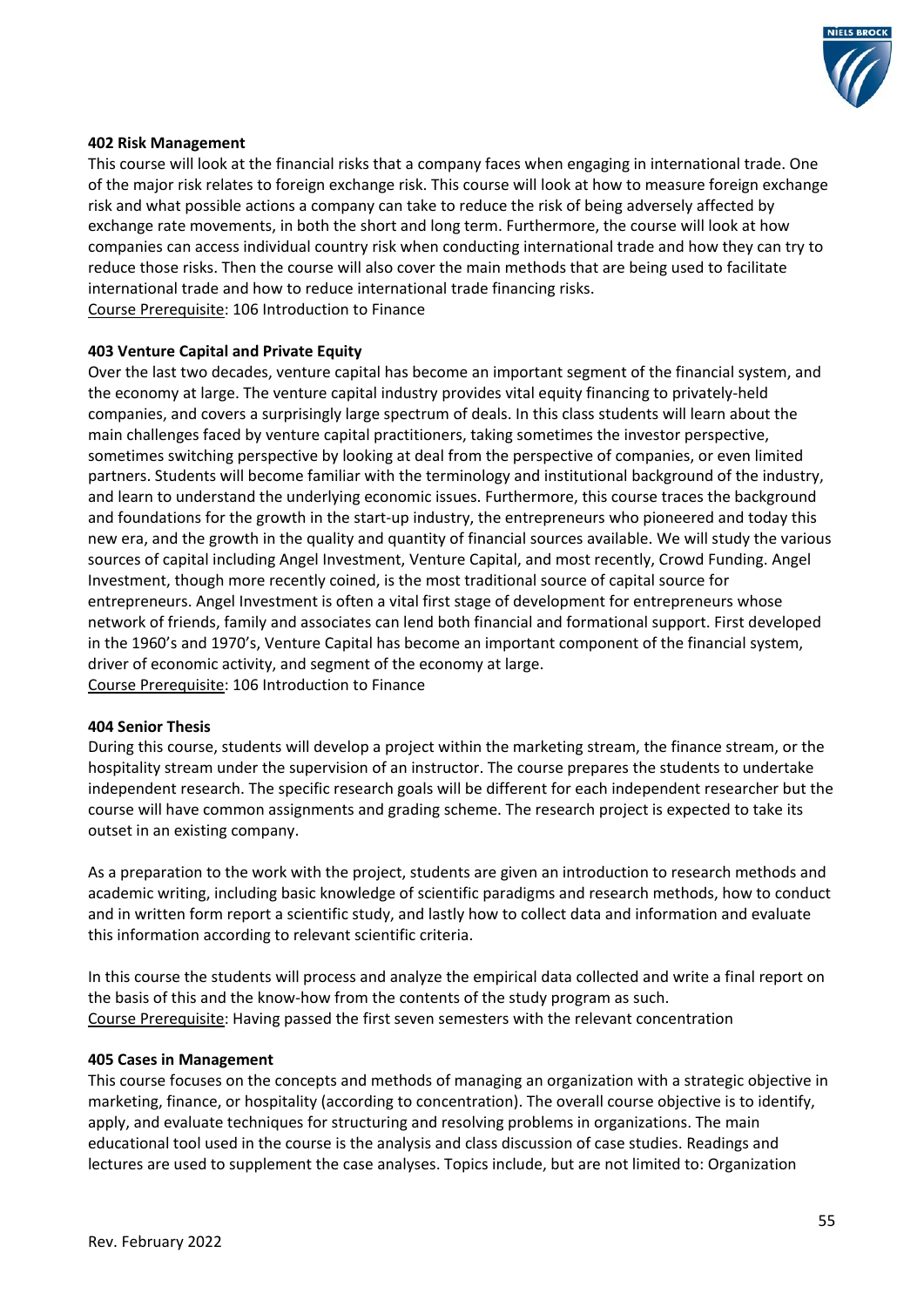

Structure, Motivation, Leadership, Operations Management, Strategy, Stakeholder Analysis, Managing Globally and Ethically. Course Prerequisites: 106 Introduction to Finance and 206 Introduction to Marketing

# **406 Advanced Financial Management**

The objective of this course to deepen students' knowledge about different aspect financial management. This include developing students' ability to estimate the value of different projects or investments. It also covers looking at company risk and estimating a company's cost of capital. The main goal of a company is to maximize its value for its shareholders and how company chooses to finance itself will have significant impact on its valuation. Therefore, this course also looks in detail at company capital structure decisions, the different features of debt and equity financing, and cash payout policy. Course Prerequisite: 106 Introduction to Finance

# **407 Personal Finance**

The aim is that the student acquires an understanding of the relationship between personal income, a person's life and financial arrangements. The student should have knowledge of various offers from the financial sector and their purpose seen in relation to personal financial issues. The student should be able to apply methods and tools for the collection and analysis of information concerning personal finance. Finally, the student should be able to evaluate concrete proposals for solutions using both text explanations and simple financial spreadsheet modeling.

Course Prerequisite: 106 Introduction to Finance

# **408 Innovation**

The management of innovation is one of the most important and challenging aspects of modern organizations. Innovation is inherently difficult, uncertain and risky. Given this, it is essential that students understand the strategies, tools and techniques for managing innovation.

This course studies various definitions and examples of innovation from existing management literature and from a set of example cases that illustrate innovation. Students will gain knowledge of what innovation is and why it matters. Throughout the course students will examine innovation through case studies, best practice analyses, and relevant readings. Course Prerequisite: None

# **409 Strategic Marketing**

This course will review and appraise contemporary marketing strategies, literature and practice to provide students with a comprehensive understanding of marketing and business strategy. Strategic marketing focuses on the concepts and processes involved in developing market-driven strategies. The key challenges in formulating market-driven strategies include acquiring a shared understanding throughout the organization about the current market and how it may change in the future. Further it includes identifying opportunities for delivering superior value to customers, positioning the organization and its offerings to best meet the needs of its target markets. Finally, the course will teach you how to develop a coordinated marketing program and to deliver superior customer value.

Course Prerequisite: 206 Introduction to Marketing

# **410 Viral Communication**

Getting users to share your promotional activities for you (either directly or indirectly), can in certain situations be a powerful marketing strategy. In this course we start by analyzing when (and if) viral communication can be beneficial for an organization. We do this by working with strategic brand building, using frameworks by Kevin Lane Keller. After understanding if, when and why (which branding goals) to use viral communication we start working on how to do effective viral communication. We look at current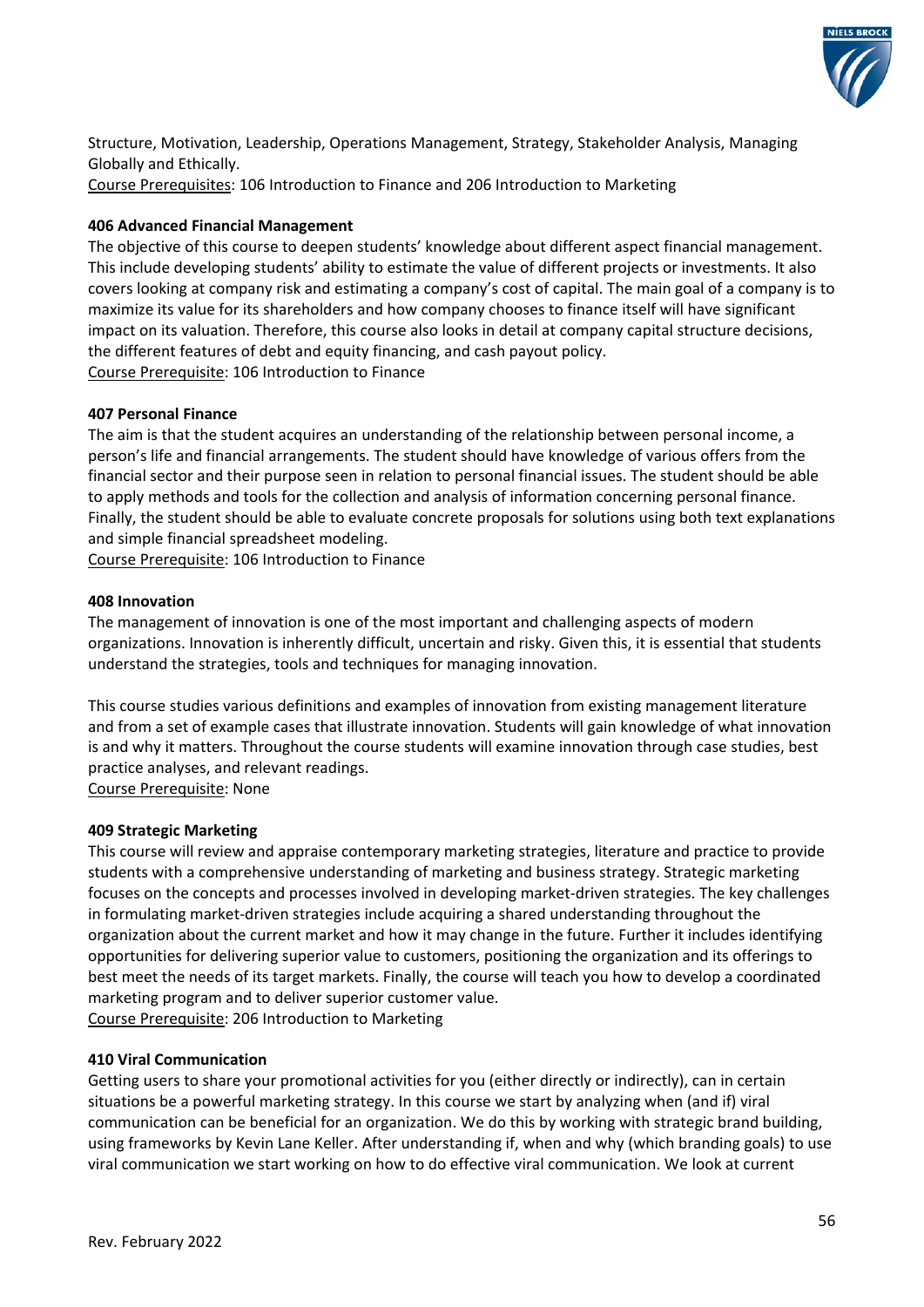

examples of videos and other promotion that have either succeeded or failed in breaking through to become truly viral communication – and analyze why this is.

The last third of the course is dedicated to promotional activities that are indirectly viral, such as Social Media and Search Engine advertising. The course will give the students hands-on experience with ad writing and in the end each student will get the chance to obtain a Google AdWords certification. We will apply the same brand-building framework to Video, Social Media and Google AdWords and analyze how to use the differences to determine when to use a specific promotional activity. Course Prerequisite: 206 Introduction to Marketing

# **411 Marketing Instruments**

This course will focus on how both qualitative and quantitative aspects of how marketing management research can help managers to address substantive marketing management problems including: market segmentation, targeting and positioning, estimating market potential, forecasting demand, developing advertising and pricing, and introducing new products. To achieve the course objectives, we use a combination of lectures, guest lectures, case discussion, and exercises. Additionally, there is a course project that provides the students with the opportunity to integrate the steps in the marketing management research process discussed in class. Class sessions will be devoted to probing, extending, and applying material found in the text. Analysis of cases will form the basis for applying the concepts in realworld situations, and students are expected to come well prepared for these class discussions. An important aspect of the course involves getting "hands-on" experience with marketing management research problems through the exercises. Ultimately, the project will require you to integrate everything you've learned to conduct an actual research project from problem definition through a final report. Course Prerequisite: 206 Introduction to Marketing

# **411 Hospitality Instruments**

This course will focus on how both qualitative and quantitative aspects of how Tourism, Hospitality and Events Management research can help managers to address substantive tourism and hospitality problems. To achieve the course objectives, we use a combination of lectures, guest lectures, case discussion, and exercises. Additionally, there is a course project that provides the students with the opportunity to integrate the steps in the Tourism, Hospitality and Events Management research process discussed in class. Class sessions will be devoted to probing, extending, and applying material found in the text. Analysis of cases will form the basis for applying the concepts in real-world situations, and students are expected to come well prepared for these class discussions. An important aspect of the course involves getting "handson" experience with Tourism, Hospitality and Events Management research problems through the exercises. Ultimately, the project will require you to integrate everything you've learned to conduct an actual research project from problem definition through a final report.

# **412 Buying Behavior**

The course introduces a wide range of behavioral concepts, and explores the strategic implications of customer behavior for marketers. The course challenges students to explore the realities and implications of buyer behavior in traditional and e-commerce markets. Key to the course is demonstrating how an understanding of buyer behavior can help to improve strategic decision making. Course Prerequisite: 206 Introduction to Marketing

# **413 Financial Econometric Modeling**

Financial Econometric Modeling employs the tools of economics and statistics to the unique problems that arise in the description and analysis of financial data. The purpose of this course is to enable to understand the determinants of macroeconomic indicators, which in turn affect the risk and pricing of financial instruments. This course therefore provides deeper insight into how financial markets operate. In addition,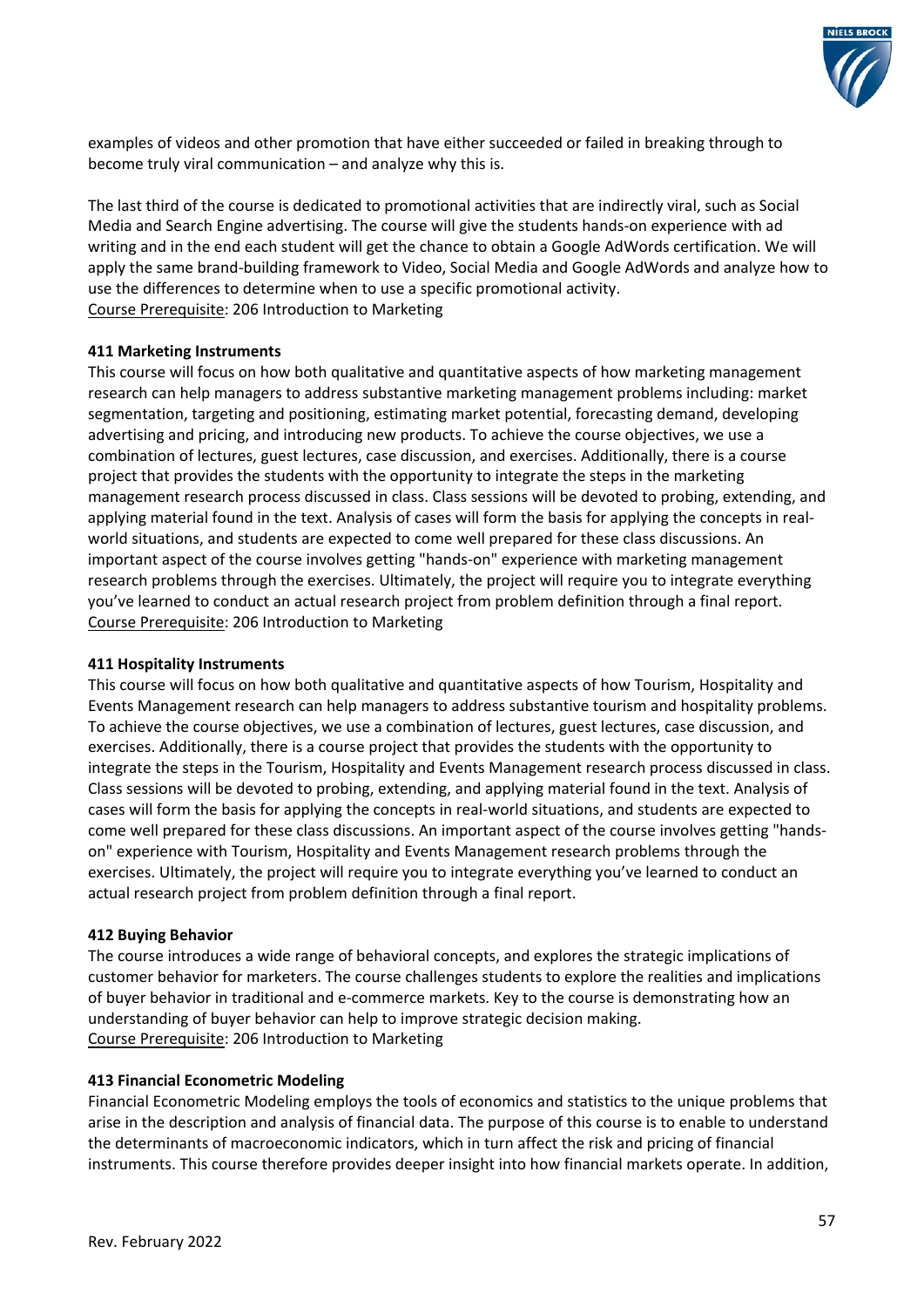

it provides students with tools for measuring and predicting financial market outcomes and events.

This course also comes bundled with an "Econometrics Lab" in which students will receive instruction in the mathematical and statistical methods specific to the weekly lesson while being required to use statistical software to derive financial econometric results. The statistical software used for the course is R. Course Prerequisite: 106 Introduction to Finance, 107 Macroeconomics; 202 Microeconomics, 208 Financial Statement Analysis, 302 Financial Modeling (may be take concurrently)

# **414 Global Finance**

Global Finance exposes students to the world's most integrated industry using a combination of approaches: review of the macroeconomic and financial rationales for the subject, along with a study of the markets, participants, and instruments used. The content of this course takes into account the financial decision making of not only large multinational corporations, but small and medium enterprises, as well as both public and private sector organizations.

Course Prerequisite: 106 Introduction to Finance, 107 Macroeconomics; 208 Financial Statement Analysis, 302 Financial Modeling

# **415 Entrepreneurship Finance**

Entrepreneurship Finance addresses the needs of students who are interested in raising the financial capital and building the social networks essential to bringing their business ventures to fruition. These business ideas can result from the student's own creativity, or they can be "intrapreneurial", that is, original within an existing company setting. Each student is required to begin the course with an entrepreneurial or intrapreneurial venture in mind.

The course begins with an overview of various types of entrepreneurial financial structures and instruments, and ends with the students being able to support the entrepreneurial project with financial reasoning and metrics. The test of mastery of this subject consists of a coherent, finance-informed pitch to financiers.

Course Prerequisite: 106 Introduction to Finance, 107 Macroeconomics; 202 Microeconomics, 208 Financial Statement Analysis, 302 Financial Modeling

# **420 Room Division Operations**

Students examine how activities are coordinated within the rooms division and between the rooms division and other departments. They compare the application of various systems, procedures, and controls associated with a modern hotel housekeeping department. Emphasis is placed on management delegation, scheduling systems, routines, and equipment requirements. Topics treated include policies and procedures for managing rooms division, front office operations and its relationship with rooms division, reservations, check-in and check-out procedures, night auditing, room cleanliness, inspections, occupancy percentages, the work of the concierge and security/loss prevention department, yield management, the use of technology and in-room technology, "greening" of rooms, ADA compliance, and sustainability initiatives. The course includes practical exercises and methods as well as a field-based project at a hotel. Course Prerequisite: None

# **421 Catering Operations and Management**

This course emphasizes logistics in hotel catering departments, including operation, sales, and relationships with other departments within the hotel as well as with outside vendors. Students also learn about vending operations in other industry segments such as convention centers, stadiums, parks, schools, and hospitals. Topics include catering styles, catering business development, catering sales and marketing, catering menu programs, quality service and standards for catering, and managing catering equipment. The course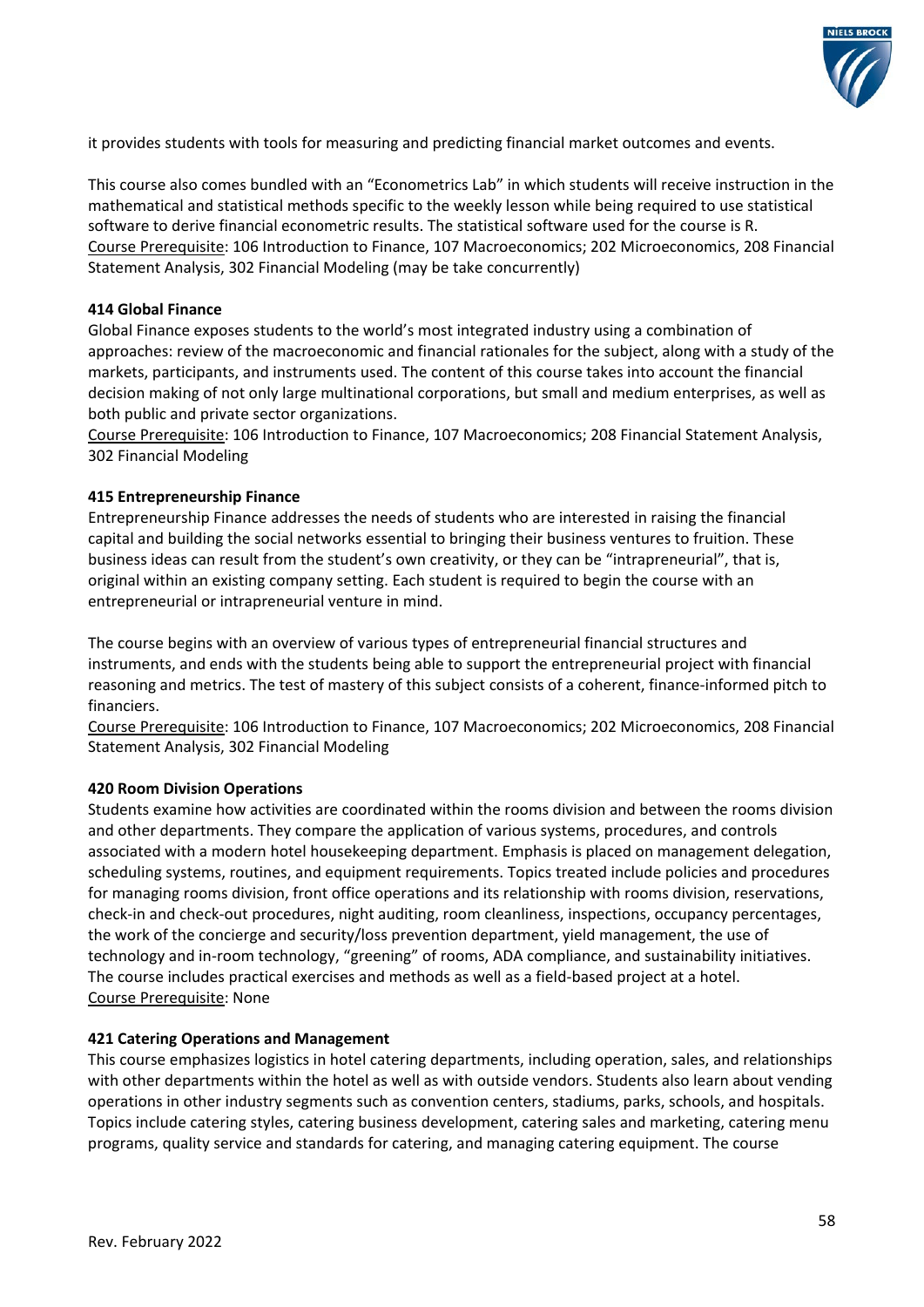

includes practical exercises and methods as well as a field-based project with a local catering operation. Course Prerequisite: None

# **422 World Wine Vintages**

Students in this course acquire knowledge about manufacturing wines, quality criteria used in assessing wines, and sensory standards of different wines throughout the world. They learn the importance of geography to wines and vineyards in order to apply this knowledge when assisting guests with wine lists and advising guests on wine-food pairings. Topics include determining a great wine, wine varietals, the role of the sommelier, cooking with wine, wine tasting, winemaking, vineyard culture, climate for different wines, and white vs. red wines. Students have the opportunity to conduct a project at an accessible winery. Course Prerequisite: None

# **423 Guest Services and Reservation Management**

This course familiarizes students with the front office and front office operations in a hotel. Emphasis is placed on guestroom availability, reservation processing, guest registration, team selling, guest/employee relations, night audit, and checkout procedures using various property management systems. Topics include group reservations, forecasting, anticipating customer needs, empowering employees through respect, developing an effective training program, creating employee loyalty, developing standards for service, inculcating a strong service culture, effective supervision, and insisting upon unrelenting quality. Courses make use of practical exercises and methods, and students are required to conduct a project that involves guest services/reservation management at a local hotel. Course Prerequisite: None

# **Hours and Credits**

The Business Administration (Concentration in Finance, Marketing, or Hospitality Management) bachelor program is awarded on the basis of the number of courses successfully completed. Each course earns "credits" or "units", which are known as "credit-hours" or "semester-hours". The number of credits earned by each course relates to the number of hours of classroom work involved.

Niels Brock defines one (1) semester hour as, at a minimum, 15 classroom hours of lecture. Once classroom hour is equal to 50 minutes of instruction with a 10-minute break. In addition, students will complete outof-class tasks and exercises corresponding to approximately two hours for every one classroom hour of lecture. Therefore, a course meeting four times a week for one classroom hour is considered a four credit course for that semester.

Number of semester hours required:

ACICS minimum requirements:

A minimum of 120 semester hours are required, distributed as follows:

A minimum of 60 semester-hours are required within one area of concentration

A minimum of 36 semester-hours are required in general education courses.

Niels Brock requires 128 semester credits to achieve our Business Administration (Concentration in Finance, Marketing, or Hospitality Management) bachelor program.

## **Student evaluation surveys**

During the time at Niels Brock, students will be asked at to give feedback on the Program and/or Niels Brock by completing evaluation surveys. These are important as they help the Program team and Niels Brock to determine strengths and opportunities at the college.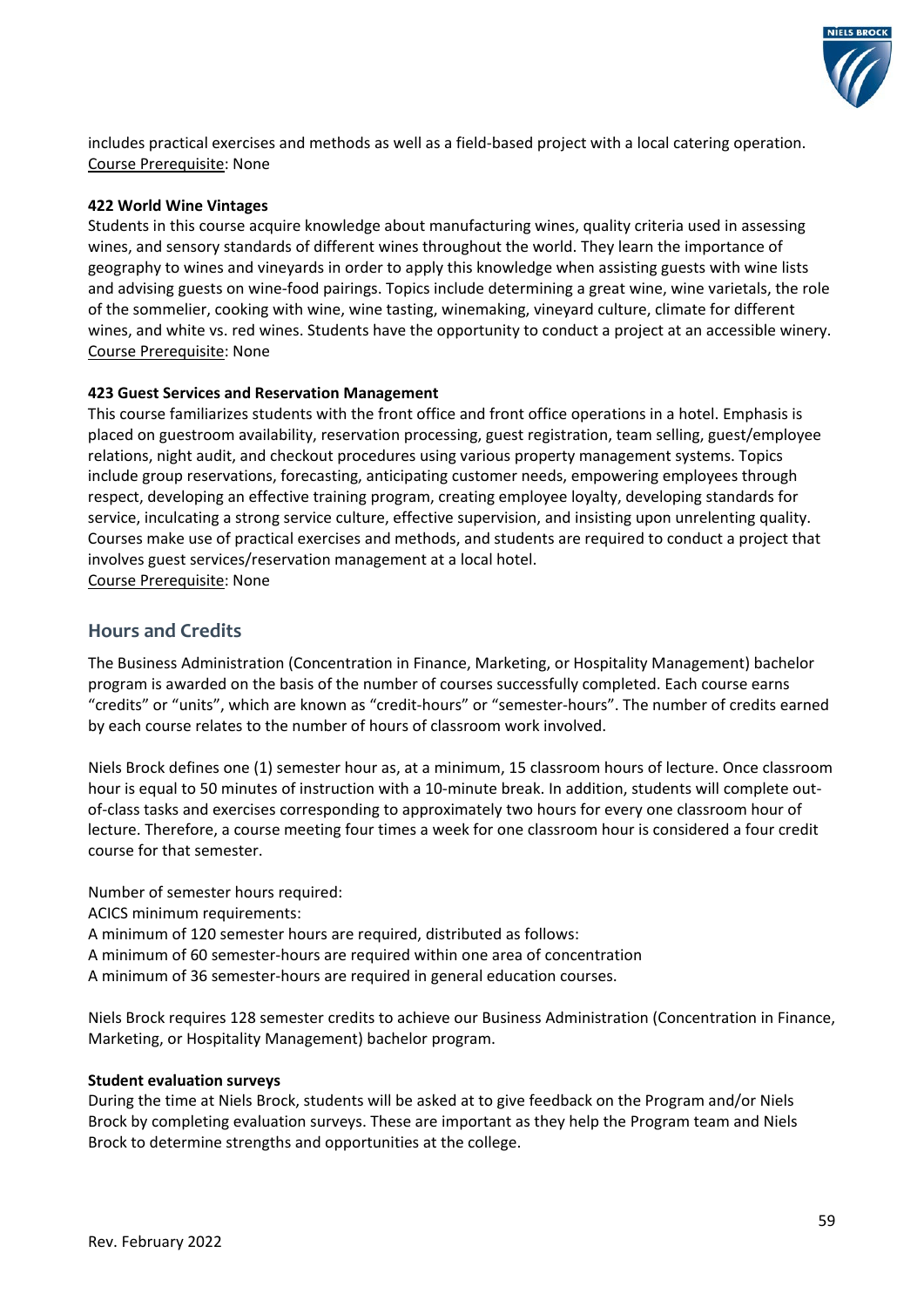

# **Transcripts and further education**

Graduates of the Business Administration (Concentration in Finance, Marketing, or Hospitality Management) bachelor program will receive a diploma and transcript. The transcript will specify the concentration in either Marketing, Finance, or Hospitality Management taken by the student, along with other descriptors that enhance full and fair evaluation of their academic records by future employers, investors, financiers, etc.

As for further education, students who successfully complete our Business Administration (Concentration in Finance, Marketing, or Hospitality Management) bachelor program are able to apply to enter the Master of Science in Business Administration delivered at Niels Brock in Copenhagen, which is the same Master´s Program delivered at De Montfort University in Leicester, UK.

Graduates may also apply to one of the many Masters Programs within business studies offered at other Danish and foreign universities. Acceptance into those programs will, of course, depend on the specific enrollment requirements of the graduate school in question. In addition to graduate study, the Business Administration (Concentration in Finance, Marketing, or Hospitality Management) bachelor program may also lead to careers in the private, public, and non-profit sectors of the global economy.

Current and former students should contact [international@brock.dk](mailto:international@brock.dk) to obtain transcripts.

# **Fees and Charges**

This program is not currently accepting new students.

Tuition for the Niels Brock Business Administration (Concentration in Finance, Marketing, or Hospitality Management) bachelor program for 2019-20 is EUR 5,800 per semester.

Tuition for the online option is USD4600 per year.

International students needing residence permit (student visa) will have to pay their first semester fee by September 1.

A supplement for required course Materials (textbook, articles, online resources, etc.) is included in the tuition, and students must bring their own computer.

The admissions deadline and first semester payment deadlines are always updated on the Business Administration (Concentration in Finance, Marketing, or Hospitality Management) bachelor program page at [www.copenhagenbusinesscollege.com.](http://www.copenhagenbusinesscollege.com/higher-education/american-bsc-in-business-administration/)

For international students, your residence permit will need to be renewed within the 4-year study period, for which you will be financially responsible. Please make sure you make note of the expiration date on your residence permit so you can apply for renewal in due time.

# **Payment Policy**

Invoices will be sent from Administration office to the student on the approved date.

The first payment reminder will be sent one week after the official payment deadline. Students will be required to pay 7 days after receiving the first reminder. The Business Administration (Concentration in Finance, Marketing, or Hospitality Management) bachelor program Administration will follow up with